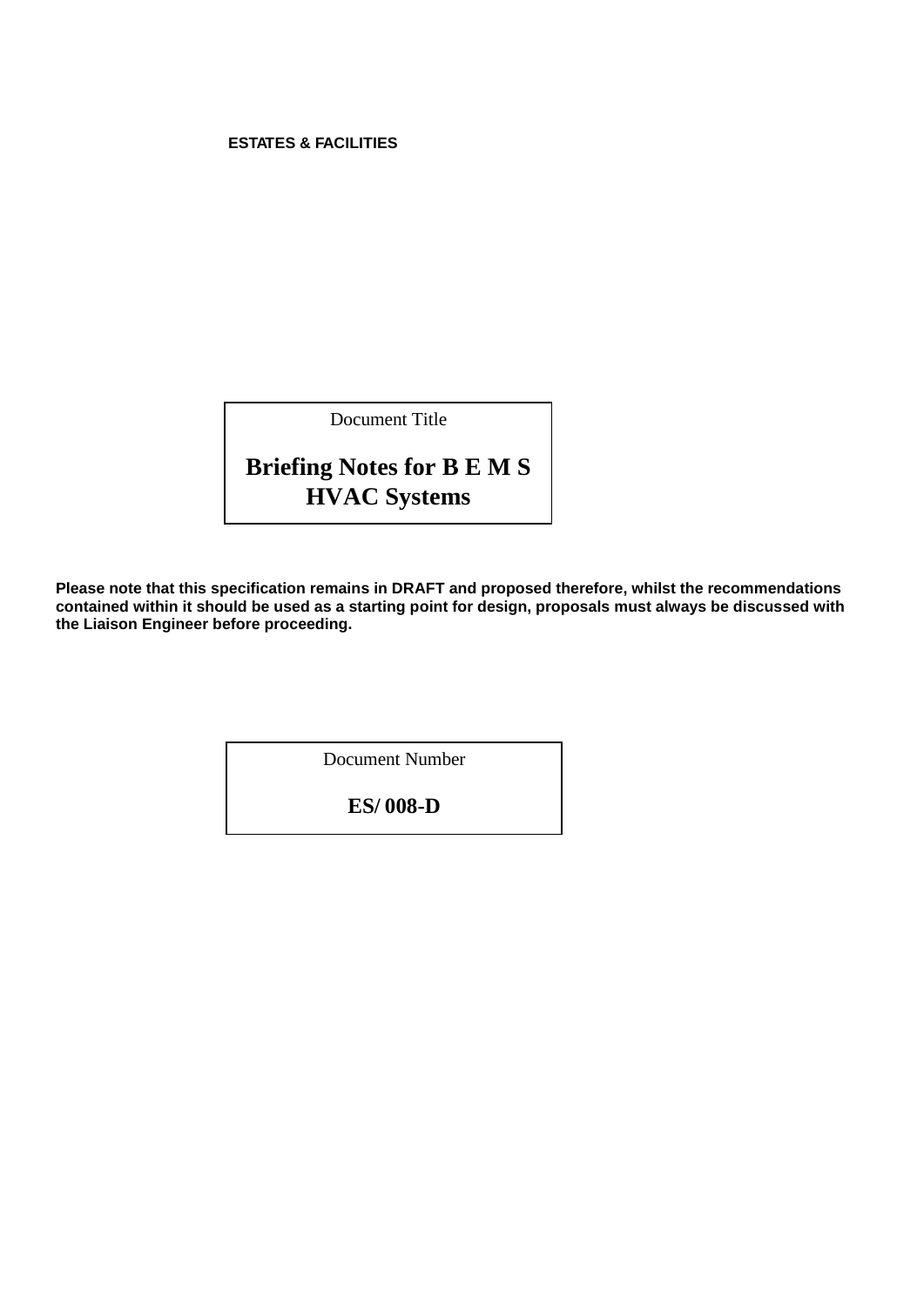## **Revision Index.**

|          | Date of  |                      |                                       |
|----------|----------|----------------------|---------------------------------------|
| Revision | Revision | Revised by           | <b>Revision made</b>                  |
| A        | 25/11/05 | David Andrews        | For review                            |
| B        | 31/01/06 | David Andrews        | Issued for use                        |
| No issue | 27/12/17 | Trend                | For Review Not Issued                 |
| No Issue | 20/07/18 | <b>John Matthews</b> | Consultation                          |
| No Issue | 08/08/18 | <b>John Matthews</b> | Consultation                          |
| C        | 12/11/18 | <b>John Matthews</b> | Revision Completed - DRAFT for Review |
| D        | 10/10/19 | Mark turner          | Issued for use in draft form          |
|          |          |                      |                                       |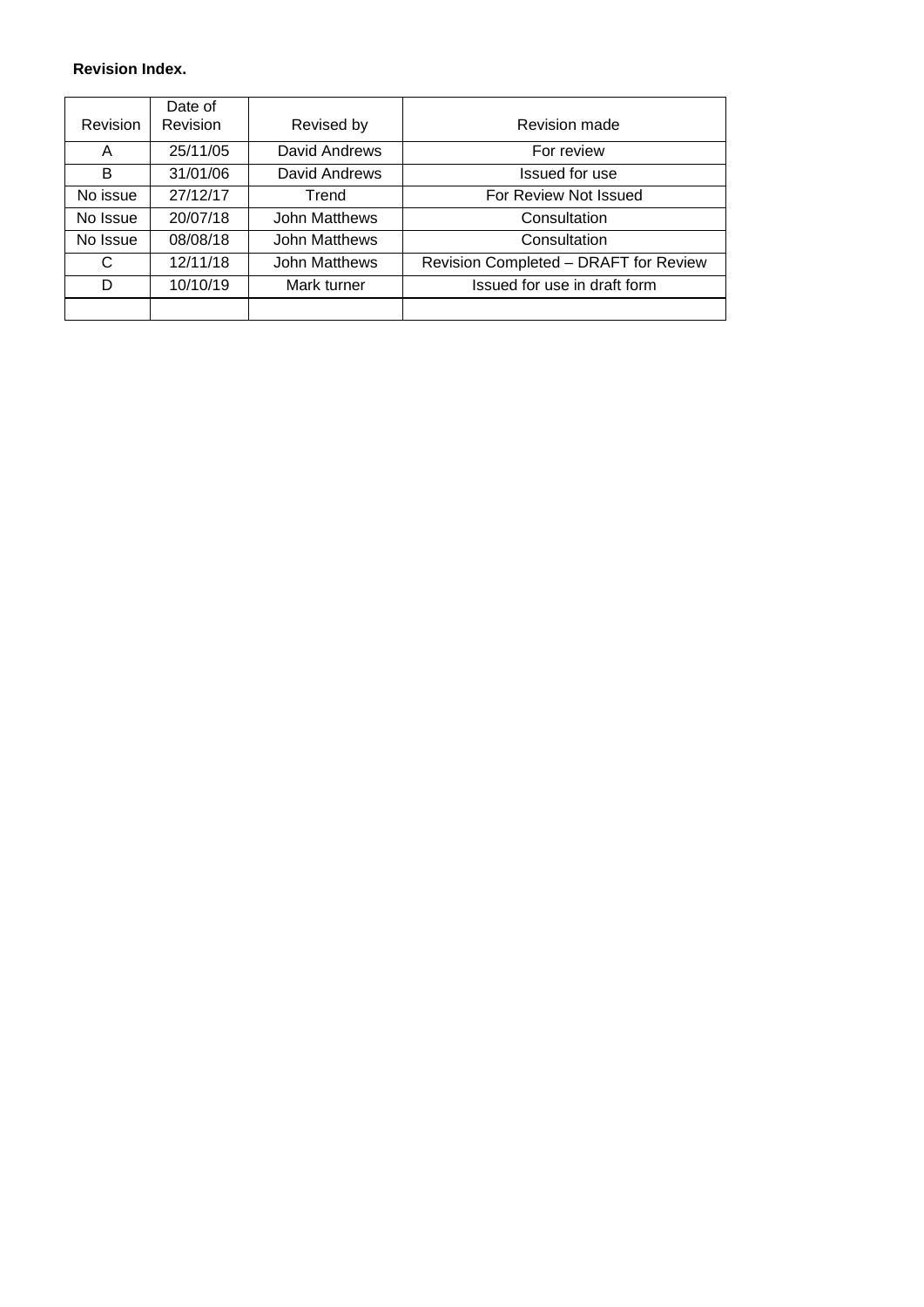## **BUILDING MANAGEMENT SYSTEM (BEMS)**

## **HVAC CONTROL SYSTEMS DESIGN NOTE**

## **FOR M&E DESIGN CONSULTANTS & BEMS CONTRACTORS**

## **INDEX**

Section A - Design Notes for Mechanical Services Specifications

- 
- A.1 General: Approved [contractors](#page-3-0)<br>
A.2 General: Contractors responsib General: Contractors [responsibility](#page-3-1)
- A.3 [Motor control panels \[MCPS\]](#page-7-0)
- A.4 Control panels [equipment standardisation](#page-7-0)<br>A.5 Trend intelligent outstations
- A.5 Trend intelligent [outstations](#page-8-0)<br>A.6 BEMS standard analogue in
- A.6 [BEMS standard analogue inputs](#page-9-0)<br>A.7 Remote equipment
- A.7 Remote [equipment](#page-9-1)<br>A.8 Remote equipment
- A.8 Remote [equipment](#page-11-0) by others<br>A.9 Boilerhouse safety equipme
- A.9 Boilerhouse safety equipment<br>A.10 H&V Controls Electrical Install
- A.10 [H&V Controls Electrical Installation](#page-12-0)<br>A.11 Plant Wiring
- [Plant Wiring](#page-12-1)
- A.12 [Cable Identification](#page-13-0)
- A.13 [Connections](#page-13-1) to campus network<br>A.14 Front End Supervisor
- **[Front End Supervisor](#page-14-0)**
- A.15 [Smart Buildings & Integration](#page-20-0)
- A.16 Commissioning<br>A.17 Demonstration
- [Demonstration/ Hand-over and Documentation](#page-22-0)
- A.18 [Training, Warranty & Maintenance](#page-23-0)

## **Section B - Design Notes for Software/Configuration**

- B.1 [General](#page-24-0)<br>B.2 Master S
- B.2 [Master Switches](#page-24-1)<br>B.3 Control Macros
- Control Macros Note: The Control Macro Library is too large to email or to include on the Stanadard [Specifications web site so instead a request should be made to the](#page-25-0) Liaison Engineer to have them sent via the [University's Safe Send System](#page-25-0)

**[Appendix](#page-36-0) 1**

Control panel interface requirements (sheets 1 - 2)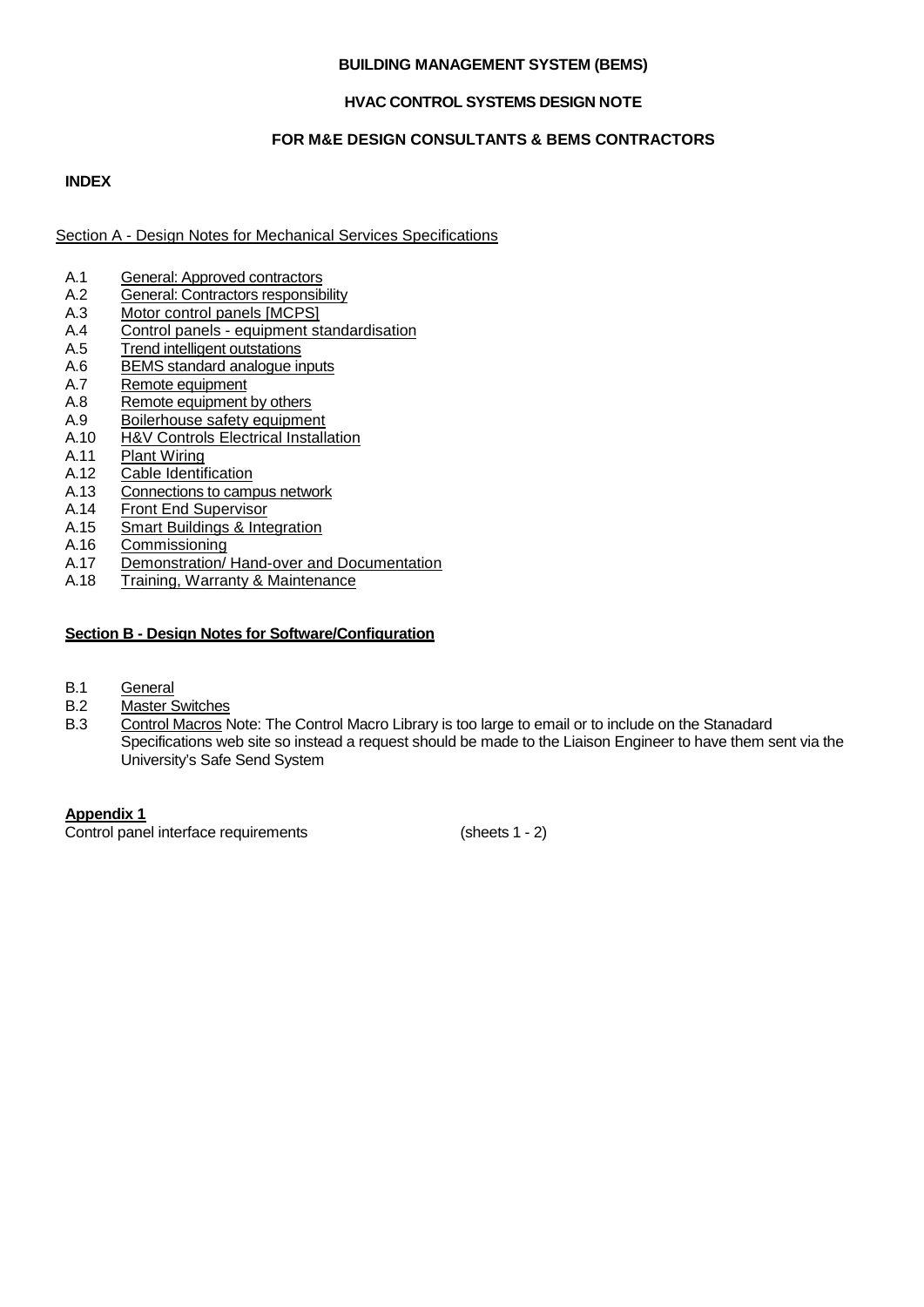## **SECTION A**

## <span id="page-3-0"></span>**A 1 General – Approved Contractors**

All control systems are to be designed around current TREND intelligent outstations.

The complete Building Energy Management System (BEMS), are to be designed, supplied, installed, tested, programmed, documented, commissioned and handed over by Trend Control Systems Ltd (TREND advance) or an accredited Trend System house partner either a Trend Technology Centre (TTC) or Systems Integrator (SI).

An up to date list of approved Trend System House partners is available using the link below

## <https://www.trendcontrols.com/en-GB/partners/Pages/default.aspx>

## <span id="page-3-1"></span>**A 2 General – Contractors Responsibility**

The University of Southampton has a large-scale Trend Controls System installed. The installation has spanned a large number of years and developments across the University of Southampton Campus and also at the Winchester School of Art. It controls and connects to all buildings at both sites. The Trend Control systems at both sites are fully networked and reports centrally back to the HVAC Building management supervisor at the Highfield campus.

The Trend Control system has been installed over a number of decades and spans the full product back catalogue. This includes, IQ1, IQ2, IQ3 and IQ4 series of controllers.

The University has over these years invested in the Trend Controls infrastructure and controls system. The University has invested in training and support of the controls infrastructure. The Trend Controls hardware and software installation is fully backward compatible and has allowed the university to support its buildings infrastructure throughout the life of the building. This sustainability policy allows for long term support of the infrastructure and the low life time cost of support for our university

The University of Southampton wants to continue the development in infrastructure of its existing controls architecture, and as such only control systems manufactured and supplied by Trend Control Systems Ltd will be supplied to site.

The BEMS shall be of standard TREND Control Systems Ltd manufacture, freely maintainable by any approved TREND Partner.

Software configuration, programming and commissioning of the intelligent outstations shall be carried out by the BEMS Specialist Sub-Contractor.

In completing the works, the BEMS shall comply in all aspects with the Trend SI and TTC criteria as defined by Trend Control Systems Ltd relating to the skills of the engineers employed, methods, standards of workmanship and quality.

The BEMS Specialist Sub-Contractor is to tender for the works as itemised in the Particular Specification, which generally comprise:

- The complete design, supply, configuration, documentation and commissioning of the BEMS including all hardware, software and supply of all connected sensors and actuators.
- Manufacture of the Motor Control Panels.
- Controls wiring including the provision of conduit and trunking.
- Power wiring between the motor control panels and pumps motors etc.
- **Commissioning**

The system shall comply in all respects with this equipment specification and with the particular controls specifications appended as drawings and schedules and all current legislation and standards.

The programming is to be written by the BEMS Sub-Contractor in conjunction with the requirements of the appointed Consultant Engineer (Engineer) and the University BEMS Engineer.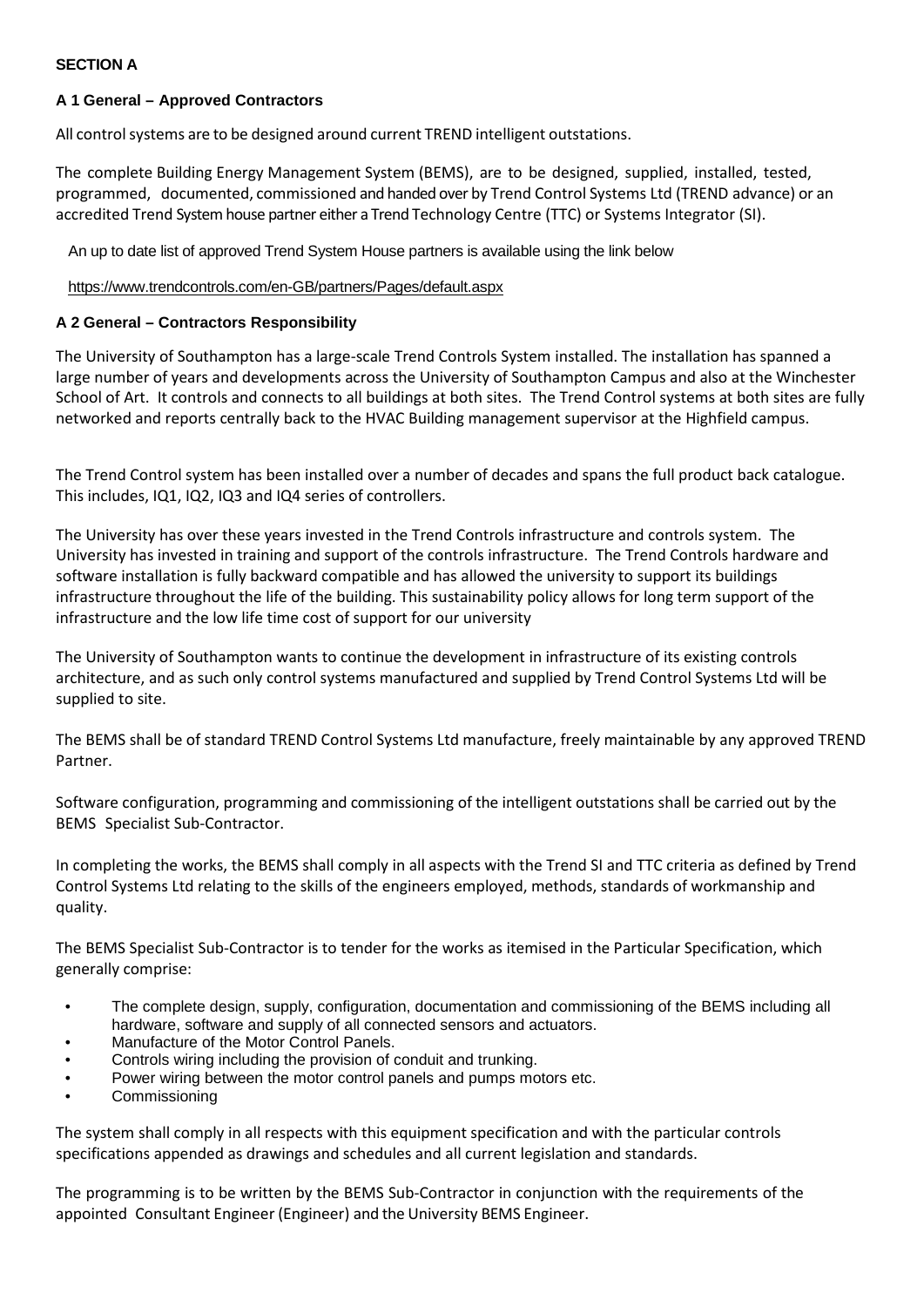## **NOTES**

- 1. After the BEMS Sub-Contractor has been nominated, they are to arrange a meeting with the appointed consultant engineer, the University BEMS Engineer and Trend site maintenance partner early in the contract period, to formulate specific software & hardware requirement, based on the University Standard requirements and application macros.
- 2. Software documentation will then be prepared in provisional form by the BEMS Sub-Contractor, for submission to the University BEMS Engineer for approval and comment. Early provision of this documentation is vital, to ensure that all requirements are met, prior to any outstation being programmed on site.
- 3. Control panel drawings must be issued prior to construction to allow the University BEMS engineer an opportunity to comment. - RIBA Plan of Work stage 4 "Technical Design"
- 4. **All** University software programming notes, as detailed under Section 'B' of this document, will apply and will form the basis of the preliminary software meeting.

## **A 3 H&V Control Panels**

The control panels are to be two compartment, power & control.

The preferred solution is for all HVAC Plant with an electrical rating of >6KW, or if 3 phase, to be directly supplied from the building 's electrical distribution system. These power supplies will normally be installed by the electrical services contractor or sub-contractor (unless the appointed Main Contractor determines otherwise).

H&V Control Panels shall be manufactured from sheet steel with a minimum thickness of 2.5mm, rigid construction with stove enamel finish and a minimum degree of protection to IP54 as detailed in BS5490. Control Panels located externally shall be IP66.

Paint colour shall be light-grey gloss or other approved BS or RAL standard colour.

Panels shall be constructed for floor or wall mounting with suitable plinths and/or fixing brackets and removable lifting eye-bolts. Removable grand-plates shall be provided at top and bottom for cable, trunking or conduit entry.

Terminals shall be located to suit the outgoing wiring.

A main earth terminal or bar shall be provided within the panel for connection of all incoming earth conductors. All non-current carrying metalwork in the panel shall be connected to earth.

The control panel shall house control relays, contactors, indicator lamps, manual control switches, electronic controllers and intelligent outstations required to meet the operational functions.

All control circuits are to be 24V ac. Transformer/s for this will be of suitable size to ensure proper operation in the event of power off/power on.

The control panel will have an asset tag installed upon it. The identification will be via the PlanOn asset management system.

In addition to this each outstation will also require an asset tag, the details recorded to include the outstation model, identifier [LAN/OS number] & type and number of IO modules fitted.

The panel equipment to be suitably identified with labelling and clearly described in panel drawings.

The front door of the control panel is to be fitted with a label detailing where the control panel is supplied from.

Panels shall typically be Form 2, unless specified otherwise, constructed with separate compartments for power & control.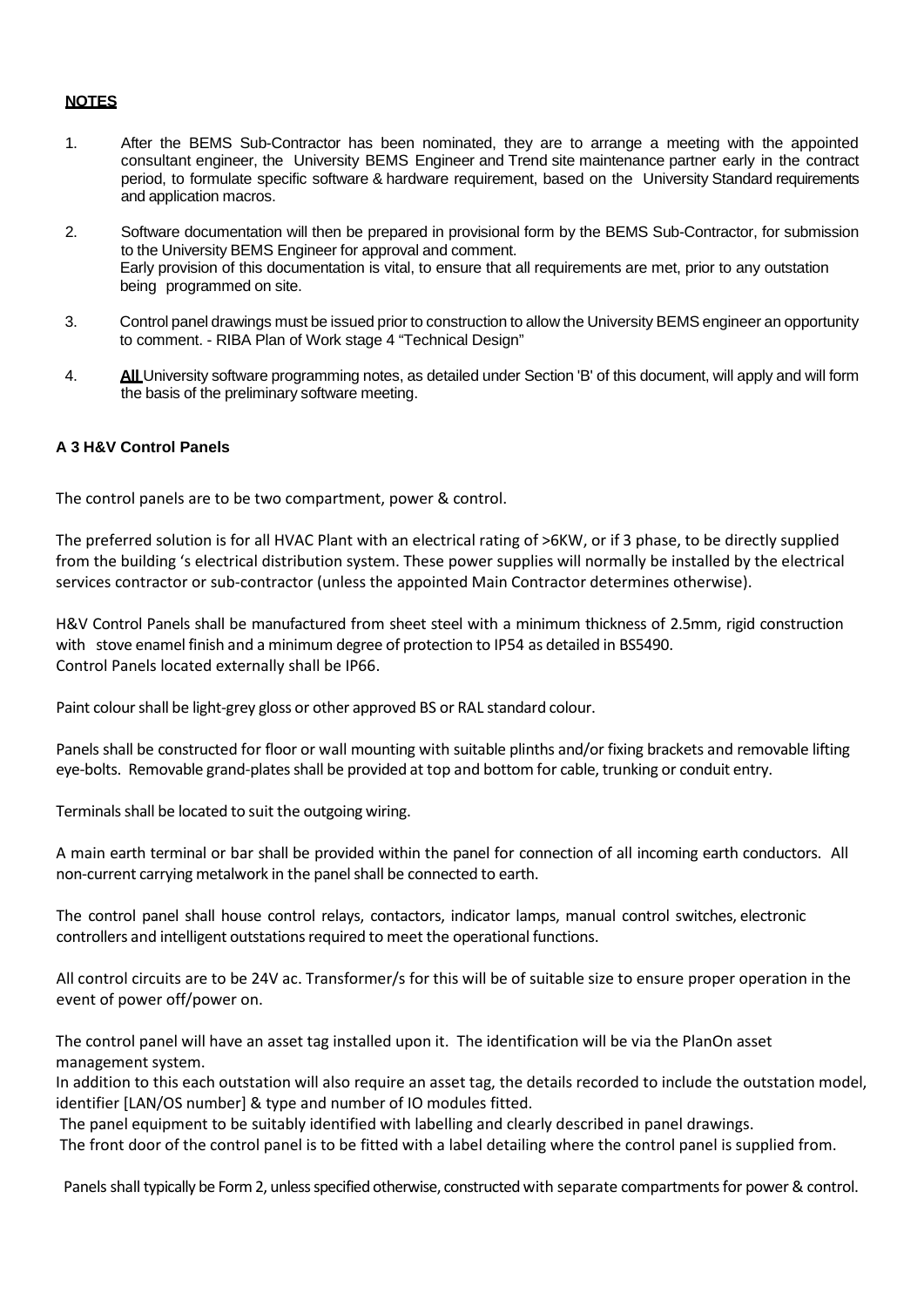## **Compartment 1: Power**

The power compartment shall contain the following equipment.

An electrical distribution board c/w integral isolator.

The distribution board's integral main isolator and all MCB's are to be lockable in the OFF position.

This distribution board will provide power to all single-phase HVAC plant with an electrical rating of below 6KW (Note: a all single phase supplies above this rating and all three phase supplies will be fed directly from the electrical distribuition boards in the building) and also provide power to the following equipment.

- 230V/24V transformer control circuit
- 230V/24V transformer control valves power
- 230V supply for outstation(s) located within the control compartment.
- 230V supply for 13A socket located within the control compartment.

All field power wiring shall terminate directly into the distribution board, this will negate the need for a panel power termination rail and potential exposure to live terminals.

All motor controllers, speed inverters, etc. are to be located in the field, adjacent to the plant they control. Their IP rating must be suitable to the environment that they are installed in.

NOTE - A door interlocked isolator is NOT required.

The control panel electrical power supply, provided by the electrical services contractor, will terminate into an electrical isolator sited adjacent to the control panel.

The mechanical services contractor's scope of works will include installing the power wiring from this isolator to the control panel and for all electrically wiring emanating from the control panel.

The Main external door shall be able to be opened without the need to isolate the supply. The door shall be fitted with appropriate warning labels. **"Caution 230V** " (note: because all three phase plant will be fed directly from the electrical distribution board, the 230V will be the maximum power in the Power compartment) and "**Authorised Personnel only**".

Doors to be fitted with door locks of approved type.

## **Compartment 2: Control**

To have an independently openable hinged door.

Generally, only the ELV control voltage (i.e. 24V) shall be present within this section, except where absolutely necessary.

(e.g. Power supplies for Intelligent Outstations.)

All wiring and terminals within both compartments with an applied voltage in excess of 55V to earth, shall be fully shrouded, so as to prevent any direct contact during normal routine maintenance. Caution notices shall be fitted to all shrouds and the LV wiring to be kept within separate, labelled cableways.

Interface relays of different coil voltages will be segregated and clearly marked to help prevent interchanging of incorrect relays.

All terminals carrying voltages from 3rd party equipment which may remain live when the incoming power supply to the control panel is isolated must be shrouded and clearly marked to indicate live voltages may be present and where the power is derived from. These voltages should not exceed 24V.

All panel wiring to be clearly identified with slip on cable markers. Numbers must read away from the termination and must comply with the numbering on the approved panel drawing.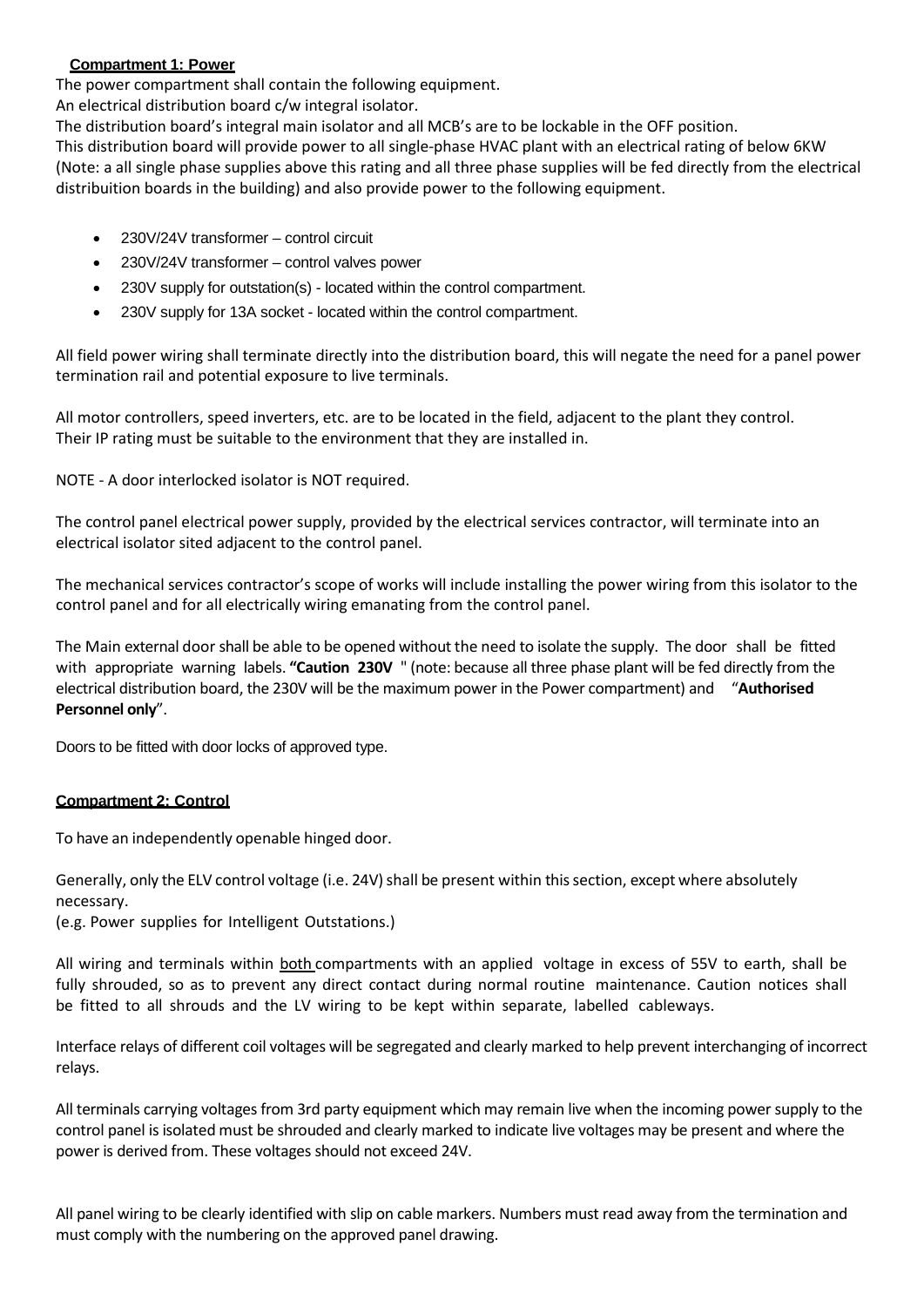The panel equipment to be suitably identified with labelling and clearly described in panel drawings.

The control section will allow enough space / terminal rail length for two additional Trend IO modules, or 15% capacity per controller installed whichever is greater.

#### **BEMS Control Panel Components and switches**

Switches and indicators are to be fitted to **t**he fascia of the controls compartment.

For the "Trend BEMS controller system" within the MCCs Control Panels, only standard TREND controller components shall be supplied and installed.

The Switches/Pushbuttons/LED Lamps shall be standard type and not "intelligent membrane" type Switches/LED indicators utilising a "PLC type controller" or any interfaced solution.

With the exception of safety critical systems, e.g. Fireman's Control, The MCP fascia mounted switches are to connect direct to the outstations as DI's (Off-Auto) & (Test Off-Test On).

For safety critical systems these switches are to have a double set of contacts, one set connected direct to the outstation and the other set for hard wired control logic.

Safety interlocks are also to be hard wired and are to be fail safe.

In both cases, and to prevent nuisance alarms, the BEMS software is to be configured to match the hard wire logic.

For typical requirements please refer to Appendix 1.

Adequate clearance should be provided when installing equipment to allow for removal and replacement.

## **BEMS Control Panel Touch Screen Display**

Supply and install touch screen display panels (facia mounted) for use with the BEMS controllers within each MCC where indicated in the specification or Equipment. In general, each plant room to incorporate a single networked display, currently IQView8 or Trend controls current equivalent.

This allows the maintenance staff to access the Trend system from each plant room for essential interaction with the BEMS.

Display and Directory modules are to be set up within the controllers to allow easy viewing of the plant.

#### **Standard Control Panel Equipment**

In addition to the required BEMS controllers, IO Modules, network hubs, wiring, relays, terminals etc. each control panel shall contain the following items as standard:

- A 13A socket outlet with integral RCD and shall be sub-protected by a 6 Amp MCB.
- It shall be clearly labelled "6 Amp circuit. For BEMS Laptop Use Only".
- An internal light, preferable white LED strip, equivalent to standard 40W bulb, to be controlled by a door mounted micro-switch that enables the light door is opened.
- A pocket for drawings. This shall be riveted in place, not stuck using double sided tape/foam.

## **As fitted control panel drawings**

Control panel "as fitted" drawings are to be supplied in two formats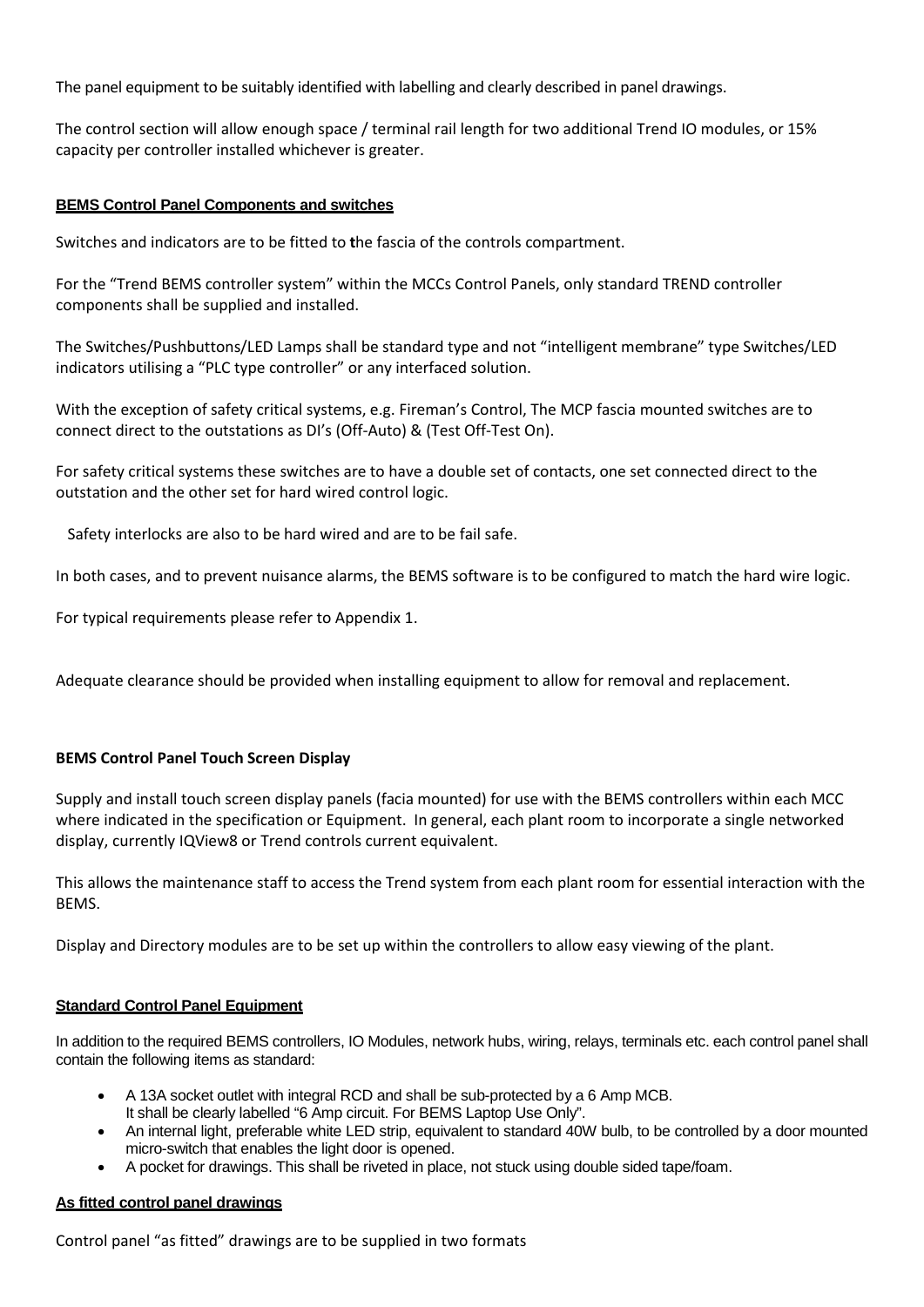In PDF format for record purposes and the other set in .DWG format. (This will allow any future modifications to be documented).

A hard copy of the control panel drawings together with any special operational instructions, e.g. startup sequences etc. are to left within the control panel.

## <span id="page-7-0"></span>**A 4 Motor Control Panels - equipment standardisation**

| <b>Component</b>                      | <b>Manufacturer</b>                            | <b>Comment</b>                                                 |
|---------------------------------------|------------------------------------------------|----------------------------------------------------------------|
| <b>Distribution Boards</b>            | Schneider,                                     | All MCB'S to be lockable in the OFF position                   |
| Fuses                                 | Eaton, Busman, Moeller or Cutler Hammer        | MCB's are the preferred device                                 |
| MCB's                                 | Eaton, Moeller, Schneider, Siemens, Cutler ABB |                                                                |
| Panel Indicators &<br><b>Switches</b> | To be LED, either Eaton or Titan range         | The correct LED must be used for the lens<br>colour            |
| Relays                                | Finder, Carlo, Omron, or Weidmuller            | Must incorporate LED indication                                |
| <b>Terminals</b>                      | Klippon, Weiland, Weidmuller or ABB            |                                                                |
| Ethernet switches                     | Moxa or Weidmuller                             | To be unmanaged; one spare port for<br>BEMS engineer's laptop. |

## **Indication & Labelling**

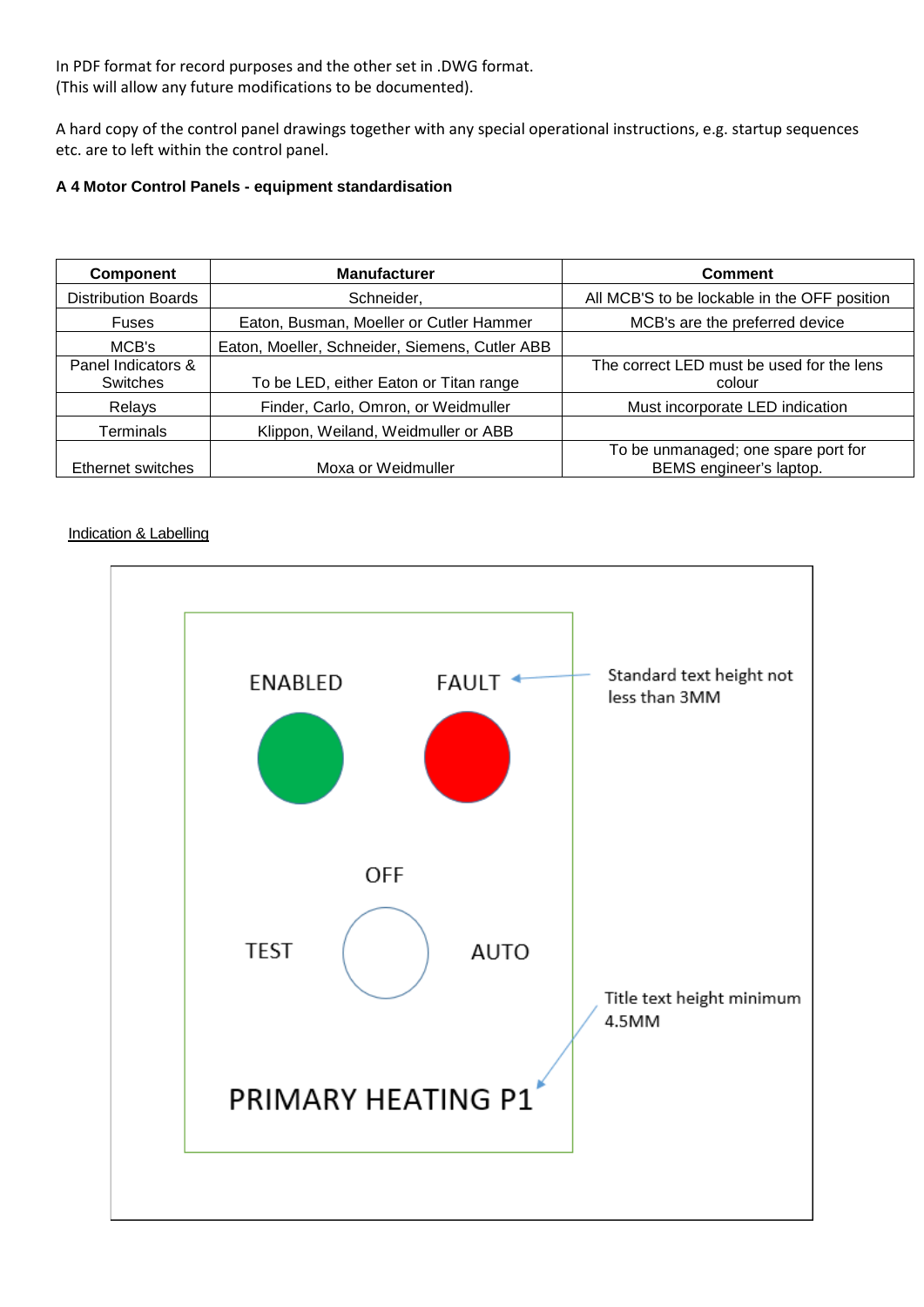## Lens Colours

Panel indicator lights shall be high output LED. All indicator lamps shall be coloured for their mode according to BS EN 60073:1991

Green-Running Red – Tripped/Fault White – Healthy Orange/Amber – Software Override Active, Warning Blue – Not to be used unless agreed by the BEMS Assistant Engineer

## <span id="page-8-0"></span>**A 5 Trend Controls Intelligent Outstations**

Controllers will be selected from the Trend IQ4xx series controllers with IQ4E included in main panels and sized in accordance with the particular specification BEMS points schedules.

The BEMS Specialist Sub-Contractor shall detail the spare Input/Output capacity of each controller.

I/O Channels: All IO connection will utilise standard Trend Control IQ4E expansion modules, supplied and manufactured by Trend Controls. No form of interfaced IO or non-Trend standard IQ4E IO will be accepted.

Each controller shall have universal inputs for analogue voltage (V), analogue current (I), thermistor (T) or digital (D).

Digital Input multiplex modules (DIX) should not be utilized, Trend I/O expansion modules only should be used.

All IQ controllers shall have Analogue Voltage outputs (0-10V), (Note: IQ4E Digital Output modules should not be used).

The only acceptable output interface modules are SRM's and 2RM's and these must be manufactured by Trend Controls.

Future expansion shall be by the addition of expansion modules connected to the IQ4xx controller via a CAN bus. The Trend IQ4E controller installed should be sized to allow a 15% expansion in its capability to be able to be unlocked if required.

Note - The CAN bus must not extend outside of the control panel.

The BMS contractor must request the PIN, user name and password to be used on the project. No other users to be configured.

## **Trend Controller Programming**

The BEMS Sub-Contractor shall ensure that the Intelligent outstations have sufficient internal logic/software modules to meet the programming requirements and additional outstations shall be provided if required.

The BEMS Sub-Contractor will be required to make all the appropriate changes to all existing BEMS Supervisors, to allow interrogation, diary operation and alarm reporting from all new outstations/LANs installed. This is to be done in conjunction with the University BEMS Engineer, and the onsite Trend Controls maintenance provider. All outstation module labelling to follow the standard as provided under Appendix 2.

The BEMS Sub-Contractor shall provide full documentation, produced using the Trend 'SET' package, of the installed systems, in duplicate, which must consist of at least the following elements: -

i) Basic control strategy descriptions.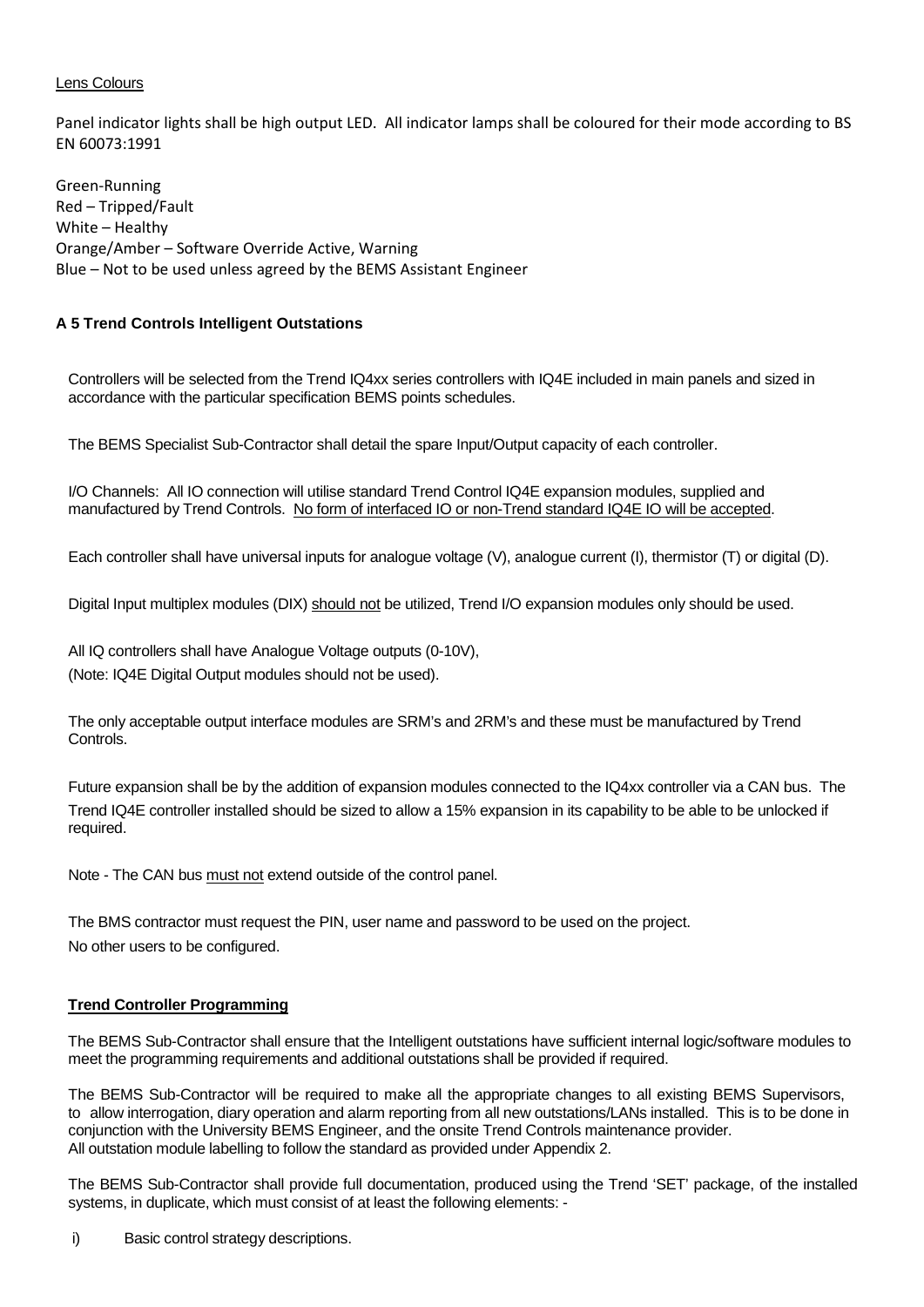- ii) Schematic of any local networks.
- iii) Wiring schedules Trend standard, completed in **FULL.**
- iv) Configuration schematics.
- v) Sequence tables.
- vi) Time zone details.
- vii) OSS details.
- viii) Sensor types.
- ix) Knobs list.
- x) Switches list.
- xi) Sensor alarm settings.
- xii) Inter-controller comms. list.
- xiii) Module availability table.
- xiv) Analogue and digital node availability tables.
- xv) Spreadsheet record all IC comms, detailing local & remote setting's + description.
- xvi) Plant schematics in A4 format, complete with all input/output locations.
- xvii) Manufacturers Specification Sheets on all equipment fitted (In panel and remote).

## **Terminal Unit Controllers**

All terminal controllers shall be IQ41x or IQ42x. Trend BACnet MS/TP IQEco controllers must not be used.

## <span id="page-9-0"></span>**A 6 [BEMS Standard Analogue Inputs](#page-0-0)**

To facilitate enhanced energy monitoring & control the following sensors shall be provided as standard.

**General** 

Outside air temperature

## **Heating & Cooling Plant**

Individual boiler flow temperature sensors. Individual chiller flow temperature sensors. Primary circuits flow & return temperature sensors. Secondary circuits flow & return temperature sensors. LTHW, & CHWS static pressure sensors Room temperature sensors for all heating and cooling zones

## Air Handling Units

Air off temperature for all coils Air temperature onto and off from all heat recovery systems For mixing dampers-fresh air, return air, and mixed air temperatures. Frost coil LTHW outlet [return] temperature Filters – differential air pressure sensors. Extract / return air temperature. Room temperature sensor(s) where AHUs are providing space heating or cooling. Where AHU's incorporate humidity controls the following sensors shall be provided. Fresh air temp & humidity, Supply air temperature & humidity, Return [or Space] air temperature & humidity.

## Performance:

Logging shall be of no less than 1000 plots capacity per item logged without compromising memory capacity available for strategy. All AI, DI, AO.DO, IC Comms and calculated values, i.e. min, max, setpoints must have a plotting channel assigned to them. The standard plotting interval to be 5 mins.

## <span id="page-9-1"></span>**A 7 [Remote Peripheral Equipment](#page-0-0)**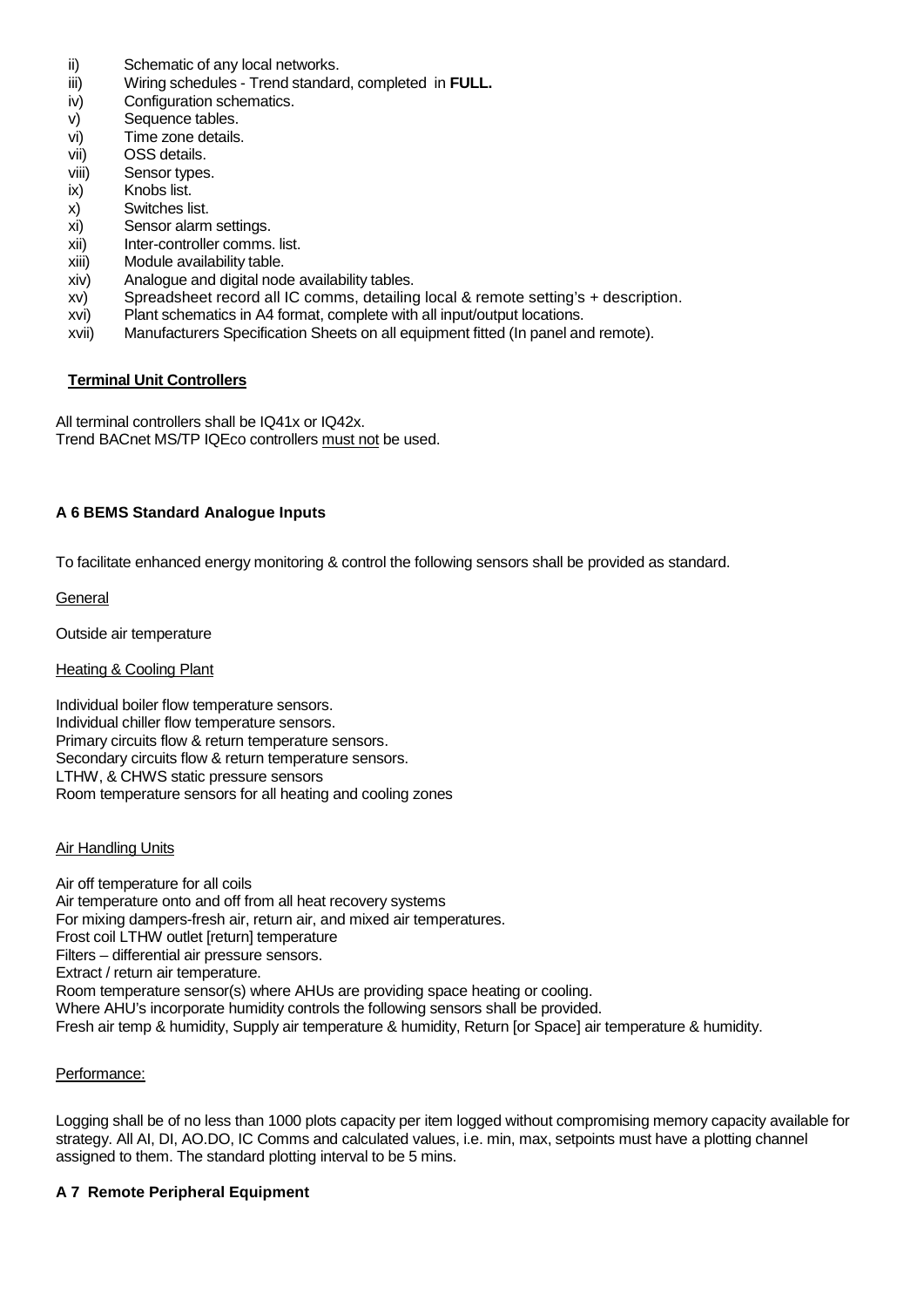The BEMS Sub-Contractor shall be responsible for the supply, installation and commissioning of all standard remote equipment for the control system.

It is the University of Southampton's wish to standardize on peripheral parts supplied and installed in its buildings. This allows the easy replacement of spares, and identification of parts by the site maintenance teams.

The preference is for the control system peripherals to be supplied via the Trend Controls standard peripheral range. This can be branded Trend or Honeywell.

Dependent upon the building primary use, ether standard sensor types or high-quality sensor types will be utilized.

In standard office, lecture teaching spaces, standard grade sensors technology can be utilized. For laboratory, high specification spaces high quality sensors are required to be utilized.

The University BEMS engineer or consultant can confirm the specification for the building.

#### **Trend Standard Peripheral Equipment**

## **Sensors**

| <b>Description</b>                        | <b>Standard Part No</b><br>(xx indicates scale or value<br>variant) | <b>High Quality Part No</b><br>(xx indicates scale or value<br>variant) |
|-------------------------------------------|---------------------------------------------------------------------|-------------------------------------------------------------------------|
| Outside Air Temperature Sensor            | TB/TO.                                                              | $T/PO/-40$                                                              |
| Outside Air Temperature and<br>Humidity   | HT/O                                                                | HT/O                                                                    |
| Room Temperature Sensors                  | TB/TS                                                               | TP/S                                                                    |
| Immersion sensors                         | TB/TI-S                                                             | $T/PI-S/xx$                                                             |
| Duct Temperature sensor long              | TB/TI-L                                                             | $T/PI-L40$                                                              |
| Clamp on Temperature sensor               | TB/TC                                                               | T/PC/xx                                                                 |
| Flying lead sensor                        | <b>T/TFR-4/10</b>                                                   | <b>T/TFR-4/10</b>                                                       |
| Space temperature / Humidity<br>Sensor    | HT/S                                                                | HT/S/2%                                                                 |
| Duct Temperature / Humidity<br>Sensor     | HT/D                                                                | HT/D/2%                                                                 |
| Air Differential pressure switch          | <b>DPSxxx</b>                                                       | <b>DPSxxx</b>                                                           |
| Air Differential pressure transmitter     | <b>DPTExxx</b>                                                      | <b>DPTExxx</b>                                                          |
| Liquid DP Sensor                          | DPIL/xxx                                                            | DPIL/xxx                                                                |
| Liquid static pressure sensor             | PIL4/xx                                                             | PIL4/xx                                                                 |
| Air Velocity Sensor                       | AV/D/10                                                             | AV/D/10                                                                 |
| Duct CO2 and Temperature                  | CO2/T/D                                                             | CO2/T/D                                                                 |
| Space CO2 and Temperature                 | CO <sub>2</sub> /T/S                                                | CO <sub>2</sub> /T/S                                                    |
| Space CO2, temperature and<br>humidity    | CO2/T/H/S                                                           | CO2/T/H/S                                                               |
| Frost protection thermostat Auto<br>Reset | FT6961-xx                                                           | FT6961-xx                                                               |
| Brass pocket                              | <b>WBxxx</b>                                                        | <b>WBxxx</b>                                                            |
| Stainless pocket                          | <b>WSxxx</b>                                                        | <b>WSxxx</b>                                                            |

## **Valve and Actuators**

All plant valves to be from the Trend Honeywell or Belimo range.

All actuators to incorporate position feedback signals (either potentiometer or 0-10Vdc), to give true indication of valve position to the BEMS, to aid in fault finding and maintenance.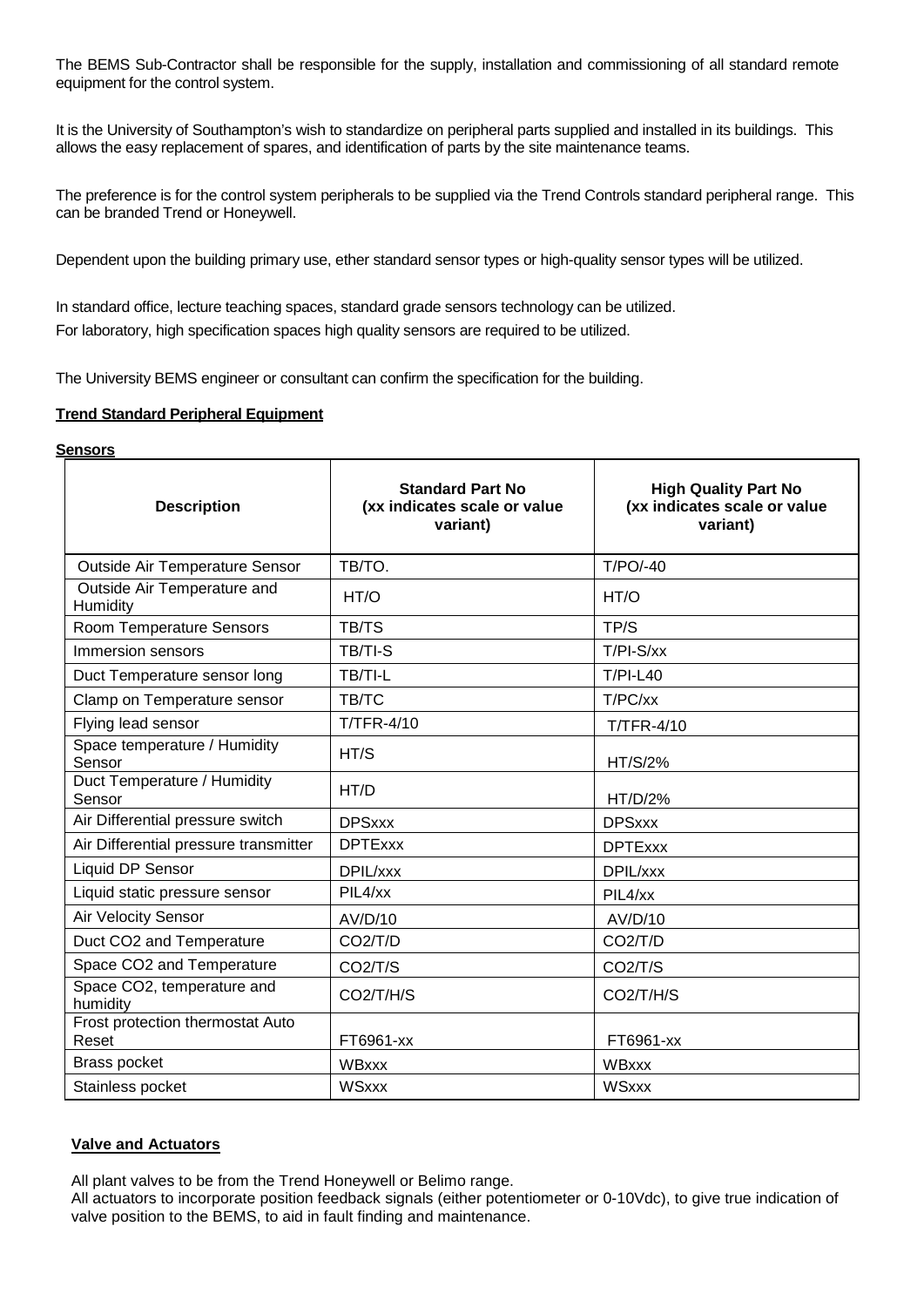## **Damper Actuators**

All damper actuators to be from the Trend Honeywell or Belimo range.

All modulating damper actuators to incorporate position feedback signals to give true indication of damper position to the BEMS, to aid in fault finding and maintenance.

For two position (open /close dampers) this will be achieved via end of travel micro-switches. For modulating dampers, the feedback signals will be either via a potentiometer or 0-10Vdc

#### **Variable Speed Drives**

All Variable speed drives to be from the Trend Honeywell, Vacon or ABB range as detailed.

The speed shall be smoothly adjustable, and controlled by any one of the following: -

- Inverter's keypad Local /Remote (manual/auto) operation
- Potentiometer Local/Remote (manual/auto) operation
- 0-10V dc signal Remote (Auto) operation
- 4-20mA signal Remote (Auto) operation

It shall be possible to select manual/automatic speed control on the frequency Inverter's keypad or via a remote volt-free contact. It shall be possible to change the control place from Local (manual) to remote (auto) and vice a versa by digital input.

Where there is a requirement in the Particular Specification for a communication interface with the BEMS, the frequency Inverter shall communicate via, BACnet IP to the local Trend IQ4E outstation. The type and amount of data interface to be determined via the specification.

**Note –** The BACnet interface is to be used for data collection /view only; it must not be used for control

#### <span id="page-11-0"></span>**A 8 [Remote Equipment not supplied by BEMS](#page-0-0) Sub-Contractor**

The BEMS Sub-Contractor will be responsible for the wiring, interfacing and operational checking of various other remote equipment supplied by the Main contractor. The commissioning of the actual equipment itself will be the responsibility of the Main Contractor via his nominated BEMS Specialist Sub-Contractor (e.g. The Manufacturer).

Typical Equipment under this category: -

, Gas Safety Valves Gas monitoring (Leak detection) Gas meters Water meters Heat meters Motor Speed Controllers

## <span id="page-11-1"></span>**A 9 [Boiler House Safety Equipment](#page-0-0)**

Every boiler house shall be furnished with the following safety components: -

- 1. Emergency lock/stop buttons adjacent to each entry/exit point.
- 2. Suitable Sieger gas-leakage detection system.
- 3. Fixed temperature heat detectors, mounted directly over the boilers. Number required will depend on number and layout of the boilers.
- 4. 2-pole changeover, fire alarm relay, activated from the auxiliary of the local fire alarm panel.
- 5. Main gas safety shut-off valve (Maintained open type).
- 6. Any additional fire alarm components, compatible with installed/proposed building fire alarm system, as detailed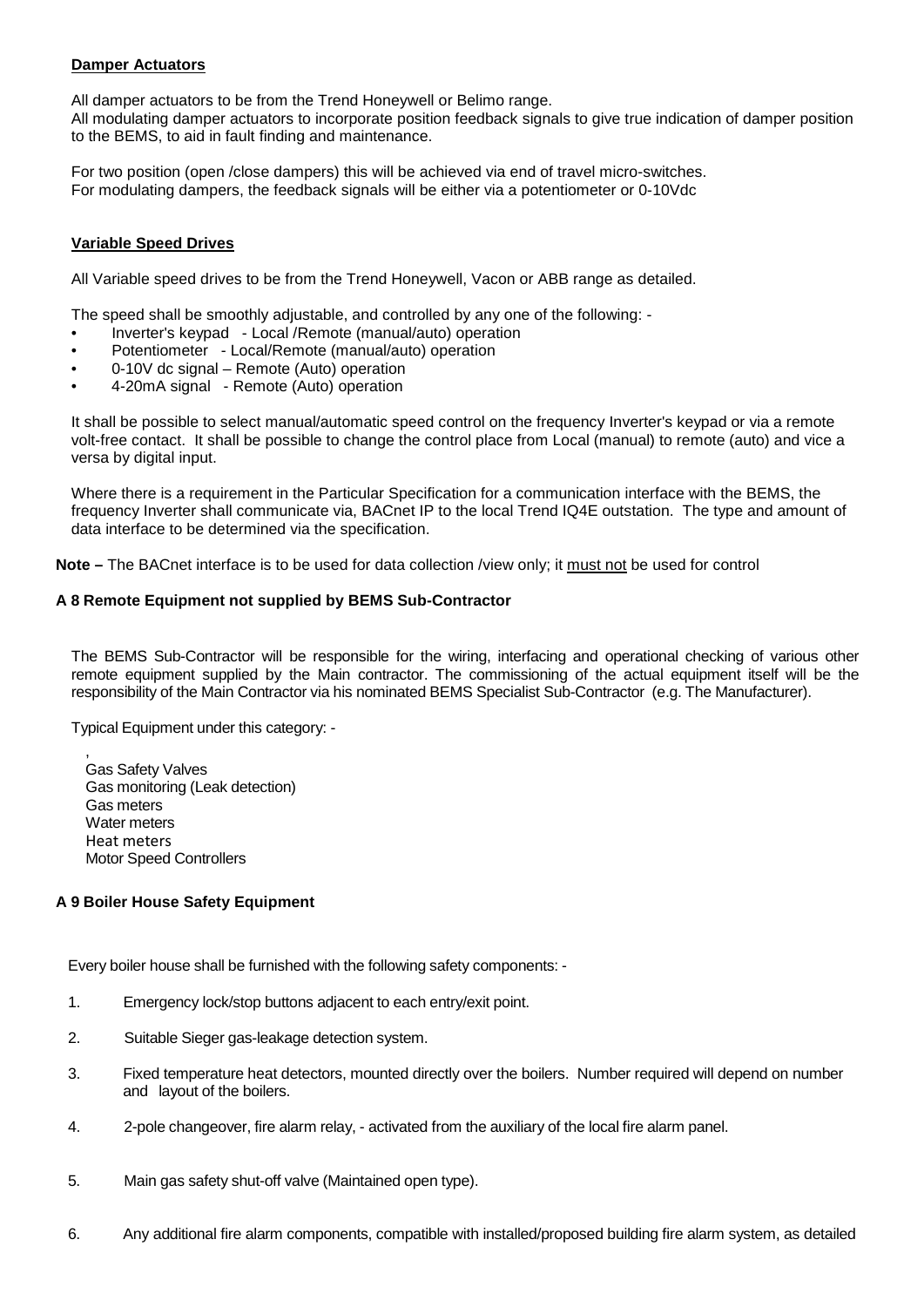## <span id="page-12-0"></span>**A 10 [H&V Controls Electrical Installation](#page-0-0)**

The complete electrical installation shall be supplied, installed, tested and commissioned by the BEMS Sub-Contractor. The electrical installation shall comply with all requirements detailed by the Engineer on behalf of the University of Southampton and shall be tested and certified as required by the CURRENT EDITION of the Institution of Electrical Engineers Regulations complete with all amendments to date.

Generally, the installation will comprise the following elements: -

- i) All H&V Controls.
- ii) Lighting and power requirements within boiler-houses and plant chambers. **N.B.** Mains incoming supply by others, unless specified.
- iii) Local fire interlocks within plant chambers and boiler houses.
- iv) Gas leakage detection equipment within boiler houses.
- v) Metering.

## <span id="page-12-1"></span>**A 11 [Plant Wiring](#page-0-0)**

Within the boiler houses/plant chambers all 415/240Vac wiring shall be carried out in single hi-temp. PVC cable enclosed within galvanised screwed conduit and/or galvanised trunking.

All signal cabling is to be segregated when sharing the same trunking with 415/240Vac lines or is to be installed in a completely separate conduit/trunking system. Alternatively, signal cables may be run on light gauge galvanised cable tray and affixed with cable ties.

Multi-core Signal cables will generally be individually screed types for all analogue inputs and overall screed types for digital inputs, their respective type will be indicated on the drawings.

Where a single multi-pair is used for a mix of both analogue and digital inputs, the higher spec for the individually screened type must be used.

All conduits trunking and trays installed must be suitably bonded to earth. Copper bonding links will be used on all tray and trunking joints.

All pipework shall be bonded as it enters or leaves the boiler house or plant chamber using a suitably sized, PVC insulated copper conductors enclosed within a conduit/trunking network and shall be taken back to the main earth terminal on the H&V Control Panel, or where applicable, the local distribution board.

All extra-low voltage BEMS I/O cables shall be run in screened twisted pair cables to the Trend standard specification. They shall be affixed to tray, drawn into conduit or trunking and protected as agreed with the engineer to suit the various environmental, social and mechanical locations. No joints will be allowed in cables, where these are unavoidable, the cables shall be joined using an approved housing, securely fixed and having cable securing clamps. Any such connecting boxes shall be shown on the record drawings. No trays, conduits or cables are to be affixed horizontally at floor or pedestal level. Where cables are connected to sensors measuring extreme heat, the necessary thermal breaks, local connecting cables are to be supplied. No BEMS data cable shall be installed in the same conduit as any power cable nor affixed within 25mm if surface/tray mounted. Where cables are run in trunking or with others clipped to tray of a similar type they shall be identified either by colour or labels every 2m.

Special care shall be taken to ensure that the manufacturer's recommendations with respect to earthing data cables and outstations are obeyed.

Each BEMS field device shall be identified (internally on space temperature and humidity sensors) with a common code used on points and wiring schedules, parts lists, control strategy, MCP and installation diagrams/drawings.

All BEMS cables shall be suitably identified with sleeves at the terminations. These shall be recorded on the installation diagrams and wiring schedules.

Sensors, actuators, switches and all field devices shall be mounted according to the manufacturer's instructions. All will be installed with clearance to allow for servicing, and the conduit connected by methods to allow easy replacement.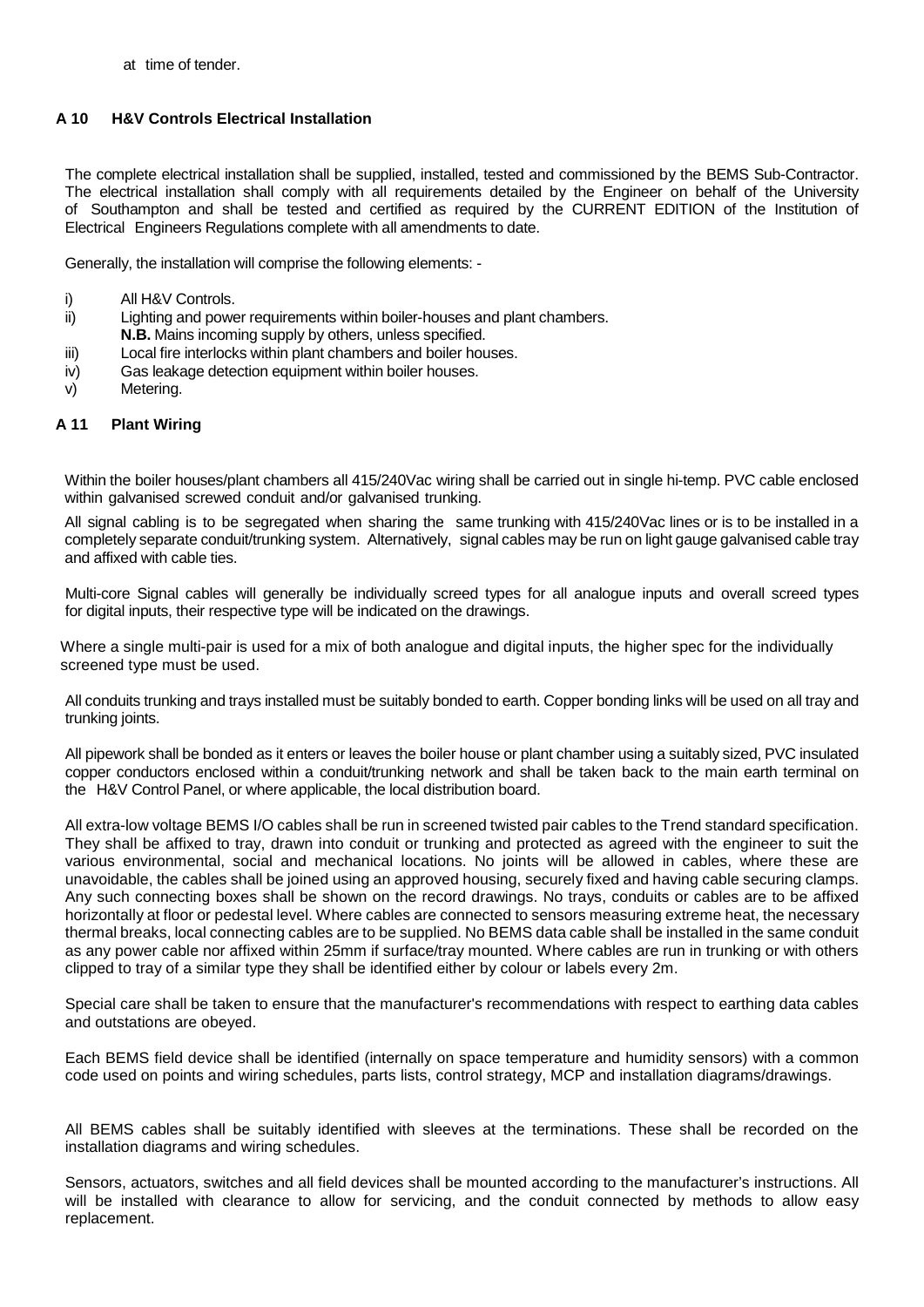Where outstations switch circuits having potentially different mains voltage supply feeds, extra low voltage relay circuits shall be employed. A notice shall be fixed inside the outstation detailing how all mains feeds into it can be isolated. Consideration shall be given to employing an extra low voltage control circuit for motor starter and contactor coils and shall be mandatory where MCP with separate cubicles for motor starters are employed.

Each outstation shall be provided with a schedule identifying the points connected to the I/O terminals inside the panel door.

Wiring within the outstations shall be completed in a neat and professional manner with lacing/cable ties. No wired connector shall be in tension by wires cut too short, earthing braids/wires shall be neatly terminated. Prior to commissioning each outstation enclosure shall be cleaned of all cable waste.

#### <span id="page-13-0"></span>**A 12 [Cable Identification Outstation \(Input/Output\)](#page-0-0)**

All input/output cables are to be identified at each end using R.S. Components heat shrinkable cable markers of the appropriate size.

Coding will be to the following pattern:



**N.B.** Multi-pair cables will require an overall identification Ref: on the outer sheath, using appropriate size heat shrink markers. Reference to be as per tender drawings.

#### <span id="page-13-1"></span>**A 13 [Connections to campus network](#page-0-0)**

The University BEMS Engineer will assign the following.

TCP/IP addresses LAN numbers Outstation numbers Existing networks – Site GUID's

For new projects the BMS contractor will allocate the site GUID.

Outstations & networks must not be added to the campus network until the 963 supervisor(s) have been fully engineered.

## **TCP/IP Networks**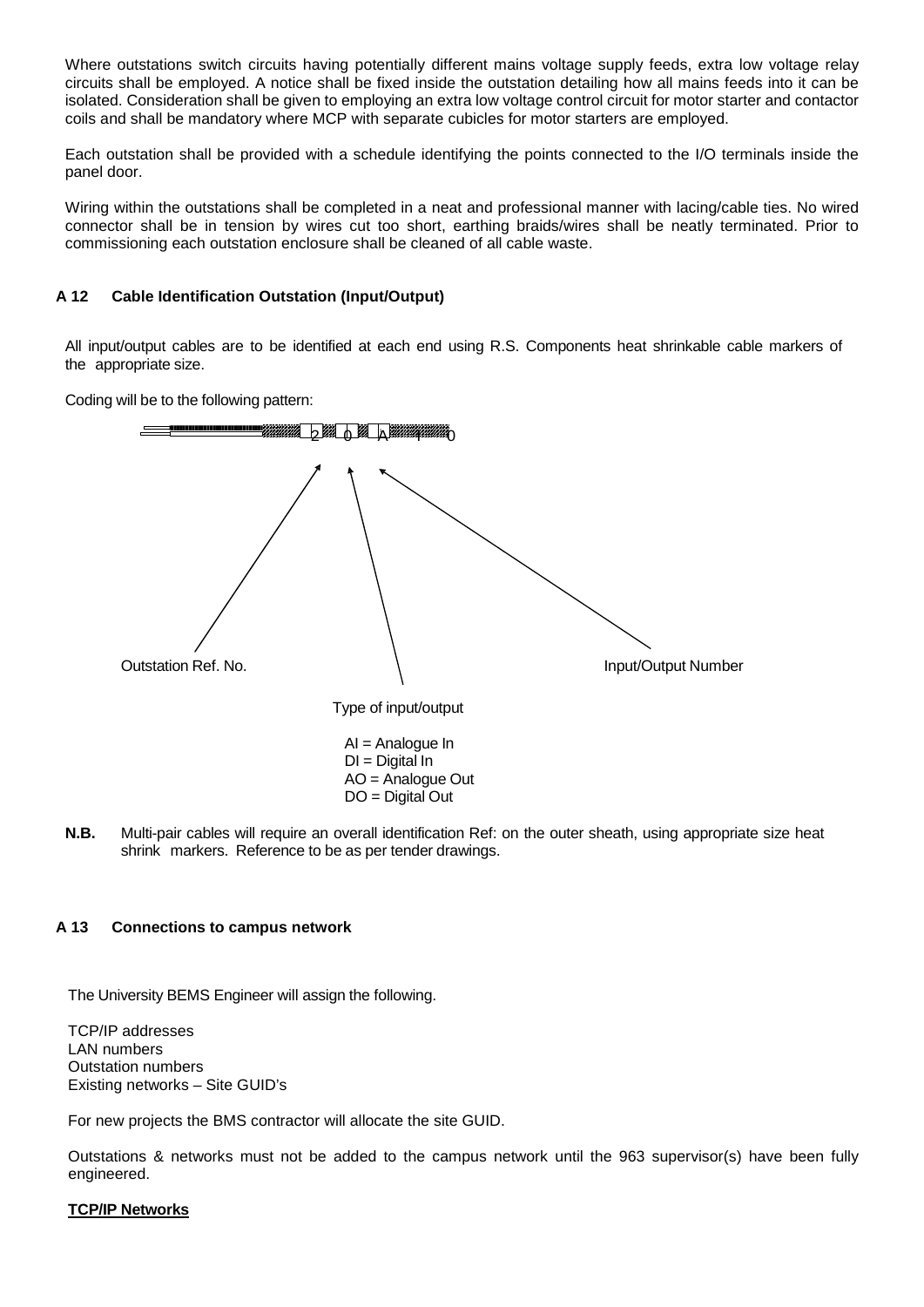The controllers shall have automatic IP addressing as a default setting, on power up the controller will attempt to contact a network Dynamic Host Configuration Protocol Server (DHCP server). If found the DCHP Server will allocate the IP Settings. If no DHCP server is available or one is not connected to the network, then the Controller will adopt an internal privately negotiated addressing scheme (sometimes referred to as LINK-LOCAL addressing)

The university's own IT BEMS will provide a TCP/IP outlet adjacent to each MCC panel. The BEMS contractor is to install a patch cable from this outlet to the control panel. The control panel is to contain all necessary Hubs, routers, switches to network all BEMS equipment.

#### **Inter Controller Communications [ICC]**

The controllers shall communicate in a true peer to peer relationship and must be capable of operating on a 'standalone' basis. Should a failure of the communication network occur, the controllers must still be capable of full control of plant items based on most recent information available or by a default strategy programmed in the controller.

ICC FROM comms should be used where ever possible. Should an ICC fail, after a grace period [15 mins] an alarm should be sent to the BMS supervisor.

## <span id="page-14-0"></span>**A 14 Front End Supervisor [IQ Vision]**

The IQVision supervisor connects to HVAC plant-controlled outstations in buildings on the main campus and also to buildings at satellite sites in Southampton and Winchester.

Each building or in some cases groups of buildings are set up as trend sites having their own unique TCP/IP connection.

Two sets of schematics are required for each building.

The 1<sup>st</sup> set will be plant traditional schematic pages which will allow department and other end users to view plant operation and, in some cases, make minor adjustments.

The 2<sup>nd</sup> set, called "DLO User Pages" and are intended to be used by maintenance engineers. These pages will allow engineers to quickly identify current plant alarms as well the ability to easily reset software latched alarms and override BMS outputs for test purposes

The top level DLO page will list items of plant on a zonal basis, e.g. Boilers, Chillers, VT Heating Z1, VT Heating Z2, AHU1 etc. and for each one there will be a common fault indicator "Healthy / Fault".

Clicking on a zone label will jump the user to a sub menu page which will provide more information about that zone. From this sub menu page, the maintenance engineer will be able to view individual alarm states and thus identify which points are in alarm. This page will also have all maintenance engineer's adjustments e.g. fault reset, duty change, plant test, valve manual test etc, please see sample pages below.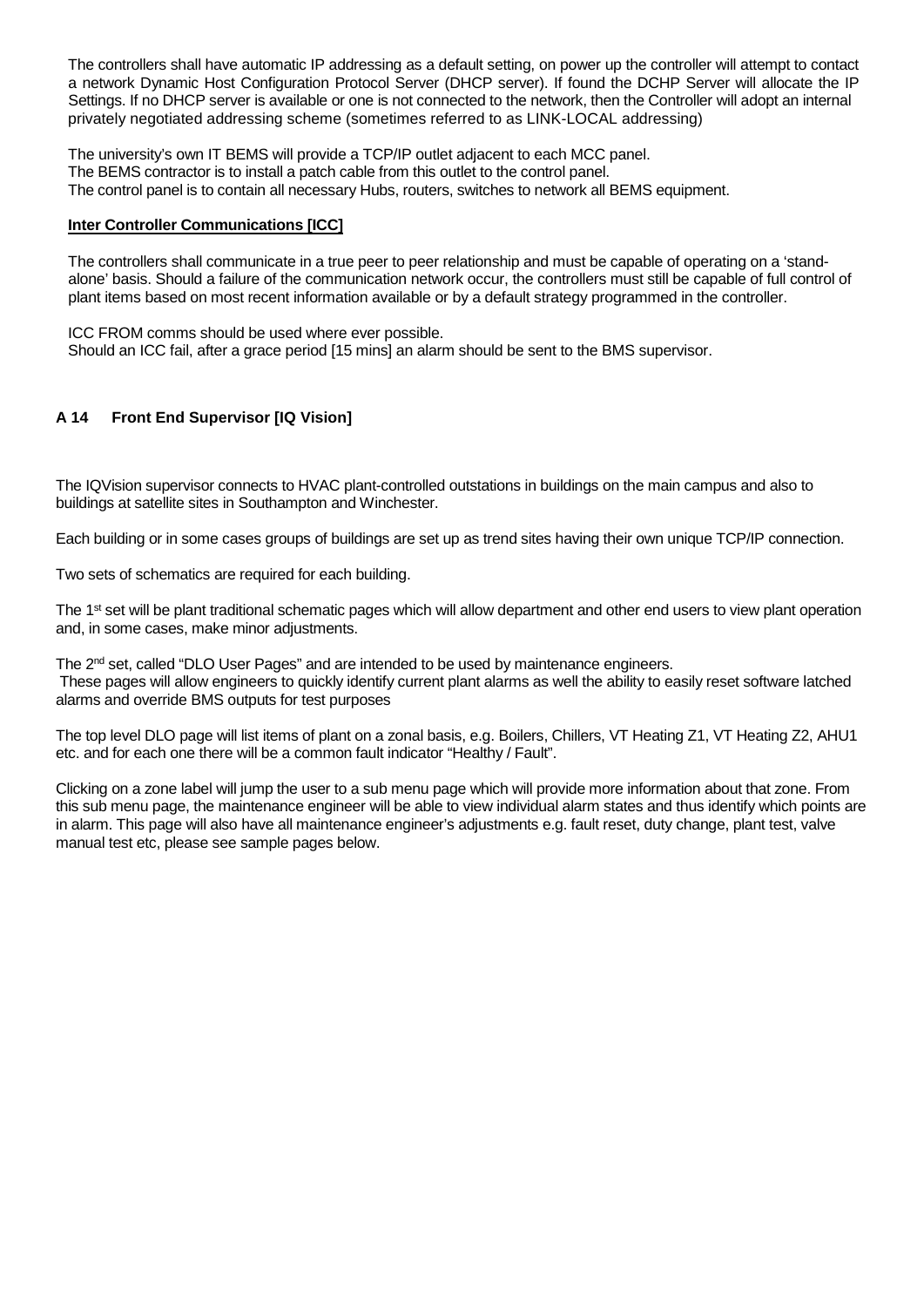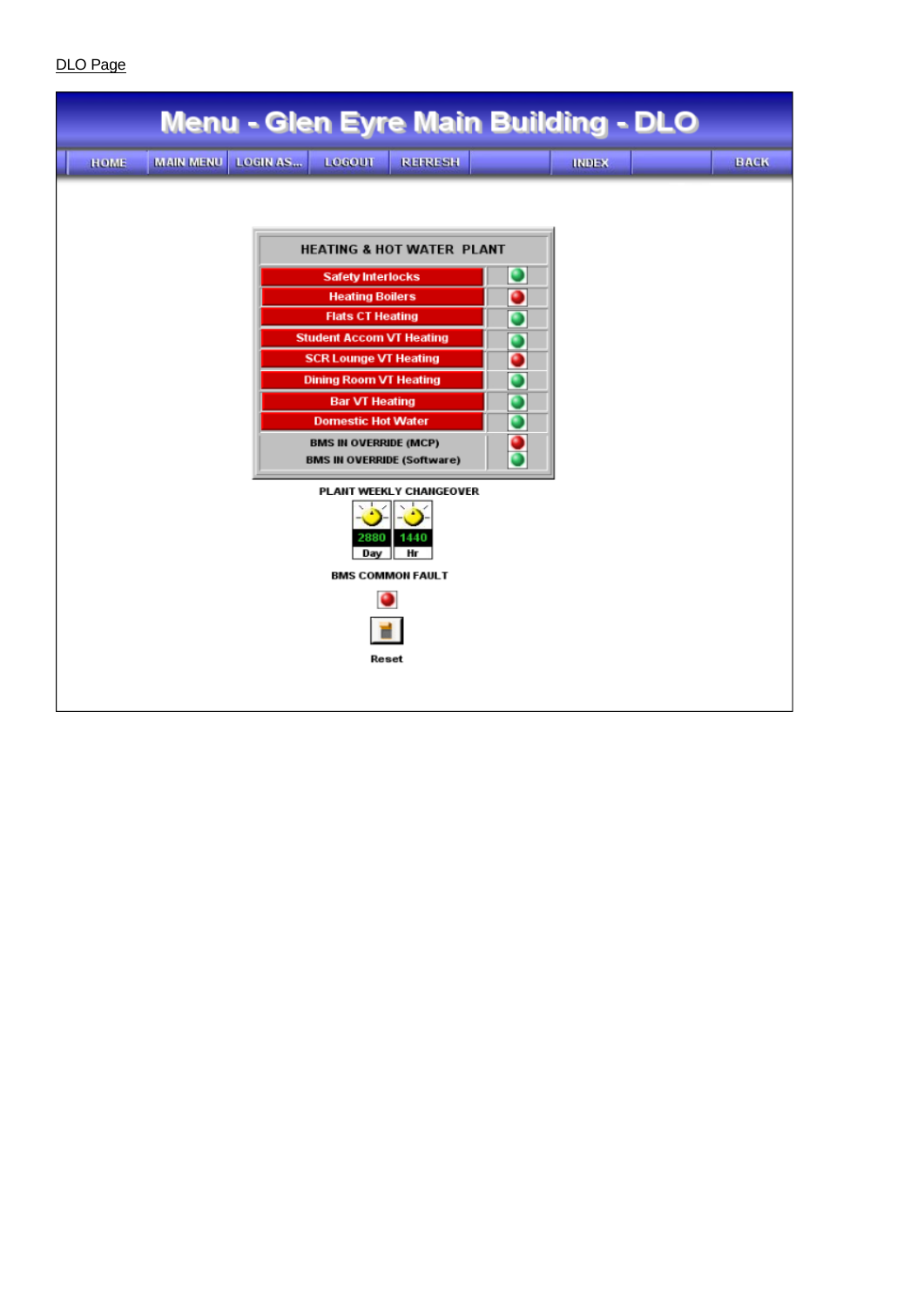| <b>Glen Eyre - Main Building Student Accom VT - DLO</b>                                                                                       |                                                                                                                                                                                               |                                                                            |                            |              |             |
|-----------------------------------------------------------------------------------------------------------------------------------------------|-----------------------------------------------------------------------------------------------------------------------------------------------------------------------------------------------|----------------------------------------------------------------------------|----------------------------|--------------|-------------|
| MAIN MENU LOGIN AS<br>HOME                                                                                                                    | LOGOUT                                                                                                                                                                                        | <b>REFRESH</b>                                                             |                            | <b>INDEX</b> | <b>BACK</b> |
| Pump1<br>Pump1<br><b>Status</b><br><b>Flow Fail</b><br>Healthy<br>Enabled<br><b>Duty Mode</b><br>$0 = Auto$<br>$1 = P1$<br>0<br>₩<br>$2 = P2$ | Demand<br><b>Duty Pump</b><br>On.<br>Pumpset<br>Pump2<br><b>Status</b><br><b>Status</b><br><b>Flow</b><br>usabled<br>-Pump Adjustments------------------<br>---------------<br>Duty<br>Change | Pump <sub>2</sub><br><b>Flow Fail</b><br>Healthy<br><b>Alarms</b><br>Reset | Temp<br>Control<br>Healthy |              |             |
| 20<br>°C                                                                                                                                      | 20<br>0<br>80<br>°C<br>°C<br>°C<br>Max OAT Min OAT Max Flow Min Flow Calc SP                                                                                                                  | 55<br>°C                                                                   | T,<br>56<br>۰c<br>Temp     |              |             |
| $0=Off$<br>$1 = 0n -$<br>2-Auto                                                                                                               | --------------Test--------------<br>VT Valve<br>VT Valve<br>Plant<br>69<br>2<br>-1<br>%.<br>₩<br><b>TOA</b><br>Drive<br>-1= Auto<br>Test                                                      |                                                                            |                            |              |             |

## File structure

Each Trend site is to be learnt (discovered) as shown below. (This is the equivalent of device viewer on the 963)

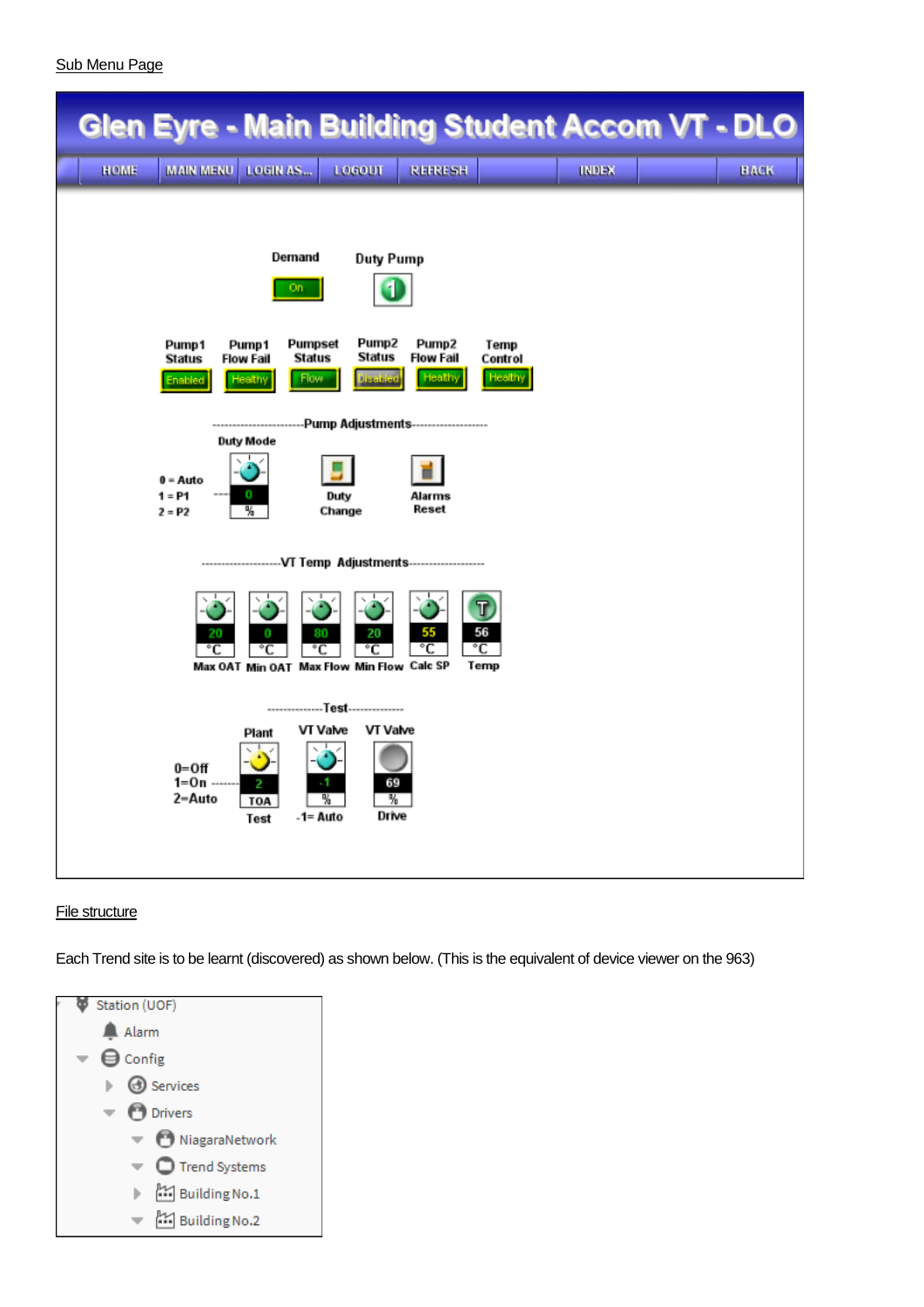To ensure that alarms get routed correctly the Site GUID in outstations must be set the same and this same Sire GUID must be set when configuring the alarms for that site in IQ Vision.

## Schematic Pages

Schematic pages should be stored in location shown below



Sketches/diagrams showing the layouts and menu forms shall be supplied prior to data entry for approval by the University BEMS Engineer.

Generally, colour displays shall be supplied on the basis of one per plant, with sequential and cross indexing/paths to allow movement between the displays in a logical manner. An exit to the head/index page will be available from each display. The correct performance of the displays will form part of the plant commissioning procedures.

No supplier's advertisements shall be incorporated into the display pages. Each page shall identify the name of the site, building and the location.

In general, but not exclusively, the following supervisor features are to be configured:

Colour schematics for the Supervisor shall be supplied displaying the following features:

Each and every connected point, status conditions (Running/Stopped etc.), analogue values with engineering parameters ('C, %RH,  $\sqrt{8}$  etc.), Output positions (% open, rpm etc.).

Animations shall be used where appropriate to make the graphical user interface more intuitive.

All calculated parameters as dictated by the controls specification, (highest, lowest, total, rate etc.)

Selected optimiser switching times, (start, stop,)

Adjustable set points and overrides. (overrides to appear on DLO user pages only).

Current sequences in operation

Energy/efficiency calculations.

Alarm conditions, shown highlighted.

Push buttons or icons to gain text panels, pre-configured graphs and other displays.

Push buttons or icons to select pre-configured control actions.

Plant 'out of auto' indication

Hyperlinks should appear on the building MENU schematic page to access the following documentation.

- $\triangleright$  'Description of Operation' for the relevant plant
- $\triangleright$  Strategy diagrams.

These documents are to be stored on the station in a folder named OandMs. This folder will be located under the building schematic pages folder.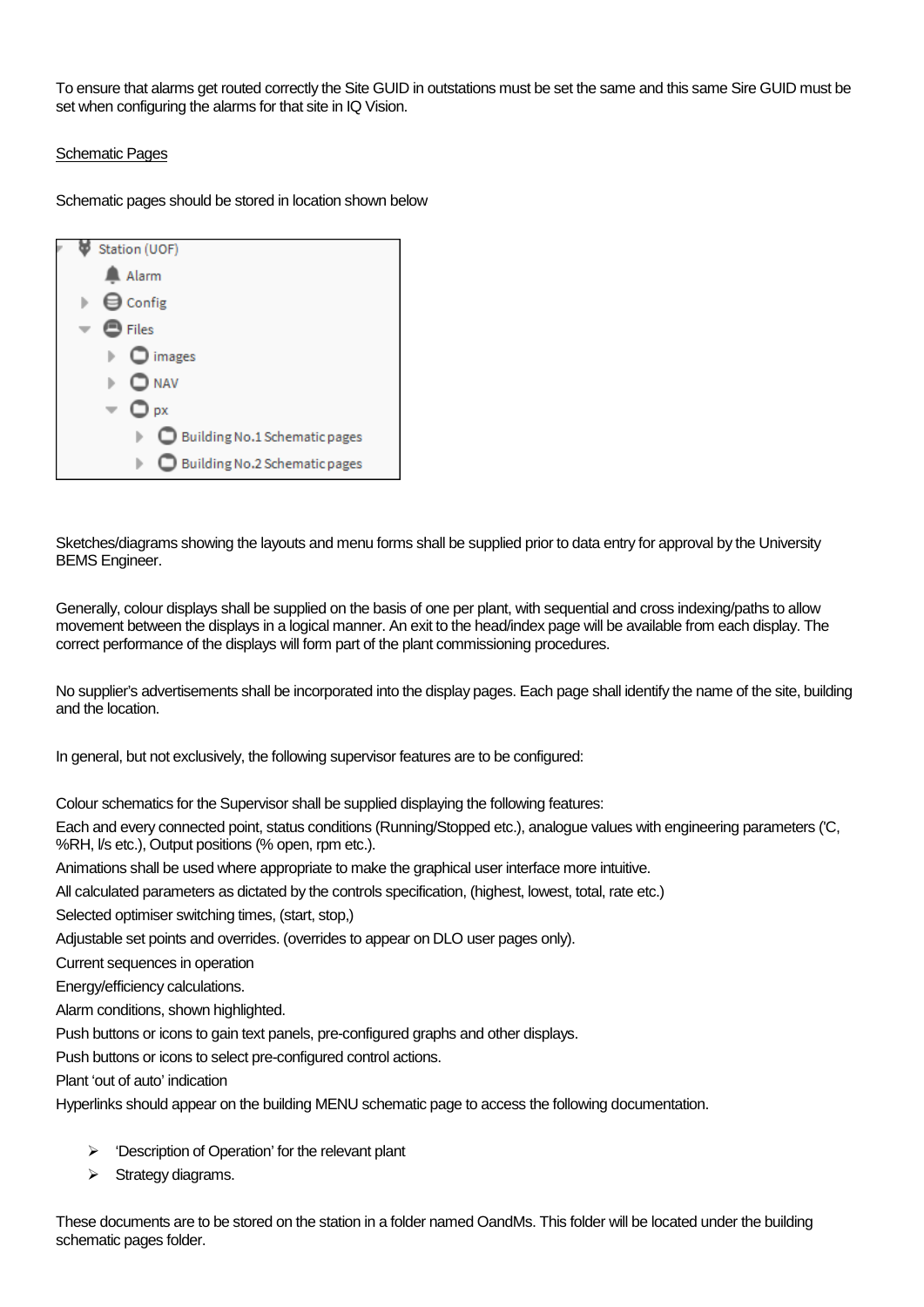Both documents must be in be in pdf format.

The 'Description of Operation' pdf must have hyperlinks added to allow the user easy access to any section without the need to scroll through pages. Each sub section title must also have a hyperlink added to navigate the user back to the beginning of the document.

Tooltips shall be used to further aide users to identify the function of each button/hotspot on the schematics.

The graphics shall be set up to allow different access levels as per the University standard access levels. This will typically be, view only, user, engineer, and programmer.

#### **Dashboard displays Graphic**

The University is promoting the user engagement of systems onsite and requires for each building a dashboard is created. The standard dashboard is to display typical building information, weather, temperatures, set point, metering, target conditions and any information required. This is designed to be utilised by each building manager or in each building's foyer as a global indication of the operation of the building. The full requirements of each dashboard to be confirmed with the University BEMS engineer.

Alarms shall be grouped by general location and type. A display page(s) shall be set up showing the condition of all critical alarms. Critical alarms and any other alarm specified shall automatically load the schematic or text page to ensure accurate identification of the event. Where appropriate the two stage schematics shall be used to ensure easy identification of the alarm event. Alarm information need also be grouped by workgroups, such that an alarm panel can be sent to the appropriate person/s should they be logged into the system at the time of the alarm occurring.

#### Diary Functions [Calendars]

The Calendar files should be stored in a folder named 'Master Time Schedules' as shown below.



Each building will have its own folder.

This folder will have a wiresheet which contain all the IQVision Boolean Time schedules for a building plus one common calendar schedule.

When setting up a site in IQVision boolean time schedules are to be created for each Trend time program and then linked on a one to one basis.

E.g. if a building has 10 Trend time programs then 10 boolean time schedules are to be created and then linked as shown below

Trend Z1 – IQVision Boolean schedule 1 Trend Z2 – IQVision Boolean schedule 2 Trend Z3 – IQVision Boolean schedule 3 …… Trend Z10 – IQVision Boolean schedule 10

The IQVision is to be set to update the Trend time zones every 4 hours. The Calendar schedule is to be used for bank holidays.

The bank holiday dates are set in the Calendar schedule.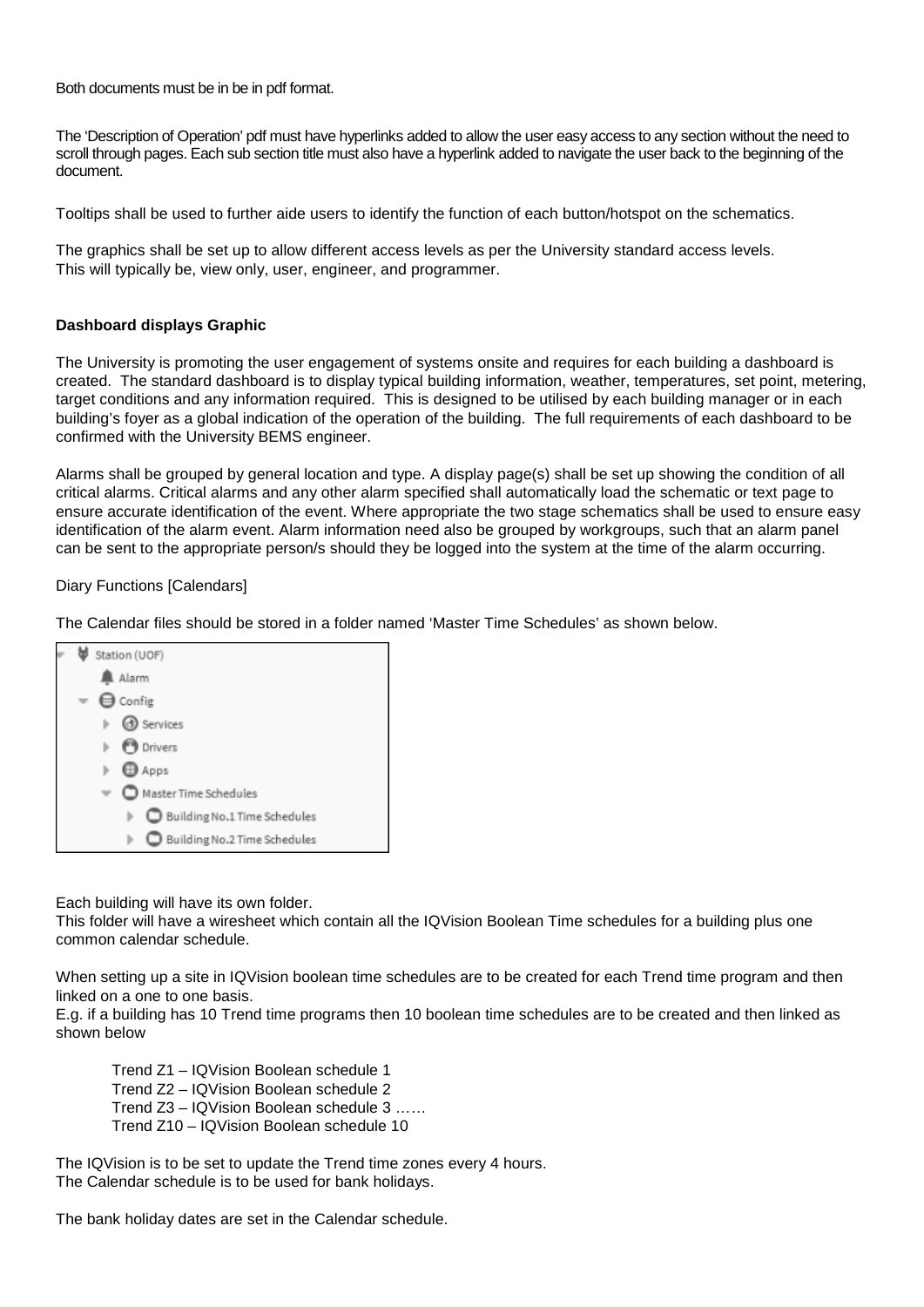The link to the calendar schedule is made in the individual boolean time schedule by setting up a special event and event type select reference and then choose the calendar schedule.

Note the actual time profile for the bank holiday is set in the boolean time schedule so it is possible to have different bank holiday times for each boolean time schedule.

Also, when setting the bank holiday times, you must set all periods so for example so you wanted the plant to run from 08:00 to 16:00 you would need to set the following.

00:01 to 08:00 – Unoccupied. 08:00 to 16:00 – Occupied 16:00 to 24:00 – Unoccupied.

**N.B.** It shall be the BEMS Sub-Contractor's responsibility to ensure that the complete operational requirements are achieved to the satisfaction of the University BEMS Engineer.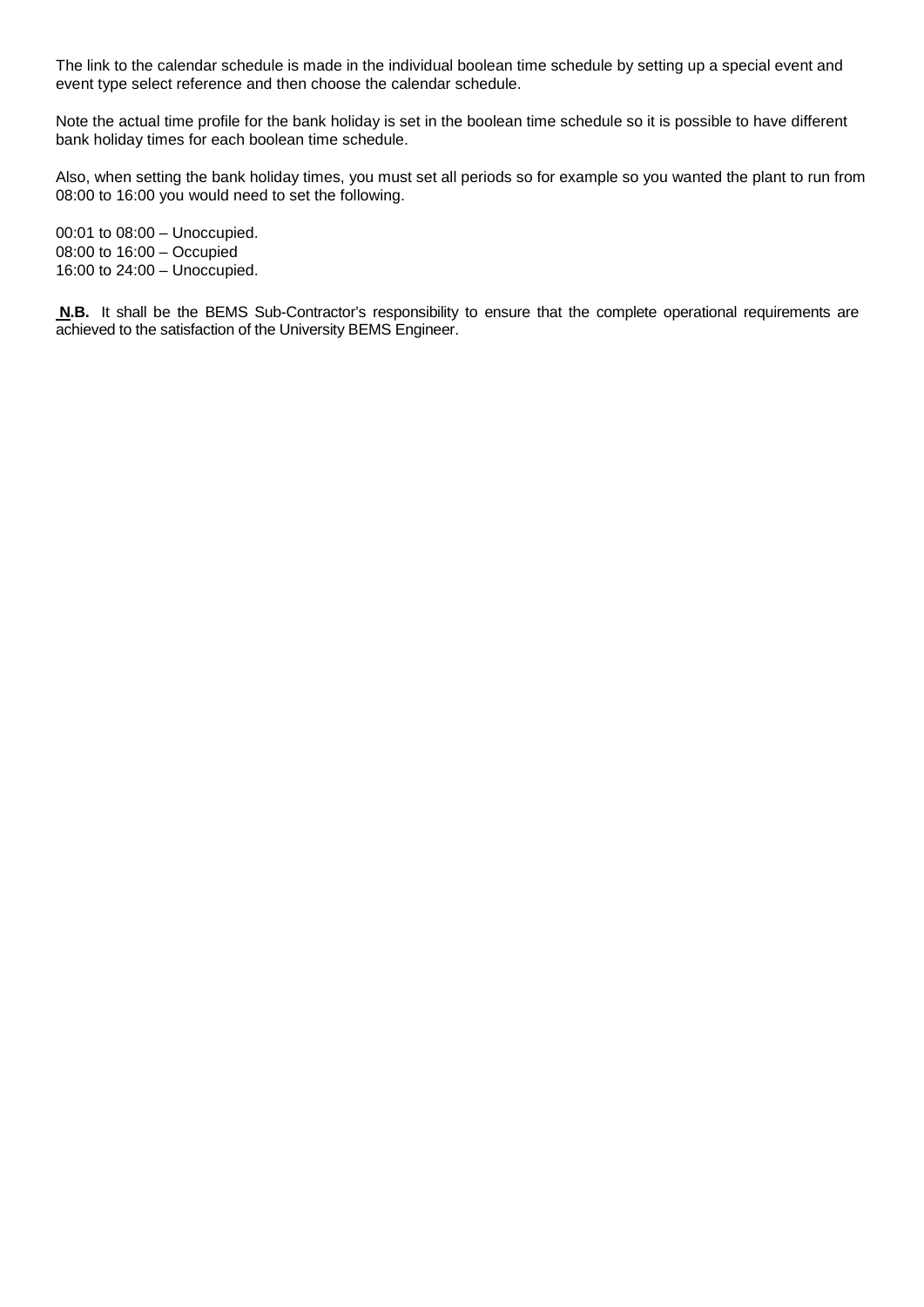## <span id="page-20-0"></span>**A 15 [Smart buildings & Integration](#page-0-0)**

#### Smart Buildings

With the advancements in integration, sharing of data between systems has become more common. However, this can cause operational difficulties for the university's R & M team. The preference is therefore to avoid this if at all possible.

If it is going utilised the following ground rules must be adhered to.

- The BEMS contractor to be given overall responsibility for managing the delivery of all integrated systems.
- The BEMS contractor must be able to provide in house post O & M support for all systems.
- Off the shelf solutions are to be adopted, bespoke software solutions are to be avoided.
- Bacnet to be used as the common protocol
- The BEMS is to be the initiator of all data requests either via ICC FROM or ICC TO comms.
- Default control strategy to be configured in the event of ICC comm failure.
- All integration software to be fully documented.

#### HVAC Plant Integration & Metering

This integration is to be used to view and capture data, it must not be used for control. Control to be via conventional Trend controller I/O.

The integration should be achieved at controller level.

As with smart buildings the integration must be fully documented; this will include data look up tables etc., and the provision of user logins.

#### Trend & 3rd party OEM Controls [Packaged Plant]

Some HVAC plant manufacturer's (Air Handling Units / Chillers/ Fan Coil Units etc.) offer packaged equipment either with either their own proprietary control systems or Trend OEM controllers fitted to them.

However, it is the University of Southampton's preference for all intelligent controls to be provided by the Trend Controls sub-contractor. This minimizes the University's requirement to interface these devices to the main trend BEMS saving time and money and duplication of hardware.

The issues with Trend OEM controlled equipment is the manufacturers often write one control strategy to cover many applications. This makes the software over complicated and confusing and it ends up not being engineered to the university's standards.

Therefore, packaged plant fitted with 3rd party or Trend OEM controls should be avoided.

Any proposed Trend OEM or 3<sup>rd</sup> party control solution must be submitted to the university's assistant BEMS engineer for approval.

Where packaged plant is deemed acceptable it will be supplied with its own complete control system.

The controllers must be networked and connect with to the Trend BEMS network.

Any control interfacing should be by conventional I/O.

In the case of  $3<sup>rd</sup>$  party controls they must support Bacnet protocols to allow integration with the Trend BEMS. 963 schematic pages should be provided.

The Trend BEMS sub-contractor will be responsible for providing all hardware to allow integration, installing the network cabling and 963 engineering.

In case of terminal equipment such as fan coils the Trend BEMS sub-contractor's package should include for the supply of pre-engineered IQ4xx controllers to the fan coil manufacturer to allow these controllers to be factory fitted to the terminal units.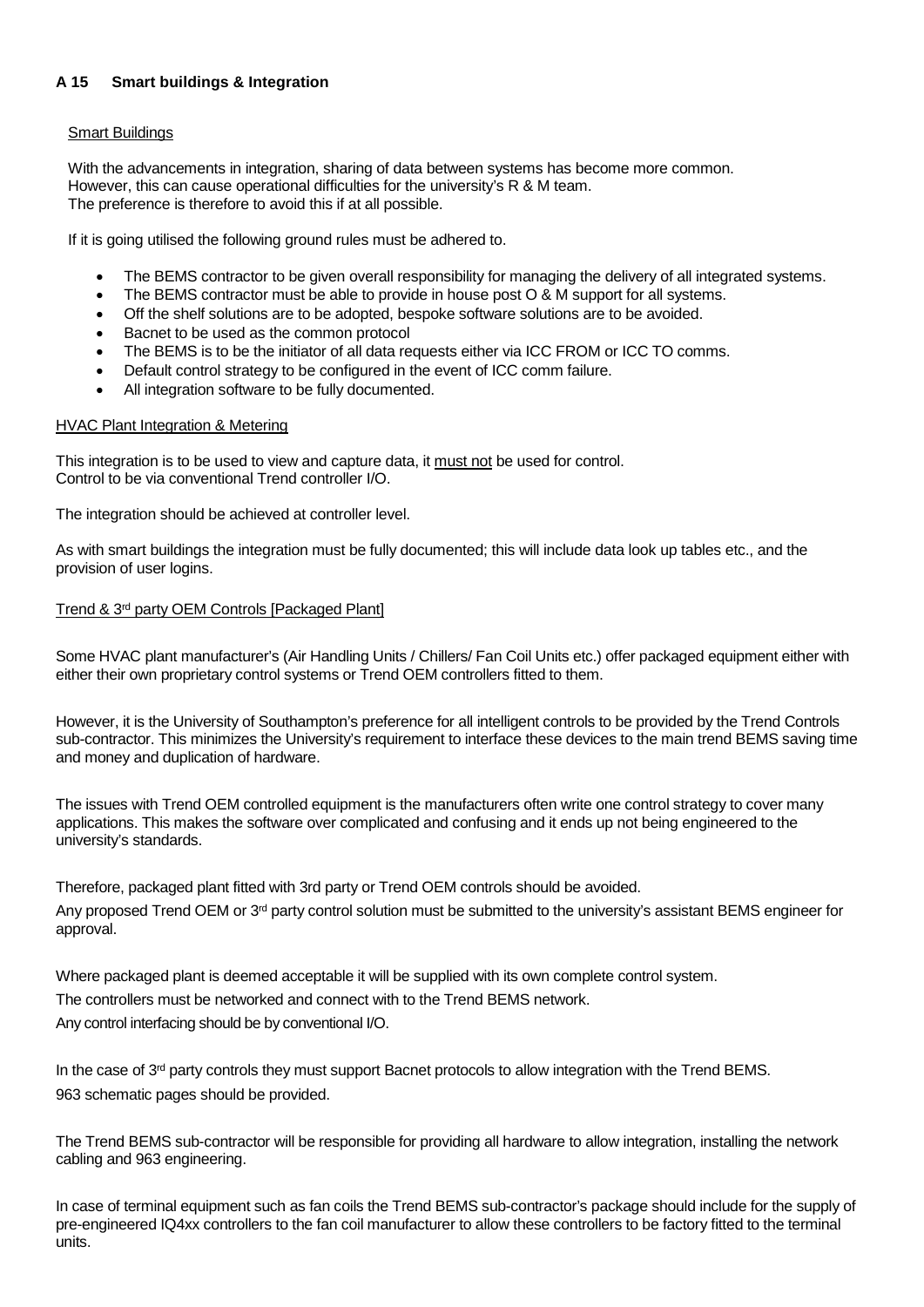## <span id="page-21-0"></span>**A 16 [Commissioning](#page-0-0)**

The BEMS specialist contractor shall be responsible for the full commissioning of his system and any other controls equipment supplied under the contract.

#### **Off-site pre-commissioning**

The outstations and front-end software are to be fully checked / proven by the project BEMS design team. Ideally this should not be carried out by the engineer who designed the software.

The approved draft description of operation should be used as the terms of reference.

#### Outstation software

Functional testing should be carried out using simulation mode in SET.

By overriding appropriate I /O and IC comms all control routines should be checked. This will include all interlocks (safety or otherwise), occupation plant enables, heating & cooling demands, non-occupation protection routines, boilers & chillers sequencing and duplex plant control strategies.

An itemised record of this testing should be provided within the O & M documentation.

All IC comms should be double checked for accuracy.

An itemised list of all IC Comms shall be provided in spreadsheet format detailing all parameters as well as a functional description of what each IC Comm does.

#### **Commissioning**

All safety interlocks, overrides and fail-safe conditions are to be operational prior to starting the plant. Demonstrate as agreed with the engineer and University BEMS Engineer prior to starting plant in BEMS auto mode.

Fault conditions for all critical alarms, safety devices and control interlocks shall be simulated and proved effective as soon as practical once BEMS control mode is selected.

Sensors shall be checked to ascertain accuracy within limits, pressure switches checked for switch points and hysteresis. Humidity sensors shall be checked for accuracy using a wet/dry bulb thermometer.

All the necessary test equipment and materials used in commissioning shall be supplied by the BEMS Specialist Sub-Contractor. All test equipment shall have valid test certificates.

Trend graphs will be provided to demonstrate the stable control of the plant. Simulated inputs will be employed to check stability over the design environmental range.

The BEMS Specialist Sub-Contractor shall allow suitable additional time for the commissioning engineer to revisit the system at a later date (after hand-over). He shall check and adjust operational parameters, and re-tune any control as maybe required by change in the control system load conditions or bedding-in of the plant. Allowance should also be made for the commissioning engineer to revisit the system for seasonal commissioning ensuring the correct operation of the system in full heating and cooling demands.

Commissioning documentation and schedules shall be submitted for approval during the design phase showing each plant, point, interlock and control algorithms, and the stages of checks and commissioning required. Each cleared item to have date and engineer reference. Completed copies shall be available to the engineer prior to acceptance testing. A complete set of the commissioning documentation is to form part of the system documentation.

Once any item of plant is commissioned and left running to the dictates of the BEMS, documentation showing the overrides, control and software configuration shall be available on site at all times. All system documentation shall be in accordance with Trend standard templates.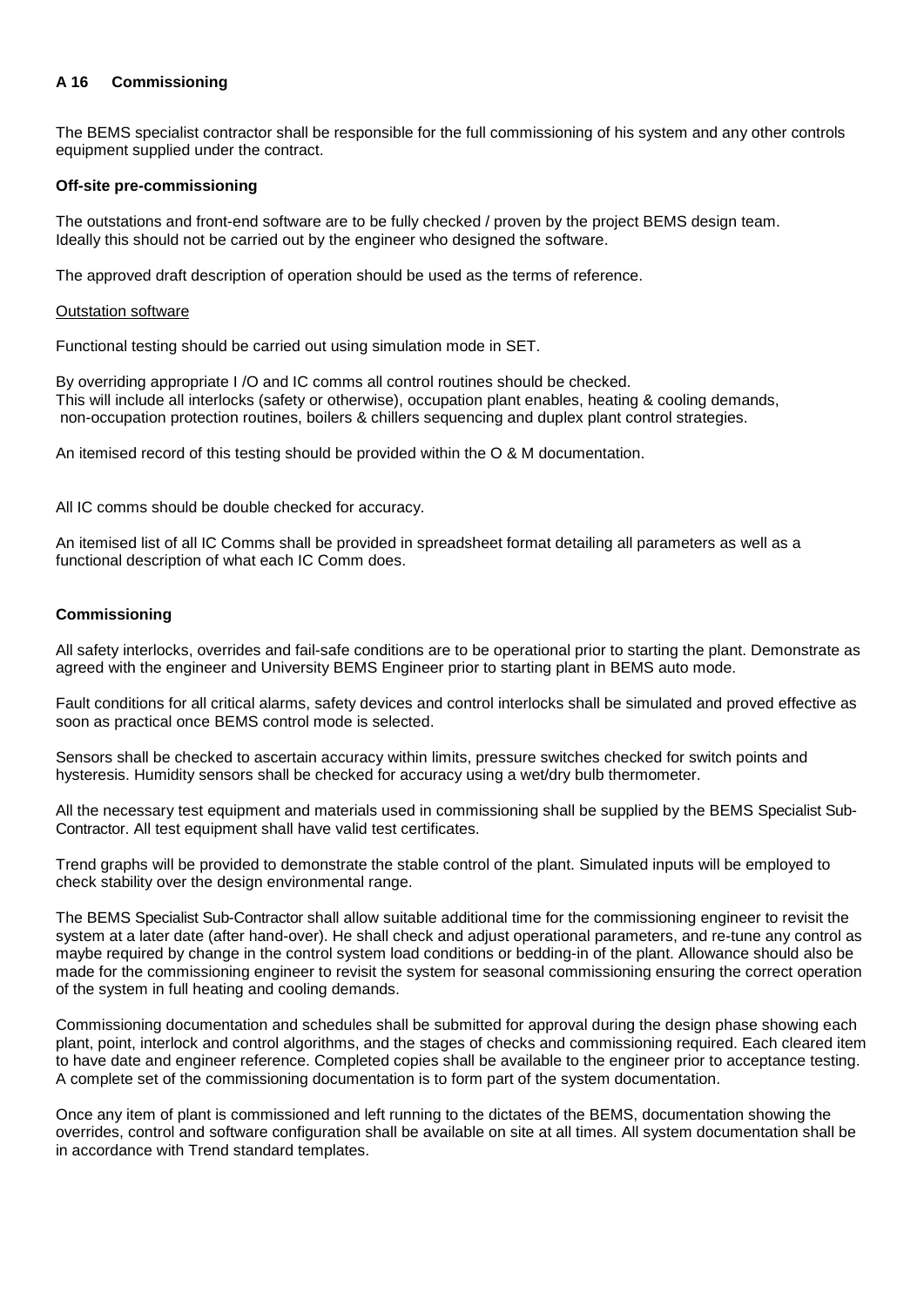## <span id="page-22-0"></span>**A 17 [Demonstration/ Hand-over and Documentation](#page-0-0)**

## **Acceptance Demonstrations**

The BEMS Specialist Sub-Contractor shall give seven days' notice to the engineer, University BEMS Engineer, and Trend site maintenance provider of his intention to provide the acceptance demonstrations once the commissioning is complete. The operation of all safety interlocks shall be tested and ten per cent of all points shall be selected by the engineer and demonstrated for operation/accuracy. Should more than 10% fail performance test, a further ten per cent may be selected. If above 10% fail he may at his discretion demand 100% demonstration. The BEMS Specialist Sub-Contractor shall supply sufficient man-power/test equipment, consumable items and portable telephones to conduct the demonstration efficiently. Testing shall also incorporate an audit of the wiring and hardware installation, demonstration of safety interlocks, start of system from power-down and review of time schedules and alarm levels, grouping and selected control parameters.

## **System Hand-Over**

The BEMS Specialist Sub-Contractor shall ensure the following are completed at hand-over:

- Any snagging to be documented and agreed date determined for clearance.
- All passwords/PIN numbers, levels and operators recorded.
- Copies of all system and data files supplied. Including all Trend SET files and IQVision back up. [IQVision paraphrase, platform username/password & station admin username/ password must be provided.]
- Proprietary software manuals & disks.
- All equipment access keys handed over.
- Complete sets of O&M manuals left with system, any agreed amendments/additions required to be documented and a target date for completion agreed.
- Training of engineers and operators to be checked complete or program for completion agreed.

#### **Documentation**

Compile a guide for occupants

A simple well-illustrated and annotated guide for occupants to be supplied. This will help users to understand the design intention and to use the building effectively

#### Compile a technical guide

A technical guide should be provided to the facilities team with a succinct introduction to the building and its systems. It should have been developed during the design and construction phases as information becomes available

If will include two 'hard' copies of all final operating and maintenance manuals will be supplied within two weeks of hand-over in A4 binders. Two 'soft' copies shall also be provided in the form of CD for storage / reference. Preliminary copies shall be available to the client during this time. All Trend system documentation shall be in accordance with Trend standard templates.

'As Installed' Back up data files (strategy and graphics) shall be issued as part of the O&M documentation. The backup data shall not be stored on the same PC containing the supervisor software.

Operating Manuals shall comprise instructions on equipment safety checks, start-up and closedown procedures, daily operation and full descriptions of operating features. These shall match and comply fully with the software supplied, provide examples of operation with supporting flow/strategy diagrams. Diagrams shall show the full diagrammatical (network structures, outstations and peripherals) and physical layout of the system and components. Operating manuals should be readily available via hyperlink from the relevant IQVision graphic pages.

Maintenance Manuals shall comprise full descriptive and maintenance details on each and every item of equipment supplied. Suppliers and spare parts references, contacts, telephone numbers, and addresses shall be supplied where relevant. Wiring schedules shall show the connection of each item of equipment to the field equipment. Data sheets and maintenance instructions shall be provided for each item of equipment. Diagrams showing the configuration of all control and monitoring schemes, identifying the modules used, their interconnections and setting parameters, copy printouts showing the individual outstation module configurations and sequences.

Record drawings of the installation will be supplied on marked up architectural velographs, which will be free-issued to the BEMS Specialist Sub-Contractor.

All drawings relating to the BEMS will be supplied A3/A4 sizes bound into A4 ring binders. These shall include system, outstation and user terminal configuration diagrams, listings and flow charts.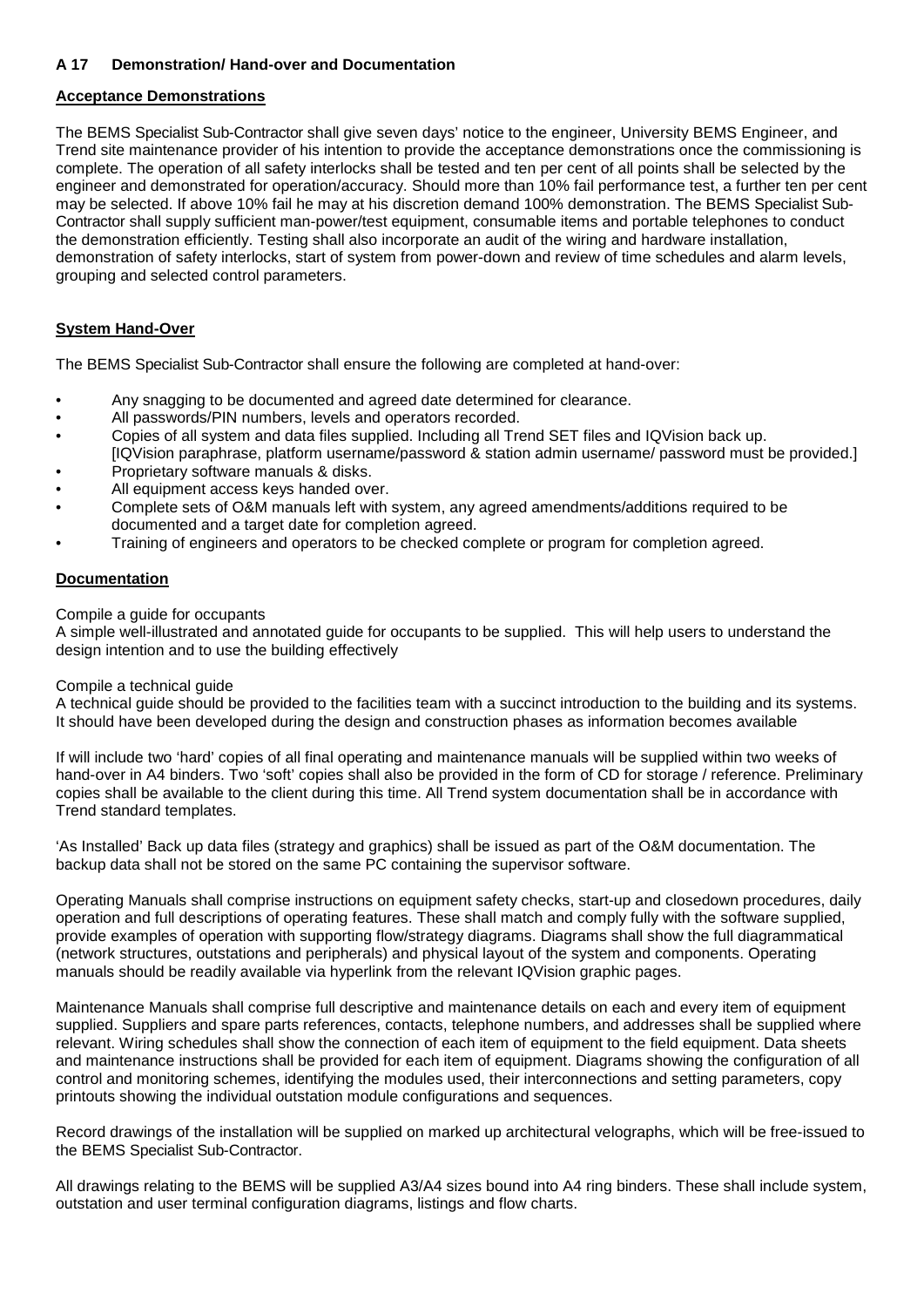## <span id="page-23-0"></span>**A 18 [Training, Warranty & Maintenance](#page-0-0)**

## **Site/User Training**

The BEMS Specialist Sub-Contractor shall supply the following training for the clients engineering staff.

General engineering staff:

Off-site prior to hand-over at manufacturers works; non-specific system structure, components and applications. Operation of user terminals, keyboards, use of displays, overrides, passwords.

On-site; specific system structure, outstations locations, control strategy overviews. Operation of user terminals, adjustments, trend graphs and alarm handling. Other networked components.

Ensure building operators are familiar with the BEMS and allied controls. Staff will need to know how to adjust and fine-tune settings and have the appropriate level of access

Engineer & selected staff:

Off-site prior to hand-over complete training courses at the manufacturers works, instruction in the following; all as above but also including, configuration of outstation and user terminals software, Windows file structures, password and engineering utilities, fault-finding, tuning and maintenance.

On-site;

The clients engineer University BEMS Engineer and Trend BEMS maintenance provider will attend the acceptance demonstrations, the BEMS Specialist Sub-Contractor shall instruct him in the specific application of the system, the structure and the control strategies adopted to meet the specification.

## **Warranty, Support Period, Soft Landings & Maintenance Contract**

The warranty period for the new equipment shall be twenty-four months from the date of Trend manufacture or a minimum or one-year form practical completion and hand over of the site. 'Statement on Product Reliability' can be made available on request.

At handover the following post contract 'fault' call out on site support shall be provided free of charge for a period of twelve months.

Seasonal review / commissioning, future visits to site to review BEMS performance. A site visit in conjunction with the University BEMS engineer and Trend maintenance provider to review BEMS performance.

A written review of overall energy and systems performance at six-month intervals, 6months and 12 months after project practical completion to be provided after site meeting and review.

Seasonal changes and results of project performance review monitoring may require fine-tuning of systems and setpoints. Site based engineering time to be factored into the program for post project seasonal review work.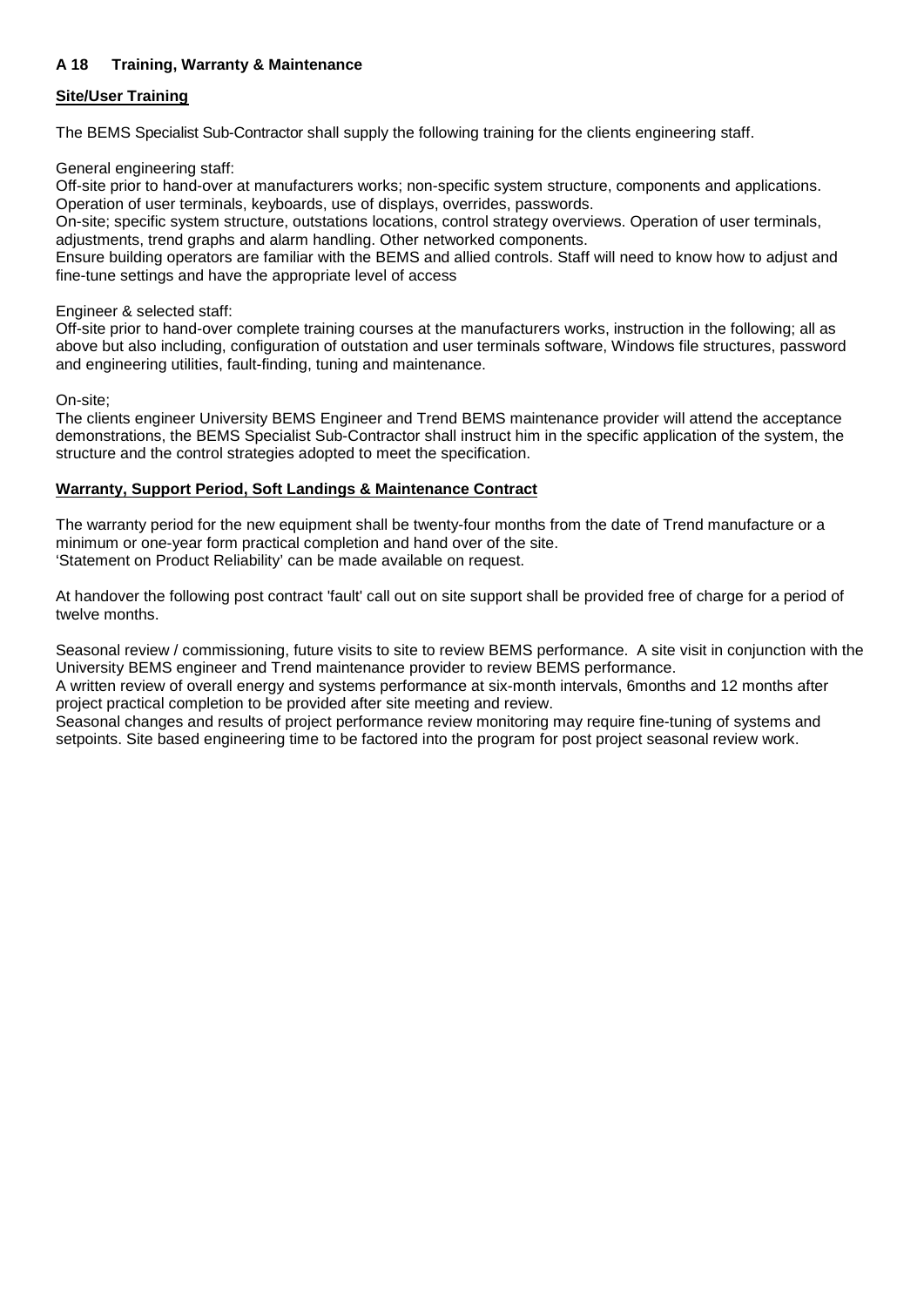## **SECTION B SOFTWARE CONFIGURATION**

## <span id="page-24-0"></span>B.1 **[General](#page-0-1)**

These notes are to be used in conjunction with the University **MACRO** library, by the BEMS Sub-Contractor for the design of Caradon-Trend Outstation software for H&V Control in University buildings.

The Macro Library documents are too large to include on the Standard Specifications web site or to send by email and so you should make a request to the Liaison Engineer to have them sent via the University's SafeSend system.

When a BEMS Sub-Contractor is appointed he must request the up to date Macro Library SET project from the university's BEMS engineer. They can then copy and paste the relevant macros into their particular project.

These macros will form the basis for the preliminary software briefing, which is to be held between the University BEMS Engineer, the Consultant Engineer and the BEMS Sub-Contractor, shortly after his appointment.

The BEMS Sub-Contractor will retain **FULL** responsibility for the safe and proper operation of all equipment covered by the software, based on these notes and the macro files.

The control macros must be fully commissioned by the BEMS Sub-Contractor and the university's BEMS engineer advised of any "bugs" so that the master files can be updated.

For applications where macros do not exist the BEMS Sub-Contractor is to design & submit a control strategy to the university's BEMS engineer for approval.

Once accepted it will be added to the macro library.

#### <span id="page-24-1"></span>B.2 **Master [Switches](#page-0-1)**

Where a single outstation provides control for a whole building, it shall have the following 'soft' master switches set-up.

| Switch 1 | (W1) Holiday/Normal                | $ON = normal$            |
|----------|------------------------------------|--------------------------|
| Switch 2 | (W2) Summer/Winter [Manual Select] | $ON = winter$            |
| Switch 3 | (W3) Fireman's Smoke Vent          | $ON = ON$ (normally OFF) |

Where more than one outstation provides control for a building, the lowest Ref: outstation shall be assigned to the main Boilerhouse or plantroom and be provided with the above switches.

The master-switch logic will then be sent via Inter-controller Comms. to act on all other outstations within the building as required.

On the large complexes, consisting of a number of individual buildings, each building's lowest outstation will carry the three master switches. Switches 1 and 2 will then be over-written from one block (usually the lowest assigned e.g. Block 'A'), using global text comms. with an Attribute 2 set-up to represent the complex name. (E.g. Montefiore Hall = MONTY).

This set-up will allow easy mastering of the whole complex, but still allow individual blocks, required to be operational, to be locally over-written.

**Switch 1** (W1) Holiday/Normal When switch 1 is in the 'ON' mode all plant is to run normally under the dictates of the local time-zones.

When switch 1 is in the 'OFF' (Holiday) mode all plant operation is halted, but **FULL** frost protection is still available.

**Switch 2** (W2) Summer/Winter [Manual Select]

When switch 2 is in the 'ON' mode all plant is to run normally under the dictates of local time-zones.

When switch 2 is in the 'OFF' (Summer) mode all heating plant, unless of a special nature, shall be blocked from operation.

**Note** – The Summer/Winter manual select can be overridden by the Summer / Winter auto select, please refer to macro G001.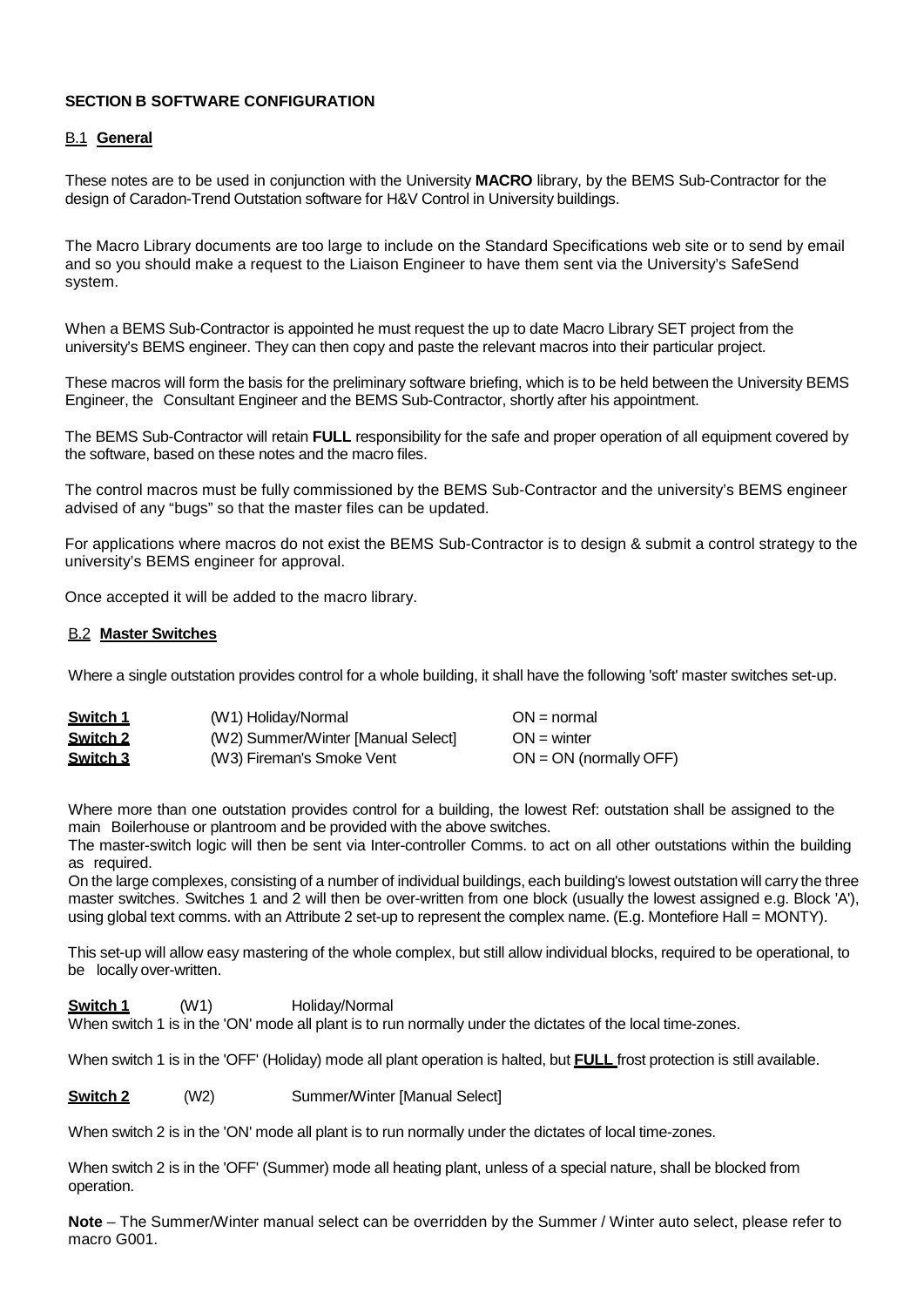In Summer mode supply and extract ventilation fans are to be left fully operational, but their interlocks with LTHW supplies etc. will require blocking.

HWS calorifiers with immersion-heater facilities will be automatically engaged and controlled, with any unnecessary primary pumps and controls blocked from operation.

All high- and low-level space temperature alarms are to be blocked where cooling is not provided.

#### **Switch 3** (W3) Fireman's Smoke Vent

Switch 3 is only to be placed in the 'ON' mode at the dictate of a Fire Officer's request after a genuine fire. All extract fans are to run, clearing the building of smoke.

**N.B.** A Fire alarm signal will cease **ALL** fan operation.

On larger buildings where, definitive fire zones are present, more than one Smoke-Vent switch may be required, where this is required all additional switches are to be configured.

**N.B.** When called for operation, the fire signal will possibly still be present and operating logic must allow for this contingency.

## <span id="page-25-0"></span>**[B.3 CONTROL MACROS](#page-0-1)**

#### **G001 – Summer – Winter Auto Select – requirement one per site**

This strategy incorporates the Summer-Winter manual select.

Summer months are calculated by F10, F11, F135 & F136 (May – Sept Inclusive) In May the heating is terminated early, this is set by K27, current value 10.30.

In Jun/July/Aug & Sept the heating is disabled.

The system can be manually selected to go into summer via the Summer select switch, W2. The system can be put back into winter prematurely via the winter override switch, W14.

## **G002 – Summer – 1st Stage Frost – requirement one per site**

This strategy is used outside normal operation.

The threshold is set via knob K1 V=2°C.

If the OAT falls below this level then the circulating pumps will be enabled. They will remain enabled until the start of normal operation or until the OAT has risen 2°C. above the threshold setpoint.

#### **1st Stage Frost – heat still available (LTHW return temperature > 30°C).**

#### **VT heating valves**

Please refer to macros G018A

#### **AHU valves**

*Frost Coil* – please refer to Macros G078 & 48.

*Other heating valves* – Open to 50%

*Cooling valves* – Open to 100%

**1st Stage Frost – no heat available**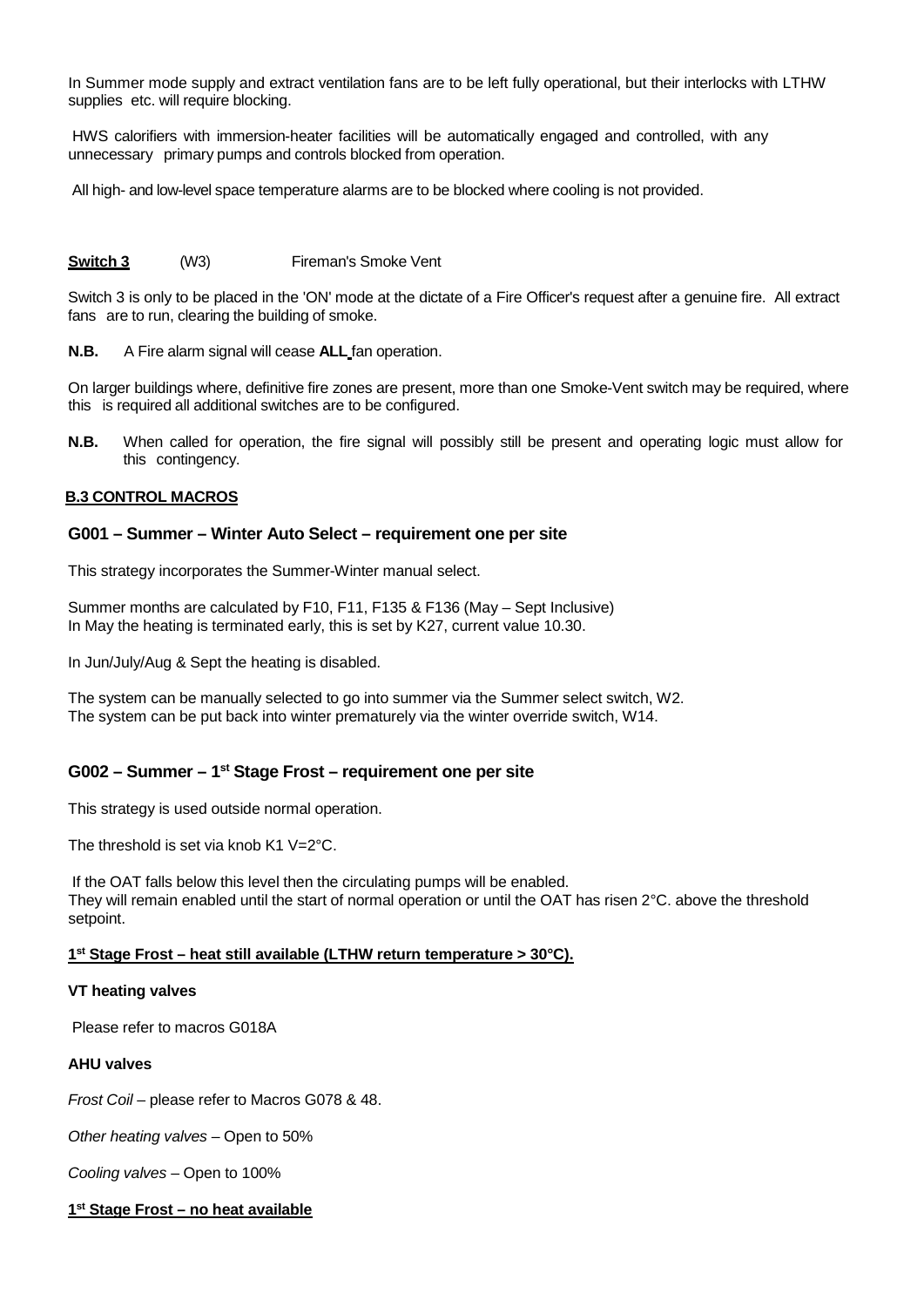*VT heating valves -* please refer to macros G018A

## **AHU valves**

*Frost Coil* – please refer to Macros G078 & 48.

*Other heating valves* – Open to 100%

*Cooling valves* – Open to 100%

## **G003 - Alarm Handling – requirement one per outstation**

There are to be 3 x alarm destinations configured and 2 x alarm groups.

All alarms are to be transmitted to the local IQView display panel and the IQVision HVAC supervisor.

Only Critical Alarms are to be transmitted to the IQVision Security supervisor.

Nb software enable switches have been configured so that alarm transmissions can be disabled whilst commissioning the plant.

All alarm transmissions are to be tested at the end of the commissioning process.

## **G004 – Power Up Safety Interlocks – requirement one per outstation.**

This strategy is used to sequence the plant back in stages following a power interruption or safety circuit activation.

Plant should be sequenced in the following order.

Circulating pumps first, followed by boilers, then AHU's and finally chillers.

## **G005 – 2nd Stage Frost (LTHW Protection) – one per boiler / heat generation system**

This strategy is used outside normal operation and can only be active when the OAT is low. (please refer to macro G002).

The threshold is set via knob K3 V=10°C.

If the LTHW / Boiler return temperature falls below this level then the boilers and circulating pumps will be enabled. They will remain enabled until the start of normal operation or until the LTHW return temperature has risen 20°C. above the threshold setpoint.

## **G006 – 3rd Stage Frost (Building Protection) – one heating zone system**

This strategy is used outside normal operation.

The threshold is set via knob  $K4$  V=12 $^{\circ}$ C.

If the space temperature falls below this level the heating zone will be enabled in BOOST and the boilers and circulating pumps will be enabled.

They will remain enabled until the start of normal operation or until the space temperature has risen 2°C. above the threshold setpoint.

## **G007 – Weather season calculation – requirement one per site**

This strategy is used to determine the season of the year so that adjustments can automatically be made to some of the heating setpoints.

## **G008 – Optimiser maximum warm up – requirement one per optimised heating zone**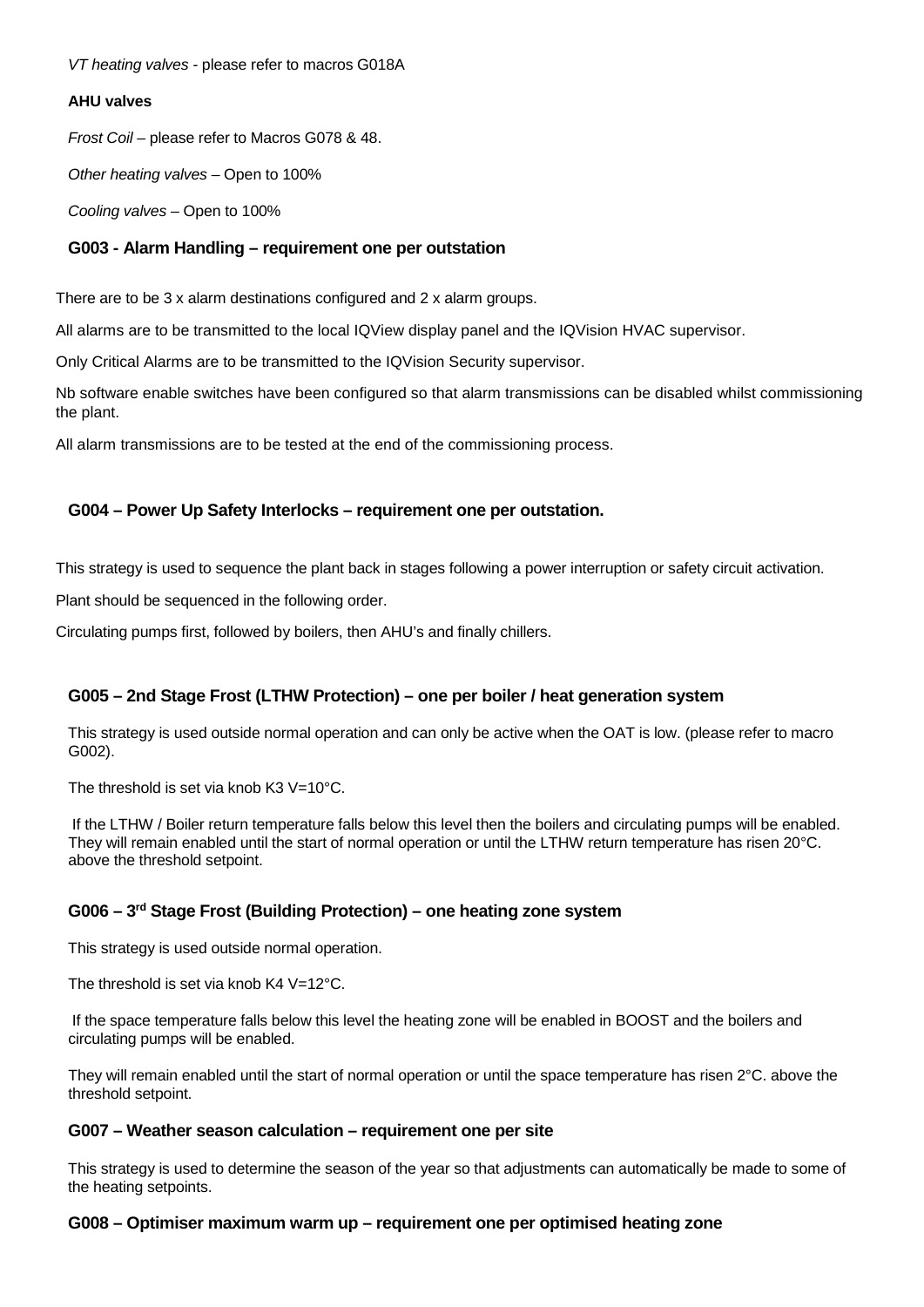This strategy calculates a maximum warm up time based upon how cold it was at midnight on the previous day.

The purpose is to provide a "safety net" such that if a room sensor goes faulty or the optimiser over a period of time winds out due to a continual lack of heat, the maximum warm up is automatically clamped.

Function F132 goes high in the between the months of May to September and during this period the optimiser warm period is overridden to 0 minutes.

Logics G25/26 detect when the heating has been off for more than 24 hours, i.e. at weekends.

When this occurs the maximum warm up possible is increased via F25.

## **G009 – Heating Optimiser – requirement one per heating zone**

In Winter, as detected by Function F30, the minimum space temperature is to be used as the internal control reference. At other times the average space temperature will be used.

In Winter, again as detected by Function F30, Knob K5, V = 21<sup>o</sup>C will be the target room temperature setpoint. At other times the target room temperature will be 20°C [Fixed by function F31]

The maximum warm up available is calculated by macro G008 The optimiser looking at the external and internal temperatures will calculate when the heating needs to start to get up to temperature for the start of occupancy.

Time zones Z1 and Z3 are the standard occupation times for Accommodation & Teaching blocks.

## **G010 – Plant Override Timer – requirement one per plant system and then as required.**

This timer is intended to be used by maintenance engineers to test systems out of season. It can also be used to provide an override facility for department users.

Knob K6 is set override time in minutes (normal value = 0) [Range 0-60 mins]

When the knob value is set to a value >0.5 function F32 goes high and G29 goes low causing the counter logic G28 to start counting.

Digital input No.1 which is connected to F32 is the override bit.

The output (totalised) of counter G28 is subtracted from the original knob value by F33 and the resultant value is then written into knob K6, so the value displayed in the knob is the remaining override time.

When the knob reads < 0.5 function F32 goes low causing the timer to reset to zero and then cease counting.

An override session can be aborted prematurely by setting the knob value to zero.

## **G011 – Valve Override – requirement one per valve.**

This override is intended to be used by maintenance engineers to test motorised control valves are operating correctly.

Knob K7 is the override value. (normal value, when not in override  $V = -1$ ) [Range -1 to 100%]

When the knob value is set to any value between 0-100% function F35 goes high and the value going to the valve driver is switched from the normal control value to the value of the knob.

Logic delay ON timer G30 [3600 seconds] starts counting and after the delay 3600s [1 hour] automatically resets the knob value to -1 putting the valve back into auto control.

The valve can manually be put back into auto control at any time by changing the knob value to -1.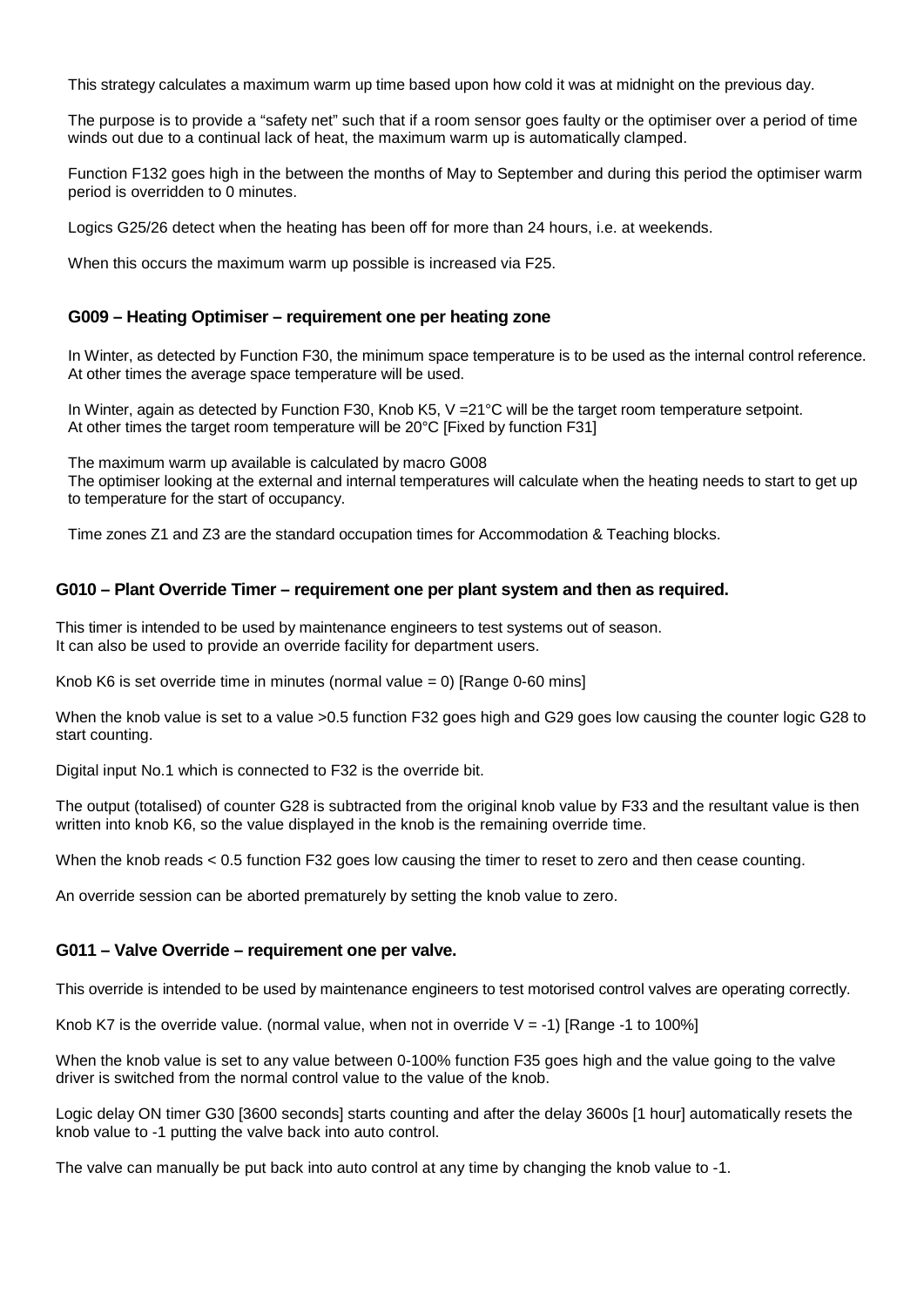## **G012 – OAT Heating Hold Off – requirement one per site.**

Knob K32 is the OAT heating hold off setpoint.

When the OAT rises above the setpoint the heating is held off.

It will remain in that state until the OAT falls more than 1°C below the setpoint.

The setpoint is automatically reset to 14°C on the 1<sup>st</sup> of May and back to 16°C on the 1<sup>st</sup> October.

## **G013 – Zone IAT Heating Hold Off – requirement one per heating zone.**

Knob K9 is the IAT heating hold off setpoint.

If the IAT is  $> 0.5^{\circ}$ C above setpoint and providing the OAT is  $> 12^{\circ}$ C the heating will be held off. It will remain held off until either the IAT falls > 0.5°C below the OAT setpoint or the OAT falls below 10°C.

## **G014 – VT circuit enable – requirement one per heating zone.**

#### *Normal Timed control*

The heating circuit is enabled providing.

- $\triangleright$  The BMS is in Normal Mode (W1=ON)
- $\triangleright$  The BMS is in Winter Mode (G11D Macro G001)
- $\triangleright$  The optimiser is in warm up or occupation
- $\triangleright$  The T/O/A knob is in auto mode
- $\triangleright$  VT heating is required
- $\triangleright$  LTHW flushing is not active
- $\triangleright$  All safety interlocks are satisfied.

#### *Other Control – Test Mode or Building Protection*

The heating is enabled when either the VT system is in either in Test Mode, please refer to macro G044, or Building protection providing

- $\triangleright$  LTHW flushing is not active
- $\triangleright$  All safety interlocks are satisfied

In Test mode the VT calculated setpoint is set at @ minimum of 60°C In building protection, the system operates in BOOST, VT calculated setpoint fixed @ 80°C

For flushing / valve exercise mode please refer to macro G020.

Note – The VT pumps only are enabled under 1<sup>st</sup> stage frost.

## **G015 – VT Room BOOST – requirement one per heating zone.**

The room BOOST threshold is set by function F44. (ON when IAT<18.5°C, OFF when IAT> 19.5°C)

In BOOST the VT calculated flow setpoint is fixed @ 80°C by function F60.

## **G016 – VT Room Influence – requirement one per heating zone.**

Room influence is used to adjust down the VT calculated flow setpoint when the zone space temperature overshoots the room setpoint by  $> 1^{\circ}$ C.

For every degree above it reduces the VT weather compensated flow setpoint by 5°C up to a maximum reduction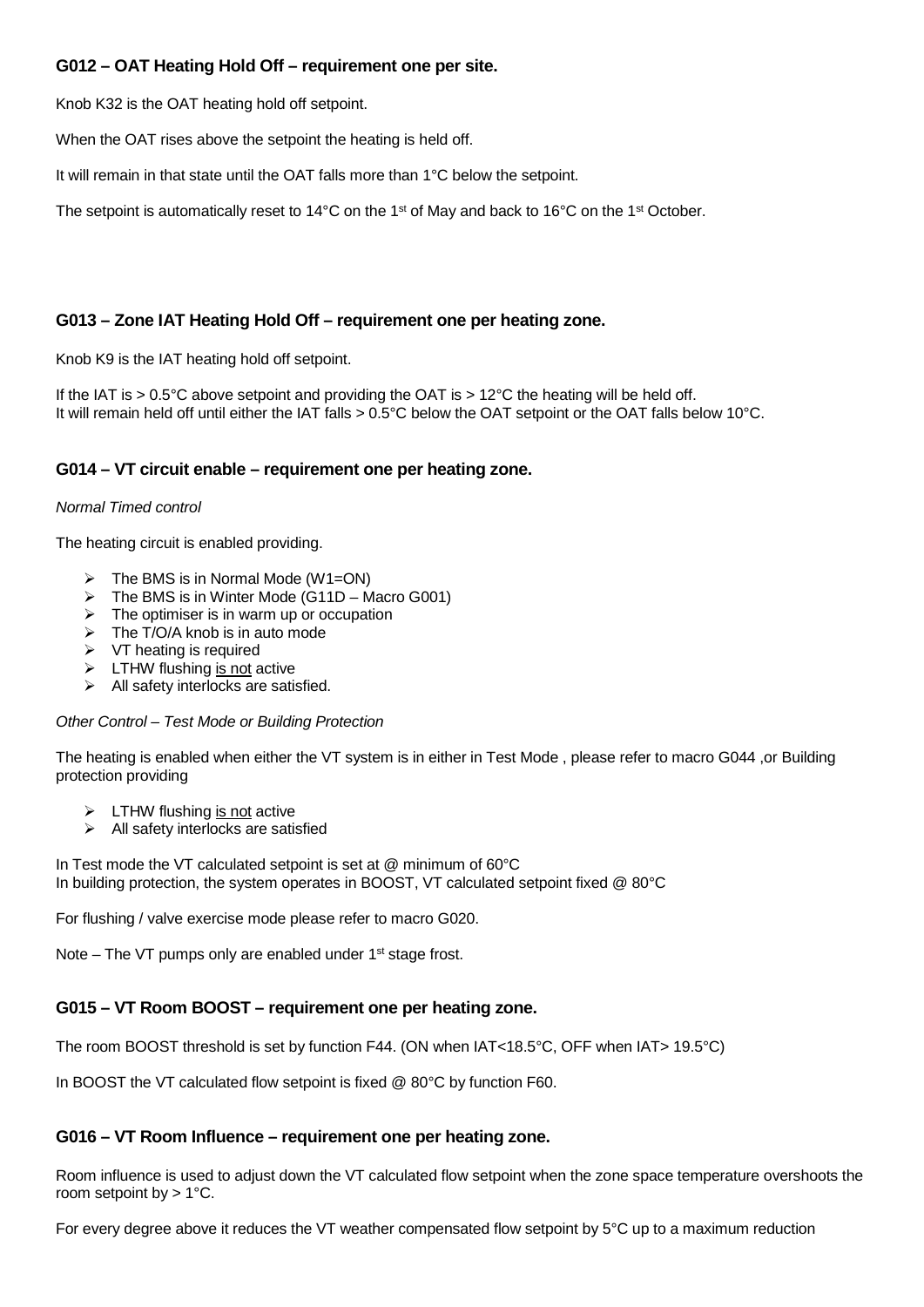of -15°C.

## **G017 – VT Heating Early OFF– requirement one per heating zone.**

The early off is activated when

- $\triangleright$  the OAT has risen to above 12°C at some time during the day and is still > 10°C.
- $\triangleright$  and the zone room temperature is  $> 2^{\circ}$ C above setpoint
- $\triangleright$  and the actual time is < 2 hours before the end of occupancy.

When activated the VT valve is driven to 0% and the pumps continue to operate until the VT flow temperature has decayed to 25°C.

## **G018 – VT Heating calculated flow setpoint – requirement one per heating zone.**

#### *Weather Compensation*

Knob 8 is the required flow temperature @ 0°C OAT and also sets the maximum VT low temperature. Knob 10 is the VT Slope (Default value -3)

The table below illustrates the weather compensation calculation with these settings.

| ОАТ         | Calc SP |
|-------------|---------|
| 0           | 80      |
| $\mathbf 1$ | 77      |
| 2           | 74      |
| 3           | 71      |
| 4           | 68      |
| 5           | 65      |
| 6           | 62      |
| 7           | 59      |
| 8           | 56      |
| 9           | 53      |
| 10          | 50      |
| 11          | 47      |
| 12          | 44      |
| 13          | 41      |
| 14          | 38      |
| 15          | 35      |

#### *Actual VT Flow calculated setpoint*

The actual calculated flow setpoint in normal operation is the weather compensated value less the room influence. In BOOST it will be 80°C and in Test mode it will be a minimum of 60°C.

## **G018A – VT Heating valve control – requirement one per heating zone.**

## *Normal Operation*

The VT valve is modulated to achieve the calculated VT flow setpoint (see macro G018). The normal VT valve control is overridden by

- $\triangleright$  Heating early off. (See macro G017)
- Valve Test (See macro G011)
- $\triangleright$  Pump & Valve exercise (see macro G020)

#### *Non-Occupation.*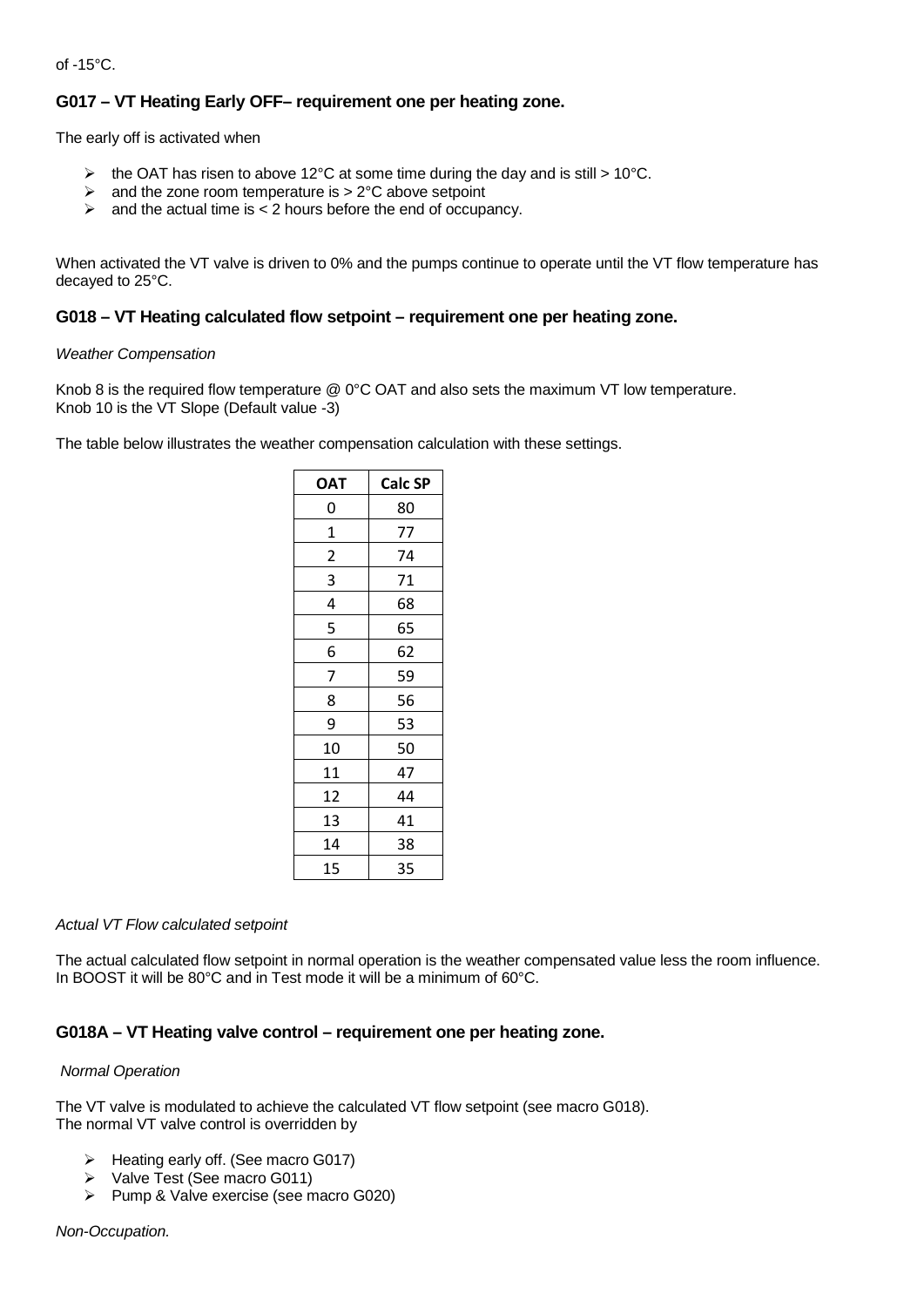Under 1<sup>st</sup> stage frost if the VT flow temperature falls below 10°C the unoccupied flow setpoint is set to 80°C and a heat demand signal is sent to the start the heat generation plant.

The VT system will continue to operate in this mode until the VT flow temperature has risen above 30°C.

## **G019 – VT Flow over temperature alarm – one per heating zone**

In normal operation if the VT flow temperature exceeds the VT calculated flow setpoint by more than 5°C for more than 15 minutes an alarm will be generated.

## **G020 – Heating Pump / Valve Exercise and flushing routine. – one per site**

#### *Pump & valve exercise*

This routine is only operational in summer mode. (See macro G001) Knob K28 sets the exercise day of week and knob K29 sets the time.

When the actual week day and time match the setpoints a 5-minute pulse is generated. This will via logic G49 run the heating pumps for a total time of 600 secs.

For the 1<sup>st</sup> 300 seconds the valve(s) drive signal will be 100% and for the last 300 seconds the valve(s) drive signal will be 0%.

#### *Flushing Routine*

This is selected manually by switch W5. When selected the valve(s) will be driven 100% open and the circulation pump(s) will be enabled.

## **G021 – CHWS Pump / Valve Exercise and flushing routine. – one per site**

This routine works in a similar way to G020 however the valve(s) and pump(s) exercise are only available in winter.

## **G022 – Plant Weekly Changeover – one per plant set, i.e. duplex pumps , boilers, and duplex fan sets.**

Knob K30 sets the day of week when the duty changes and Knob K31 sets the time. When the actual week day and time match the setpoints a 2 second pulse is generated via logic G121 output.

## **G023 – Duplex plant duty select – one per plant set, i.e. duplex pumps, boilers, and duplex fan sets.**

This strategy has an extra feature which allows a maintenance engineer the facility to override the pump auto duty select , this is often needed if one item plant has been removed for repair.

Knob K11 provides this facility.

The normal value for auto changeover is when  $V=0$ . If V=1 then No.1 item of plant would always be selected or be duty. Similarly, if V=2 then plant item No.2 would always be selected or be duty.

In normal operation the pumps would automatically change duty each week (see macro G022). In addition, the duty can be changed manually by changing the state of switch W10.

## **G024 – Global Alarm Reset (Software only)– one per outstation(s) / or MCP.**

This strategy provides a global reset of latched alarms. This is achieved manually by changing the state of switch W7 and happens automatically on outstation power up.

## **G025 – Global Alarm Reset (Software & Hardwired) Local – one per outstation(s) / or MCP.**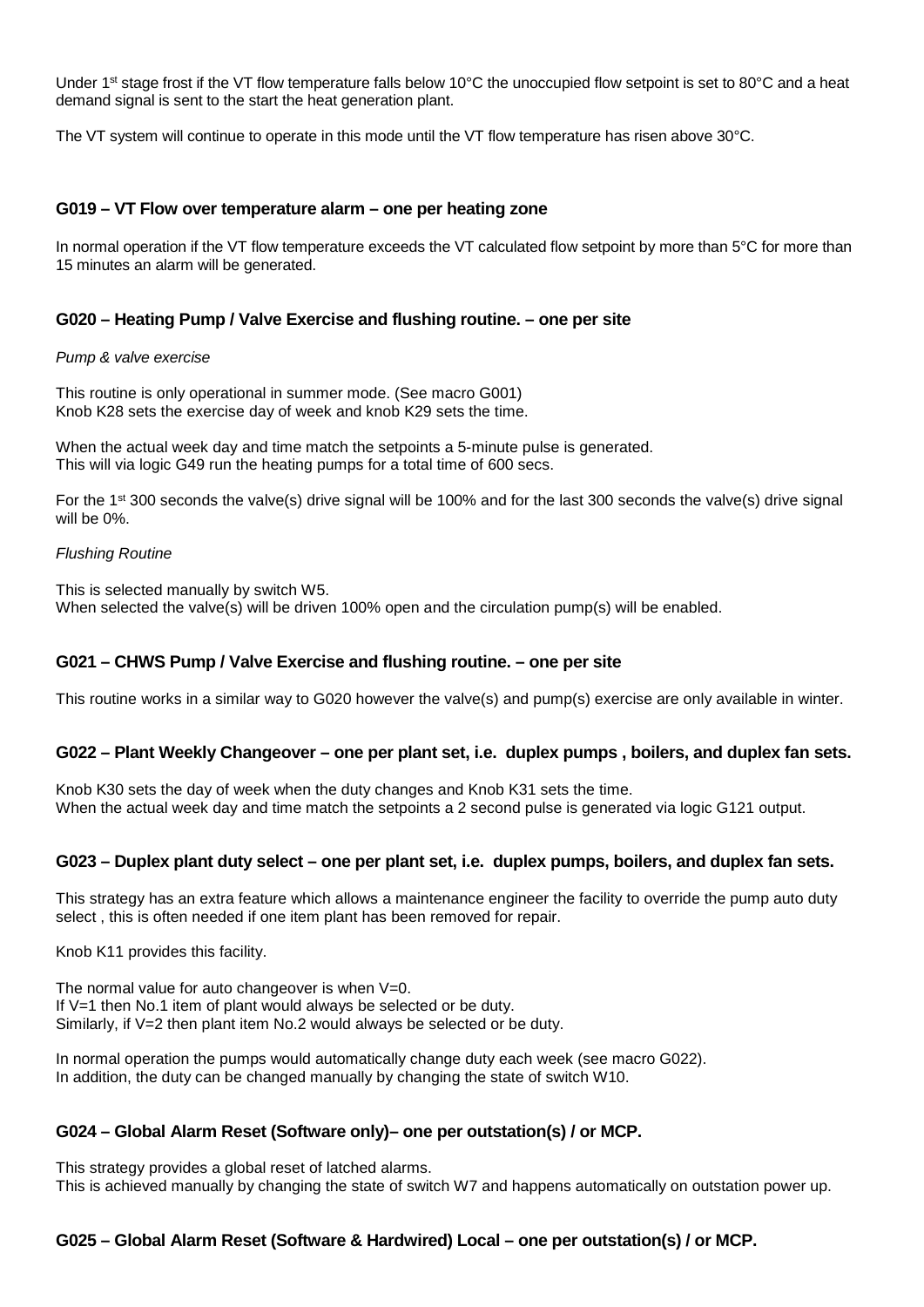This strategy operates in a similar way to macro G024.

However, in addition there is a fascia mounted reset button input which resets any electrically latched alarms as well as software latched alarms,

## **G026 – Global Alarm Reset (Software & Hardwired) Local & Remote – one per outstation(s) / or MCP.**

This strategy operates in a similar way to macro G025.

However, in addition there is BMS pulsed output relay which resets any electrically latched alarms on power up or remotely from the IQVision supervisor.

## **G027 – Duplex plant control – one per plant set, i.e. duplex pumps or duplex fan sets.**

*Sheet 1*

The common flow status is monitored by digital input No.25. When a pump is enabled if a flow status is not registered within 30 seconds a pump flow failure alarm is generated. These flow failure alarms are latched requiring an alarm reset.

Sheet 2

If the lead pump registers a flow failure it will be disabled and the lag pump will be enabled. If the lag pump registers a flow failure it will remain enabled.

Alarms can be reset via the global reset switch , see macros G024-G026

## **G028 – Boilers Calculated flow setpoint – one per boiler installation.**

When the OAT is below 5°C the boiler flow setpoint is the boiler maximum setpoint, set by knob K15 Once the OAT is above 5°C the boiler flow setpoint will be the maximum of.

- $\triangleright$  The maximum VT calculated flow setpoint + 5°C
- $\triangleright$  The boilers compensated flow setpoint

## **G029 – Boilers temperature control – one per boiler installation.**

The boilers temperature control loop is enabled when there is a heat demand providing all safety interlocks are satisfied.

To prevent rapid cycling a minimum ON timer has been configured to the heat demand signal. (logic G110 set @ 300s)

## **G030 – Boilers Sequencing 4No.**

*Sheet 1 – Boilers Duty select*

The strategy on this page works in an identical as macro G023.

*Sheet 2 – Boilers Staging Lead & 1st Lag*

The strategy on this page generates the demand for the lead and 1<sup>st</sup> lag boilers.

*Sheet 3 – Boilers Staging 2nd & 3rd Lag*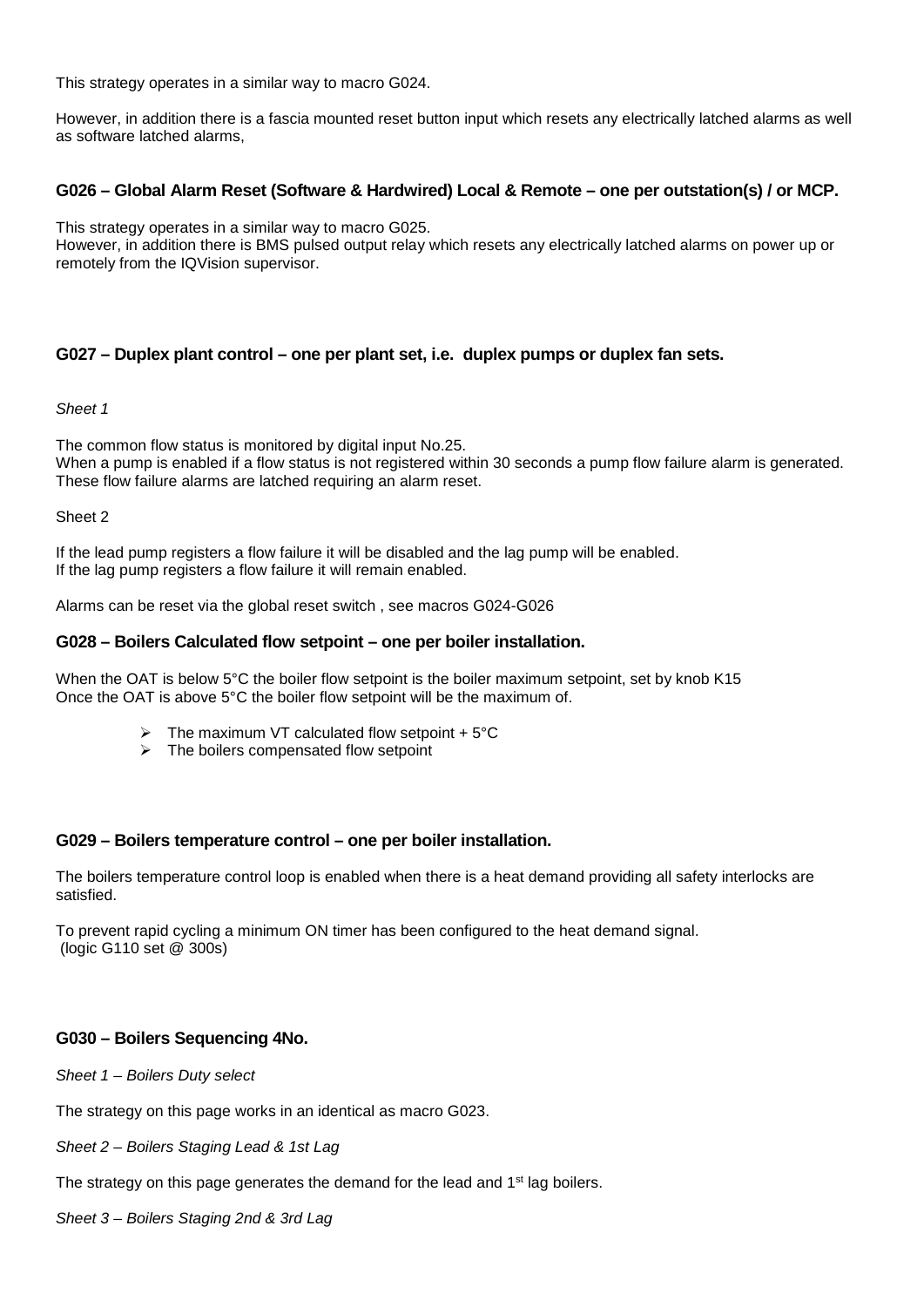The strategy on this page generates the demand for the 2nd and  $3<sup>rd</sup>$  lag boilers.

Sheet 4 – Boilers enable signals.

Driver No.7 is a "dummy" driver configured for control purposes.

In conjunction with the number of boilers required and boiler duty it determines which boilers should run. The signal output [state] is in analogue format so is decoded by function F105 to provide the boiler enable signals.

## **G031 – Boiler & shunt pump control via 2RM**

When the boiler is required to run and providing all interlocks are satisfied the output of driver D6 will go to 50%.

This will energise the LO relay and bring on the shunt pump.

When the shunt pump run is proven (digital input No.36) and providing all interlocks are satisfied the output of driver D6 will go to 100%.

This will keep the LO relay energised and also energise the HI relay which will enable the boiler.

When the boiler is no longer required the output of D6 will go to 50% for 120 seconds (Logic G104), this will allow the shunt pump to run on to dissipate any residual heat.

## **G032 - BMS Common Alarm Output – requirement one per control panel**

This strategy is used to drive a fascia mounted BMS Common fault lamp mounted the control panel fascia.

## **G033 - Digital Input COS Data Plot – as required**

This strategy is used to generate a data plot when a digital point changes state.

## **G034 – Alarm Latch – as required**

This strategy provides an alarm latch which will need resetting by the BMS operator.

A typical use would be for a filter dirty alarm.

If the filter dirty real input was used, with a filter is in a blocked condition, an alarm would be generated every day on plant start up.

This alarm would then clear when the plant shuts down.

Using the alarm latch this prevents nuisance alarm.

## **G035 - Boiler Sequencing 2No Boilers HI/LO.**

This strategy works in a similar way as G030.

## **G036 - Boiler Hi - LO with Shunt Pump.**

This strategy works in a similar way as G031 but with the addition of 2 boiler stages.

## **G037 – Minimum Off and minimum ON timers – as needed**

Unfortunately, the Trend BMS does not have a logic minimum OFF timer so this strategy creates one.

When there is an initial demand Logic G139 goes high as comb K is satisfied.

As the long as the demand exists G139 remains high via comb J.

When the demand is removed Logic G139 goes low.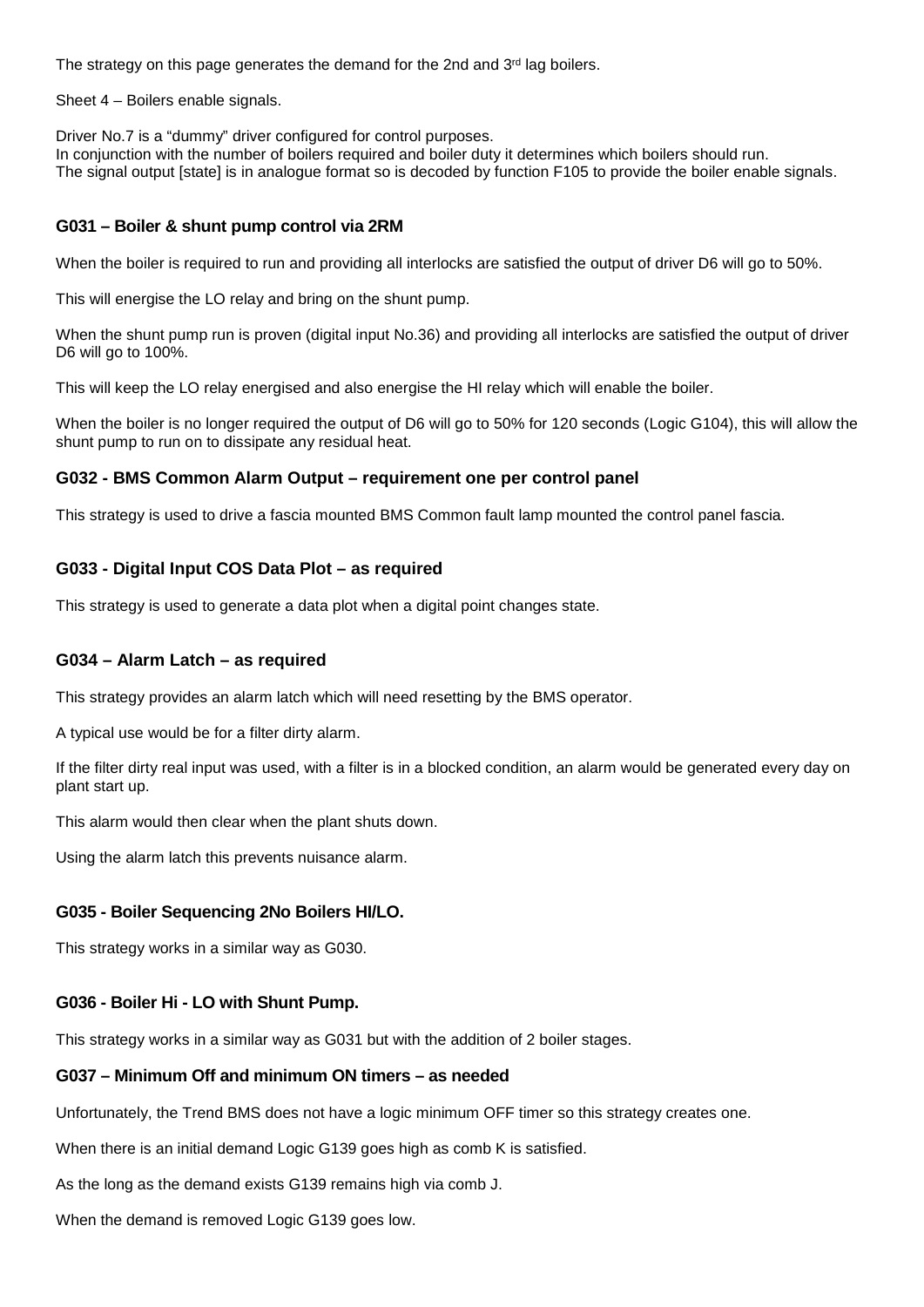If a demand re-appears Logic G139 cannot go high until G140 has timed out.

G142 is used as to keep the signal high for a minimum ON period.

## **G038 - Humidity Control - Space Temp Reset**

This strategy is used to vary the space temperature to achieve either passive dehumidification or humidification. The rule of thumb is that increasing the air temperature by 1°C results in an approximate reduction of 4% in relative humidity.

Sheet 1 is the traditional humidification / dehumidification control strategy.

Sheet 2 sets the acceptable range of space temperature.

The 1<sup>st</sup> 20% of humification demand is used to drive the space temperature setpoint down towards the minimum threshold. If more humidification is enabled then the steam humidifier is enabled.

Similarly, the 1<sup>st</sup> 20% of dehumidification demand is used to drive the space temperature setpoint up towards the maximum threshold. If more dehumidification is enabled needed then this is provided by mechanical cooling.

## **G039 – Setpoint Auto Reset to default @ midnight.**

This strategy is used to reset a setpoint back to a default value @ midnight each day.

Function F134 i/p F holds the default value.

At midnight logic G149 goes high which via F134 writes the default value into the setpoint, knob K23.

#### **G040 – Chillers Sequencing 3No.**

The strategy on this page works in an identical as macro G030 except there are only 3 plant items.

The other differences are

- $\triangleright$  When there is a demand the lead chiller is always enabled.
- The delay time between stages is calculated based upon how far away the CHWS flow temperature is from setpoint.

## **G041 – IC Comms**

All IC Comms should be TO rather than FROM comms and only analog comms should be used

*Sheet 1*

Shows the IC Comm settings in the originating outstation.

Where digital points need to be sent then they should be encoded into an analog value (see G171) and then decoded

back in the receiving outstation (see F162).

Sheet 2

This shows the IC comms in the receiving outstation.

#### **G042 – Alarm Logic for IQVision**

This strategy creates an alarm structure based on plant type.

It is used in IQVision to be able to identified current faults on a plant basis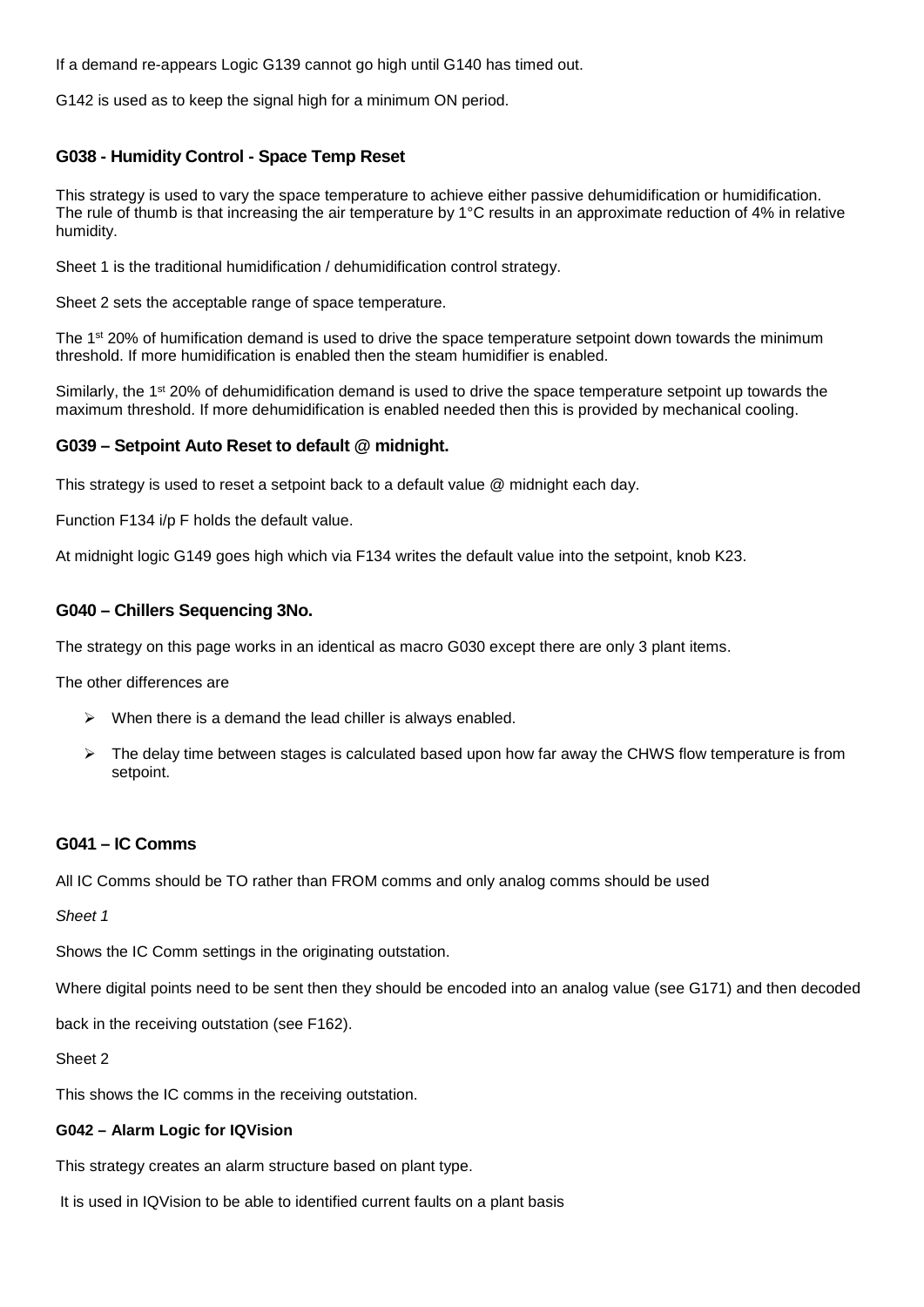#### **G043 – MCP T/O/A switches**

This strategy is used to configure the software work with these switches.

#### **G044 – Software T/O/A knobs**

Knob K33 is the T/O/A knob

V=0 Plant Off V=1 Plant On [Test Mode]; note all safety interlocks remain active. V=2 Auto

Test mode will automatically reset to Auto after 3600s [1 hour]

#### **Automatic Personnel Detectors (APDs)**

All reasonably sized areas identified as not being permanently occupied, such as Common Rooms and Lecture Theatres, etc. are to be mastered by APDs to save energy and provide fully-automatic 'out-of-hours' operation.

Operating sequence is given as for a Lecture Theatre with ventilation plant: -

Assume, out of time-zone requirement and non-occupied as start of sequence.

| i)   | Outside time-zone demand<br>and no occupation | Plant off (but Frost protected).                                                                                                                                                                                                                                                |
|------|-----------------------------------------------|---------------------------------------------------------------------------------------------------------------------------------------------------------------------------------------------------------------------------------------------------------------------------------|
| ii)  | Time-zone demand<br>but, no occupation        | Constant temperature pump starts to supply heater battery,<br>if not already operating for other demands.                                                                                                                                                                       |
|      |                                               | Constant temperature circuit flow to heater<br>battery monitored.                                                                                                                                                                                                               |
|      |                                               | Control valve for heater-battery to demand<br>position.                                                                                                                                                                                                                         |
|      |                                               | On sensing constant temp. supply $>55^{\circ}$ C. both supply and extract<br>start.                                                                                                                                                                                             |
|      |                                               | Loop set-point select to occupied at set-back<br>level $17^{\circ}$ C. N.B. Min. off-coil $16^{\circ}$ C.                                                                                                                                                                       |
| iii) | Occupied during time<br>zone demand           | APD triggers internal timer of control<br>unit set for 30 sec. Control unit output signals outstation input and<br>a delay 'on' logic timer set @ 60 sec. after both times have time<br>and assuming occupation still sensed, occupied set-point is rais<br>normal 19°C. level. |
| iv)  | Non-occupancy sensed                          | APD timer drop out and signal during time zone demand is lost t<br>outstation input delay 'on' logic timer set-up for also delay 'off' holds<br>system on for 15 mins. To stop short-term pulsing.<br>After 15 mins. system reverts to 17°C. set-point.                         |
| V)   | Occupancy sensed out of<br>time zone demand   | APD triggers internal timer of control unit which then triggers<br>logic timer after which control as under (ii) but set-point 19 <sup>0</sup> C.                                                                                                                               |
| vi)  | Outside time-zone demand                      | Plant off after 15 minutes. and no occupation                                                                                                                                                                                                                                   |

#### **G045 – Automatic Personnel Detection**

This strategy illustrates the operation of the APD along lines specified above.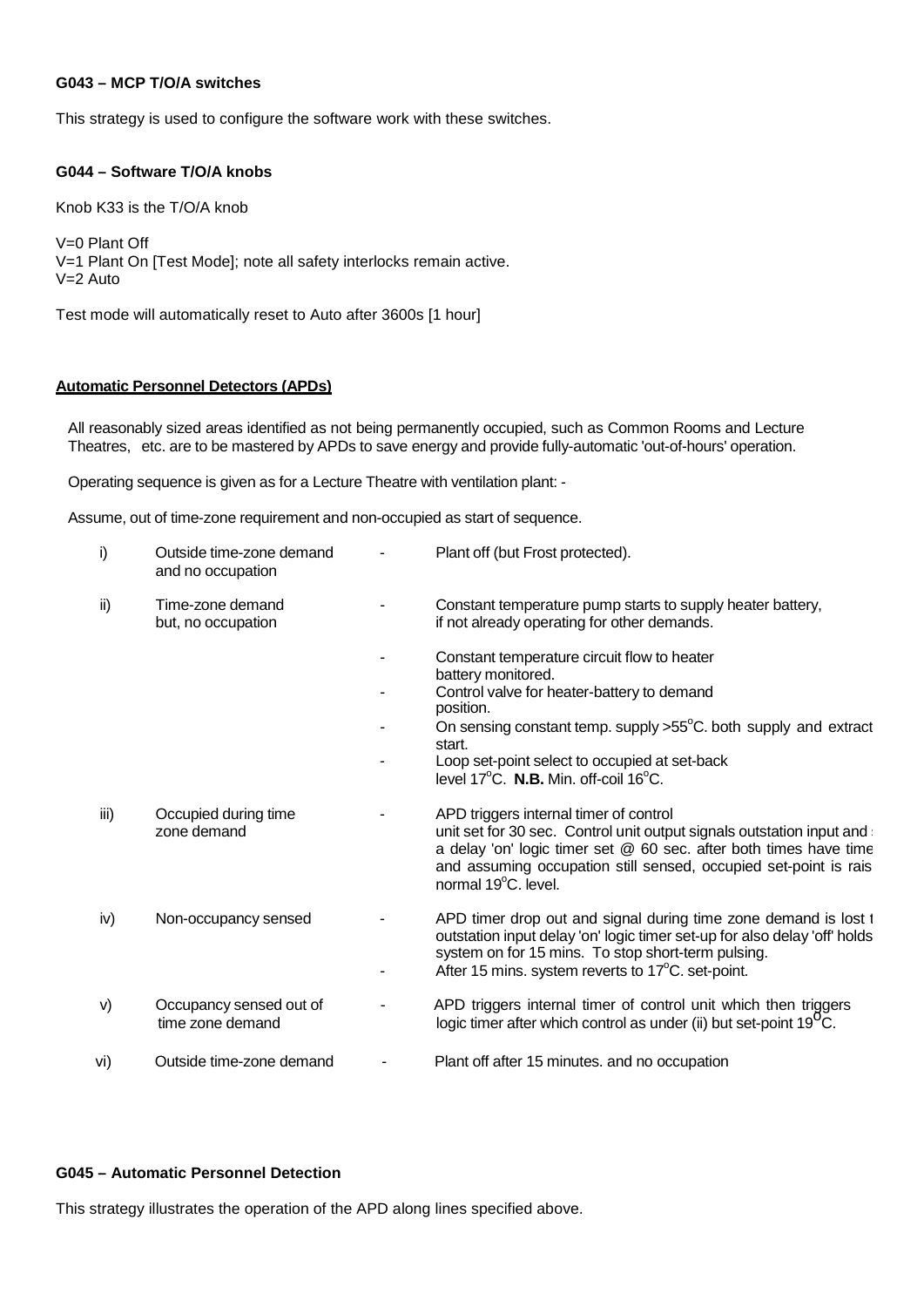#### **G046 – AHUs Freeze Protection Shutdown.**

There are 3 protection routines.

- $\triangleright$  Freeze protection capillary thermostat (thermostat o be auto reset type)
- $\triangleright$  Low off frost coil air temperature < 5°C.
- $\triangleright$  Low frost LTHW return temperature < 5°C.
- $\triangleright$

All 3 when activated will require as manual reset.

The freeze protection thermostat will be hard & soft wired.

## **G047 – AHUs Frost Coil (fitted with a LTHW return temperature sensor) Control**

*Normal operation* 

Loop 7 is the normal temperature control (i.e. occupation)

#### *Non-Occupation*

In 1<sup>st</sup> stage frost (Low OAT + non-occupation) the frost coil will initially be driven to a fixed position [20%] This will allow a minimum flow of water through the coil.

The LTHW return water temperature will be controlled by Loop 8 to achieve a minimum value as set by knob K36.

The off-coil air temperature will also be controlled by Loop 7, (non-occupation setpoint).

The valve will control to the maximum of these loops or 20%, whichever is the greater.

## **G048 – AHUs Frost Coil (fitted without a LTHW return temperature sensor) Control**

*Normal operation* 

Identical to macro G047

*Non-Occupation*

In 1st stage frost (Low OAT + non-occupation0.

If no heat is available LTHW minimum temp is < 30°C the frost coil will be driven to a fixed position [100%]

If heat is available LTHW minimum temp is > 40°C the frost coil will be driven to a fixed position [50%]

The off-coil air temperature will also be controlled by Loop 7, (non-occupation setpoint).

The valve will control to the maximum demand.

#### **MPHW-LTHW Heating Calorifier - General**

Where calorifiers are used from the existing CHP source the primary 2-port control valve/actuator shall be operated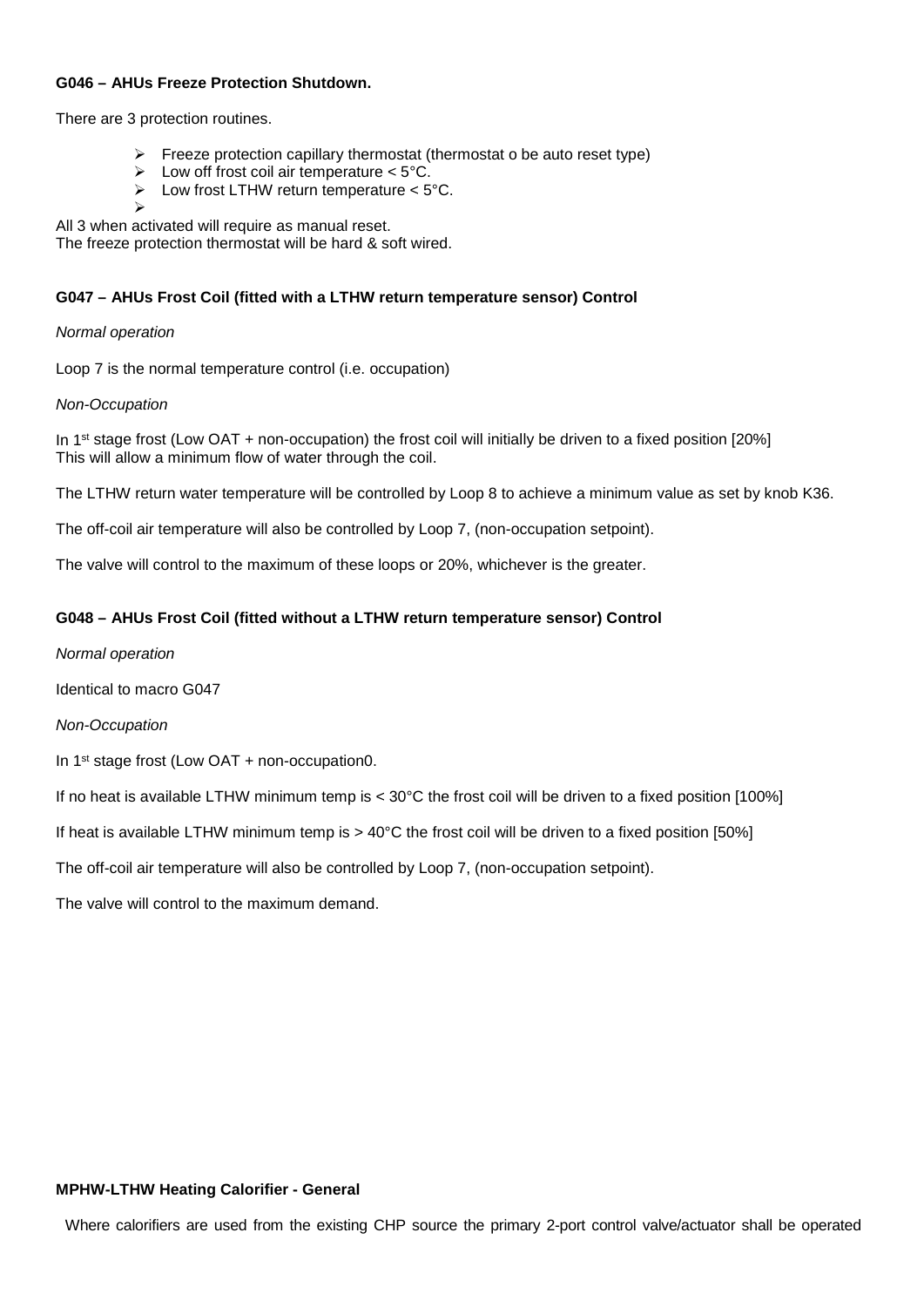under P+I control from a sensor within the secondary shell, (actuator to be 24V a.c. with 0-10V d.c. positioning signal).

**N.B.** Flow limitation and high-temperature limitation shall be provided by Samson direct-acting controls, which will also cover power-fail protection. Samson 2212 hi-limits shall be equipped with a dry-contact switch for indication of high-limit to the local outstation.

When any heating zone, taken from the calorifier secondary, is called into operation, the calorifier set-point will change from set-back (60 $\mathrm{^{\circ}C}$ .) to normal operation (82 $\mathrm{^{\circ}C}$ .). (Values quoted are general).

When the last heating time-zone requirement is removed, the set-point shall be automatically depressed to set-back level as defined by a soft knob. Logic timers with an off-delay, will be required for each zone to allow pump-down **after** calorifier set-point has been depressed.

**N.B.** During final pump-down, zones with 3-port valves must place them in the fully open position.

## **G049 - MPHW-LTHW Heating Calorifier**

Safety Interlocks

- Temperature Hi Limit, High Temperature, Temp Sensor failed [ Read or Outside Limits (OUTL)]
- ▶ Pressure Pressurisation Unit [PU] Hi or Low Pressure, Pressure Sensor Hi or Low Alarm, Pressure Sensor Fail [Read or OUTL].

If any of the above are in alarm the control valve will be driven fully closed [0%].

The occupational setpoint is set via knob K38 and the NOC is set via Knob K37.

The system will go into occupation when there is a demand providing the summer / winter switch is in Winter and the Holiday / Normal switch is in Normal.

A control loop has been configured to limit the LTHW / MPHW return temperature to 70°C when the OAT is > 10°C

## **G050 – LTHW – DHWS Calorifier**

Safety Interlocks

- Temperature Hi Limit, High Temperature, Temp Sensor failed [ Read or Outside Limits (OUTL)]
- Pressure Pressurisation Unit [PU] Hi or Low Pressure, Pressure Sensor Hi or Low Alarm, Pressure Sensor Fail [Read or OUTL].

If any of the above are in alarm the control valve will be driven fully closed [0%].

The occupational setpoint is set via knob K41.

The control system will go into occupation when there is a demand providing the Holiday / Normal switch is in Normal.

Once in occupation and providing the system is in Winter the calorifier control becomes active.

<span id="page-36-0"></span>In summer the control is switched from the LTHW to electric Immersion heaters.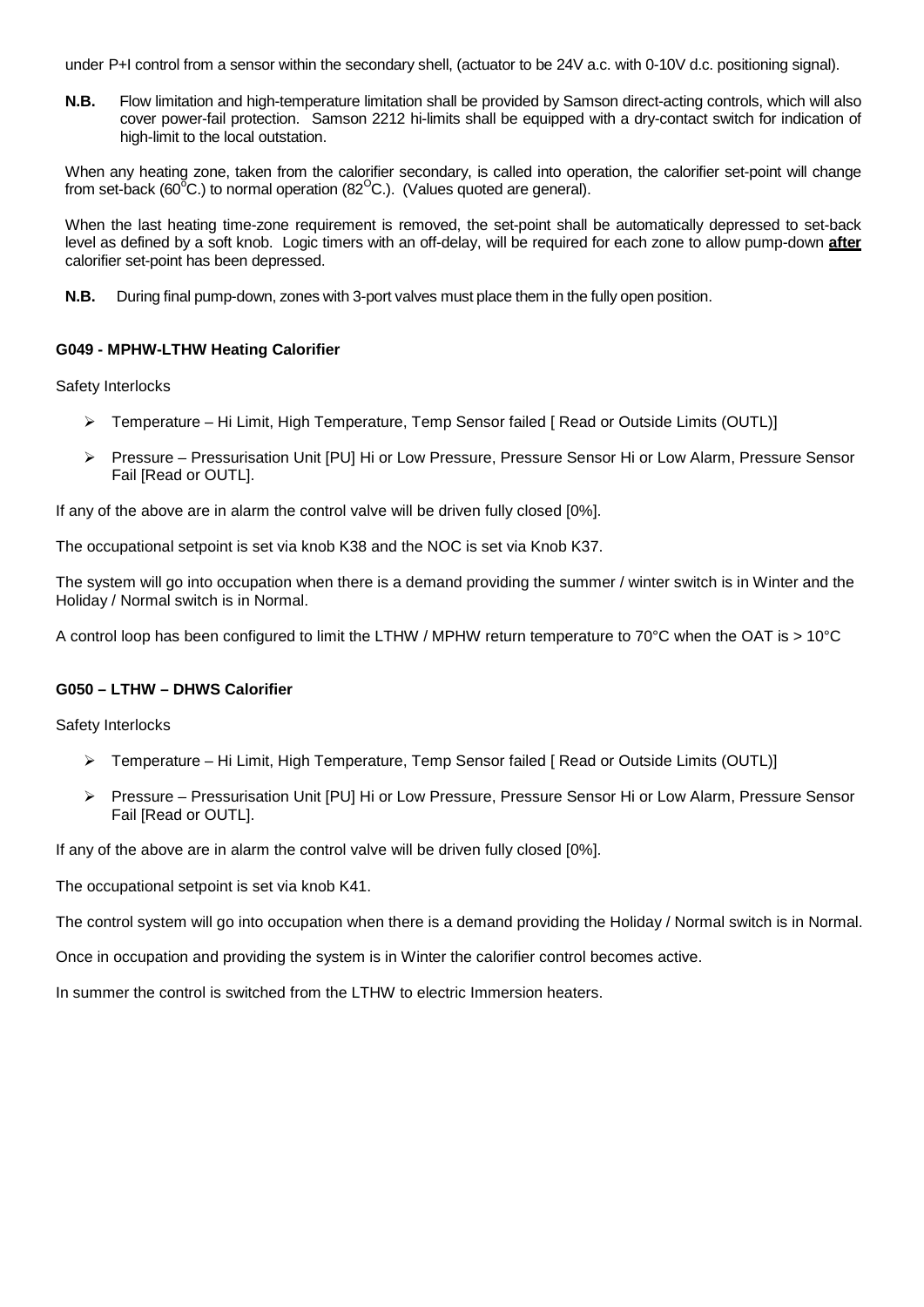## **APPENDIX 1 - [CONTROL PANEL INTERFACE REQUIREMENTS](#page-0-0) (SHEET 1 OF 2)**

The table below gives examples of typical plant systems requirements, but it is by no means exhaustive so should to be used as a minimum requirement.

Should there be conflict between this document and particular specification this should be brought to the attention of the project team, who after consulting with the university's mechanical operations manager will advise accordingly.

|                |                                           | <b>PANEL FASCIA</b> |                |                         |                | <b>BMS POINTS</b>        |                  |                |
|----------------|-------------------------------------------|---------------------|----------------|-------------------------|----------------|--------------------------|------------------|----------------|
| <b>PLANT</b>   | <b>ITEM</b>                               |                     | <b>But</b>     |                         | D              | <b>Device</b>            | D                | $\ast$         |
|                |                                           | <b>Switches</b>     | ton<br>S       | Lamps                   |                | <b>Function</b>          | O                |                |
|                | <b>LAMP TEST</b>                          | 0                   | 1              | 0                       | $\mathbf 0$    |                          | $\mathbf 0$      |                |
|                | <b>BMS in OVERRIDE</b>                    | 0                   | 0              | Alarm                   | 0              |                          | $\mathbf{1}$     |                |
|                | <b>BMS COMMON FAULT</b>                   | 0                   | 0              | Alarm                   | 0              |                          | 1                | $\overline{2}$ |
|                | <b>BMS RESET</b>                          | 0                   | $\mathbf{1}$   | $\pmb{0}$               | $\mathbf{1}$   |                          | $\mathbf{1}$     | 3              |
| <b>GENERAL</b> | Fireman's OFF/AUTO/VENT                   | O/A/V               | $\mathbf 0$    | $\mathbf 0$             | $\overline{2}$ | $O/A$ and<br>Vent        | $\boldsymbol{0}$ | 6              |
|                | <b>FIRE ALARM</b>                         | 0                   | 0              | Healthy                 | $\mathbf{1}$   |                          | $\mathbf 0$      | $\mathbf{1}$   |
|                | <b>PANEL LIVE</b>                         | 0                   | $\mathbf 0$    | Live                    | $\mathbf{1}$   |                          | 0                |                |
|                | <b>SAFETY CIRCUIT</b>                     | 0                   | 0              | Healthy                 | $\mathbf{1}$   | K/O Button               | 0                | $\mathbf{1}$   |
|                | <b>GAS LEAK DETECTION</b>                 | 0                   | $\overline{0}$ | Healthy                 | $\mathbf{1}$   |                          | $\mathbf 0$      | $\mathbf{1}$   |
| <b>HEATING</b> | <b>BOILERS</b>                            | T/O/A               | 0              | Run, Fault<br>& Hi Temp | 5              | $T$ , O/A, R,<br>F, & HT | 1                | $\overline{7}$ |
| <b>COOLING</b> | <b>CHILLER</b>                            | T/O/A               | $\mathbf 0$    | Run & Fault             | 4              | T, O/A, R, F             | $\mathbf{1}$     | 8              |
|                | PRESSURISATION UNIT FAULT                 | 0                   | $\mathbf 0$    | Healthy                 | $\mathbf{1}$   |                          | $\mathbf 0$      |                |
| <b>PRIMARY</b> | <b>SYSTEM PRESSURE [HI or LO]</b>         | 0                   | 0              | Healthy                 | $\mathbf{1}$   | LP/HP Switch             | $\mathbf 0$      | $\mathbf{1}$   |
|                | PRIMARY PUMP P1                           | T/O/A               | $\mathbf 0$    | Run & Fault             | $\overline{4}$ | T, O/A, R, F             | 1                |                |
| <b>CIRCUIT</b> | PRIMARY PUMP P2                           | T/O/A               | 0              | Run & Fault             | 4              | $T$ , O/A, R, F          | $\mathbf{1}$     | 4              |
|                | PRIMARY TEMP CIRCUIT<br><b>MONITORING</b> | $\mathbf 0$         | $\mathbf 0$    | Flow Proven             | $\mathbf{1}$   | <b>Water DPS</b>         | $\pmb{0}$        | $\mathbf{1}$   |

## **\*NOTES**

1.Interlocks to be hard wired and also configured in software

2.Common BMS fault to be active whenever a plant fault or software generated alarm exists.

3.Reset button to be hardwired and matched in software. [The reset button will reset electrically latched alarms and software latched alarms]

4. Control wiring to provide interlock to prevent both pumps from being enabled at the same time.

5.Freeze protection thermostat to be auto reset type which when activated will electrically latch. This latch to be resettable via the control panel reset button or remotely via the 963 supervisors.

6.Control to be hard wired and matched in software.

7.Analogue Output [AO] required if BMS boiler modulation is specified.

8.Analogue Output [AO] required if BMS setpoint reset is specified.

## **Abbreviations**

T- Test

O/A- Off/Auto

- R- Run
- F- Fault

HT- Hi Temp